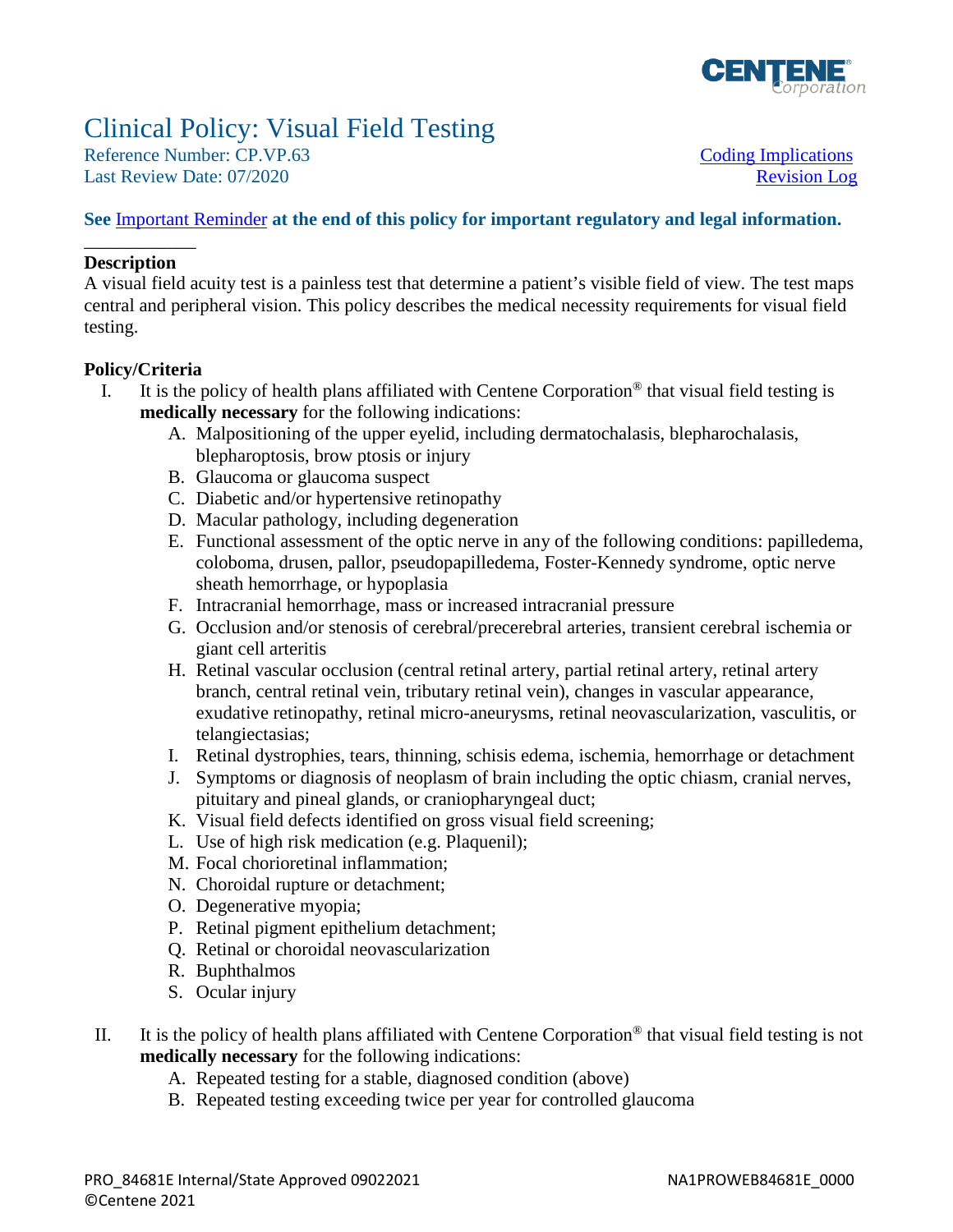



- C. Pretreatment for retinal detachment
- D. Diagnosis and/or management of cataracts

#### **Background**

The visual field test produces a computer printout of the light thresholds that the patient's eyes were able to perceive and process. The darkest areas of the test indicate a complete loss of vision in that area. The lighter the area, the more vision the patient has in that part of the eye. The area of vision loss gives clues as to where in the visual pathway a problem has occurred. Vision begins with special receptors at the back of the eye in the retina. The image captured by each eye is sent to the brain by the optic nerves. When the nerves reach the optic chiasm, they cross over each other. The nerve fibers from the inside half of each retina cross to the other side of the brain, while the nerve fibers from the outside half of the retina stay on the same side of the brain. At the end of the optic nerve, the optic radiations send the images to the occipital lobe at the back of the brain. The area where vision is interpreted is called the primary visual cortex.

Standard white-on-white automated perimetry remains the most commonly performed test for assessing the visual field, with the Swedish interactive threshold algorithm (SITA) largely replacing full-threshold testing strategies. Frequency-doubling technology (FDT) and its refinement into Matrix perimetry, as well as short-wavelength automated perimetry, now available with SITA, have been evaluated extensively. Short wavelength automated perimetry detected visual field loss earlier than standard threshold automated perimetry, with a sensitivity and specificity of about 88% and 92% respectively. However, it is a lengthy, demanding test, is sensitive to media opacities, and has a greater magnitude of long-term fluctuation compared with standard threshold automated perimetry, which make it difficult to assess disease progression accurately. When compared to standard threshold automated perimetry, FDT perimetry showed sensitivity and specificity greater than 97% for detecting moderate and advanced glaucoma, and sensitivity of 85% and specificity of 90% for early glaucoma. As FDT perimetry has a short testing time and is resistant to blur and pupil size, it may be a useful screening tool. Gross visual field testing (e.g., confrontation testing) and computerized screening field assessments are part of general ophthalmological services and should not be reported separately.

#### <span id="page-1-0"></span>**Coding Implications**

This clinical policy references Current Procedural Terminology (CPT®). CPT® is a registered trademark of the American Medical Association. All CPT codes and descriptions are copyrighted 2018, American Medical Association. All rights reserved. CPT codes and CPT descriptions are from the current manuals and those included herein are not intended to be all-inclusive and are included for informational purposes only. Codes referenced in this clinical policy are for informational purposes only. Inclusion or exclusion of any codes does not guarantee coverage. Providers should reference the most up-to-date sources of professional coding guidance prior to the submission of claims for reimbursement of covered services.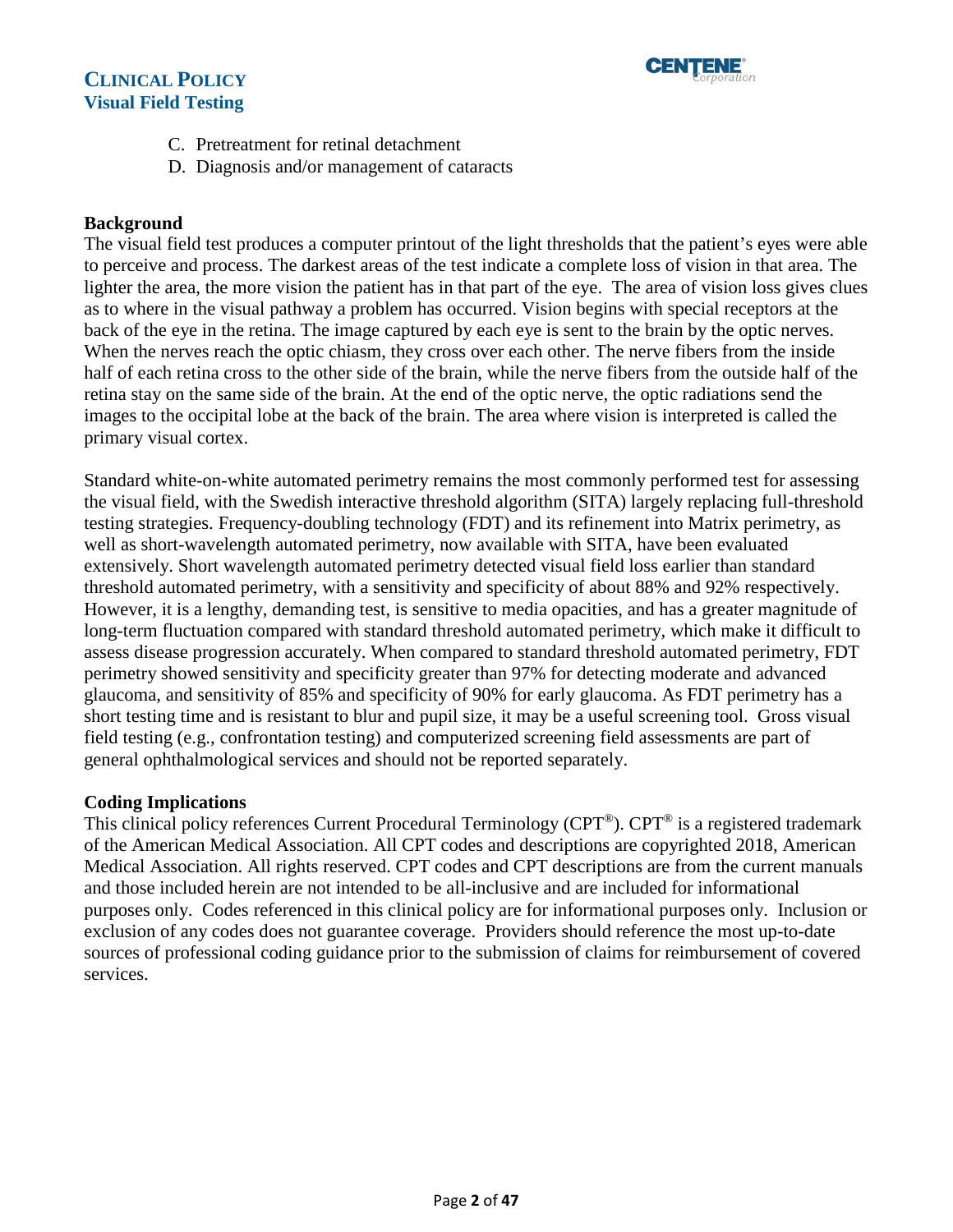

#### **Visual Field Examinations are to be reported with the following CPT codes:**

| $\mathbf{CPT}^{\circledR}$ | <b>Description</b>                                                                   |
|----------------------------|--------------------------------------------------------------------------------------|
| <b>Codes</b>               |                                                                                      |
| 92081                      | Visual field examination, unilateral or bilateral, with interpretation and report;   |
|                            | limited examination (e.g., tangent screen, Autoplot, arc perimeter or single         |
|                            | stimulus level automated test, such as Octopus 3 or 7 equivalent)                    |
| 92082                      | Visual field examination, unilateral or bilateral, with interpretation and report:   |
|                            | intermediate examination (e.g., at least 2 isopters on Goldmann perimeter, or        |
|                            | semiquantitative, automated suprathreshold screening program, Humphrey               |
|                            | suprathreshold automatic diagnostic test, Octopus program 33)                        |
| 92083                      | Visual field examination, unilateral or bilateral, with interpretation and report;   |
|                            | extended examination (eg, Goldmann visual fields with at least 3 isopters plotted    |
|                            | and static determination within the central 30, or quantitative, automated threshold |
|                            | perimetry, Octopus program G-1, 32 or 42, Humphrey visual field analyzer full        |
|                            | threshold programs $30-2$ , $24-2$ , or $30/60-2$ )                                  |

# **ICD-10-CM Diagnosis Codes that Support Coverage Criteria**

+ Indicates a code requiring an additional character

| <b>ICD-10<sup>®</sup> Codes</b> | <b>Description</b>                                              |
|---------------------------------|-----------------------------------------------------------------|
| A18.53                          | Tuberculous chorioretinitis                                     |
| A52.15                          | Late syphilitic neuropathy                                      |
| C69.01                          | Malignant neoplasm of right conjunctiva                         |
| C69.02                          | Malignant neoplasm of left conjunctiva                          |
| C69.11                          | Malignant neoplasm of right cornea                              |
| C69.12                          | Malignant neoplasm of left cornea                               |
| C69.21                          | Malignant neoplasm of right retina                              |
| C69.22                          | Malignant neoplasm of left retina                               |
| C69.31                          | Malignant neoplasm of right choroid                             |
| C69.32                          | Malignant neoplasm of left choroid                              |
| C69.41                          | Malignant neoplasm of right ciliary body                        |
| C69.42                          | Malignant neoplasm of left ciliary body                         |
| C69.51                          | Malignant neoplasm of right lacrimal gland and duct             |
| C69.52                          | Malignant neoplasm of left lacrimal gland and duct              |
| C69.61                          | Malignant neoplasm of right orbit                               |
| C69.62                          | Malignant neoplasm of left orbit                                |
| C69.81                          | Malignant neoplasm of overlapping sites of right eye and adnexa |
| C69.82                          | Malignant neoplasm of overlapping sites of left eye and adnexa  |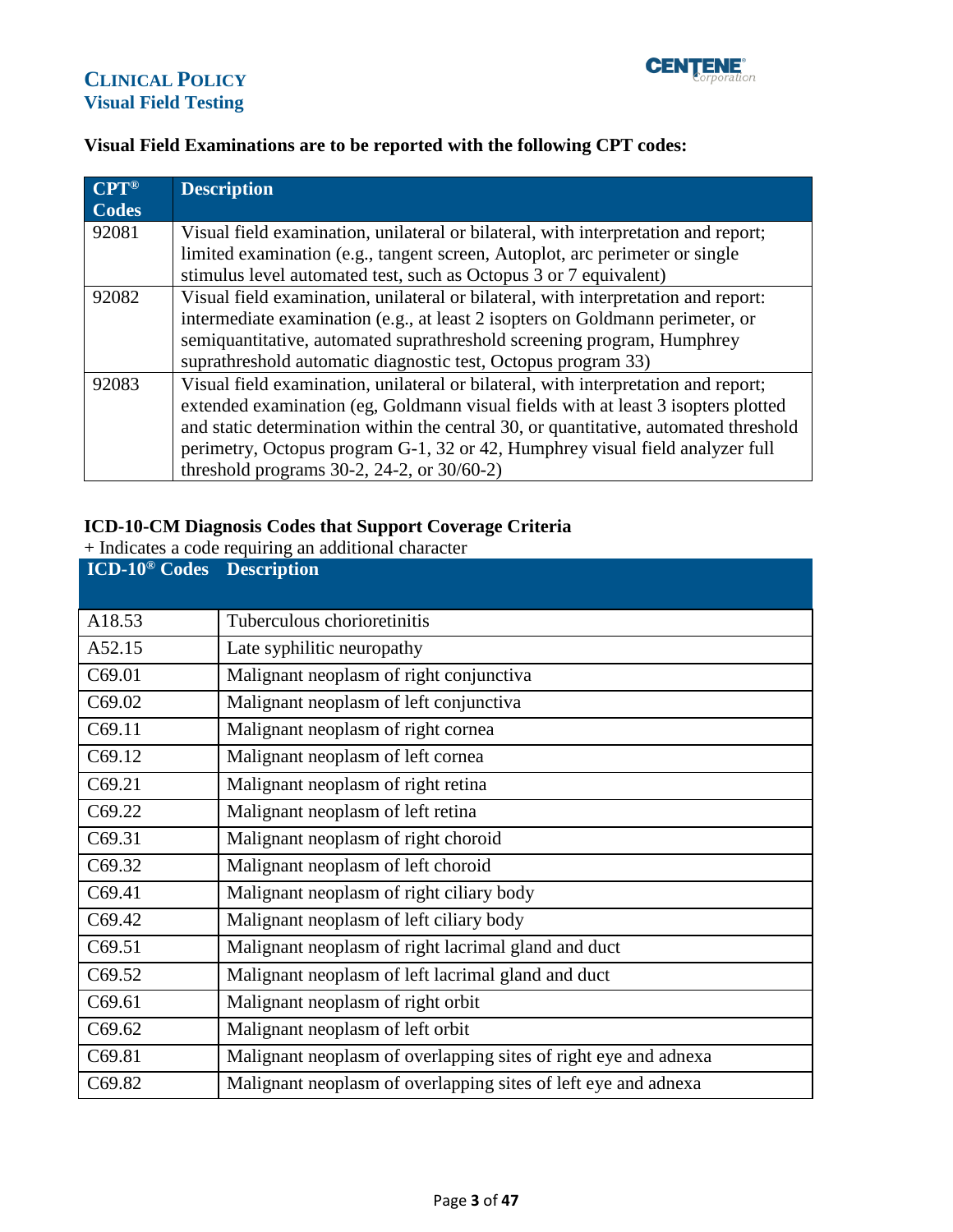

| C70.0               | Malignant neoplasm of cerebral meninges                                                             |
|---------------------|-----------------------------------------------------------------------------------------------------|
| C71.0               | Malignant neoplasm of cerebrum, except lobes and ventricles                                         |
| C71.1               | Malignant neoplasm of frontal lobe                                                                  |
| C71.2               | Malignant neoplasm of temporal lobe                                                                 |
| C71.3               | Malignant neoplasm of parietal lobe                                                                 |
| C71.4               | Malignant neoplasm of occipital lobe                                                                |
| $\overline{C7}$ 1.5 | Malignant neoplasm of cerebral ventricle                                                            |
| C71.6               | Malignant neoplasm of cerebellum                                                                    |
| C71.7               | Malignant neoplasm of brain stem                                                                    |
| C71.8               | Malignant neoplasm of overlapping sites of brain                                                    |
| C72.21              | Malignant neoplasm of right olfactory nerve                                                         |
| C72.22              | Malignant neoplasm of left olfactory nerve                                                          |
| C72.31              | Malignant neoplasm of right optic nerve                                                             |
| C72.32              | Malignant neoplasm of left optic nerve                                                              |
| C72.41              | Malignant neoplasm of right acoustic nerve                                                          |
| C72.42              | Malignant neoplasm of left acoustic nerve                                                           |
| C72.59              | Malignant neoplasm of other cranial nerves                                                          |
| C75.1               | Malignant neoplasm of pituitary gland                                                               |
| C75.2               | Malignant neoplasm of craniopharyngeal duct                                                         |
| C79.32              | Secondary malignant neoplasm of cerebral meninges                                                   |
|                     |                                                                                                     |
| C79.49              | Secondary malignant neoplasm of other parts of nervous system                                       |
| D09.21              | Carcinoma in situ of right eye                                                                      |
| D09.22              | Carcinoma in situ of left eye                                                                       |
| D18.02              | Hemangioma of intracranial structures                                                               |
| D31.01              | Benign neoplasm of right conjunctiva                                                                |
| D31.02              | Benign neoplasm of left conjunctiva                                                                 |
| D31.11              | Benign neoplasm of right cornea                                                                     |
| D31.12              | Benign neoplasm of left cornea                                                                      |
| D31.21              | Benign neoplasm of right retina                                                                     |
| D31.22              | Benign neoplasm of left retina                                                                      |
| D31.31              | Benign neoplasm of right choroid                                                                    |
| D31.32              | Benign neoplasm of left choroid                                                                     |
| D31.41              | Benign neoplasm of right ciliary body                                                               |
| D31.42              | Benign neoplasm of left ciliary body                                                                |
| D31.51              | Benign neoplasm of right lacrimal gland and duct<br>Benign neoplasm of left lacrimal gland and duct |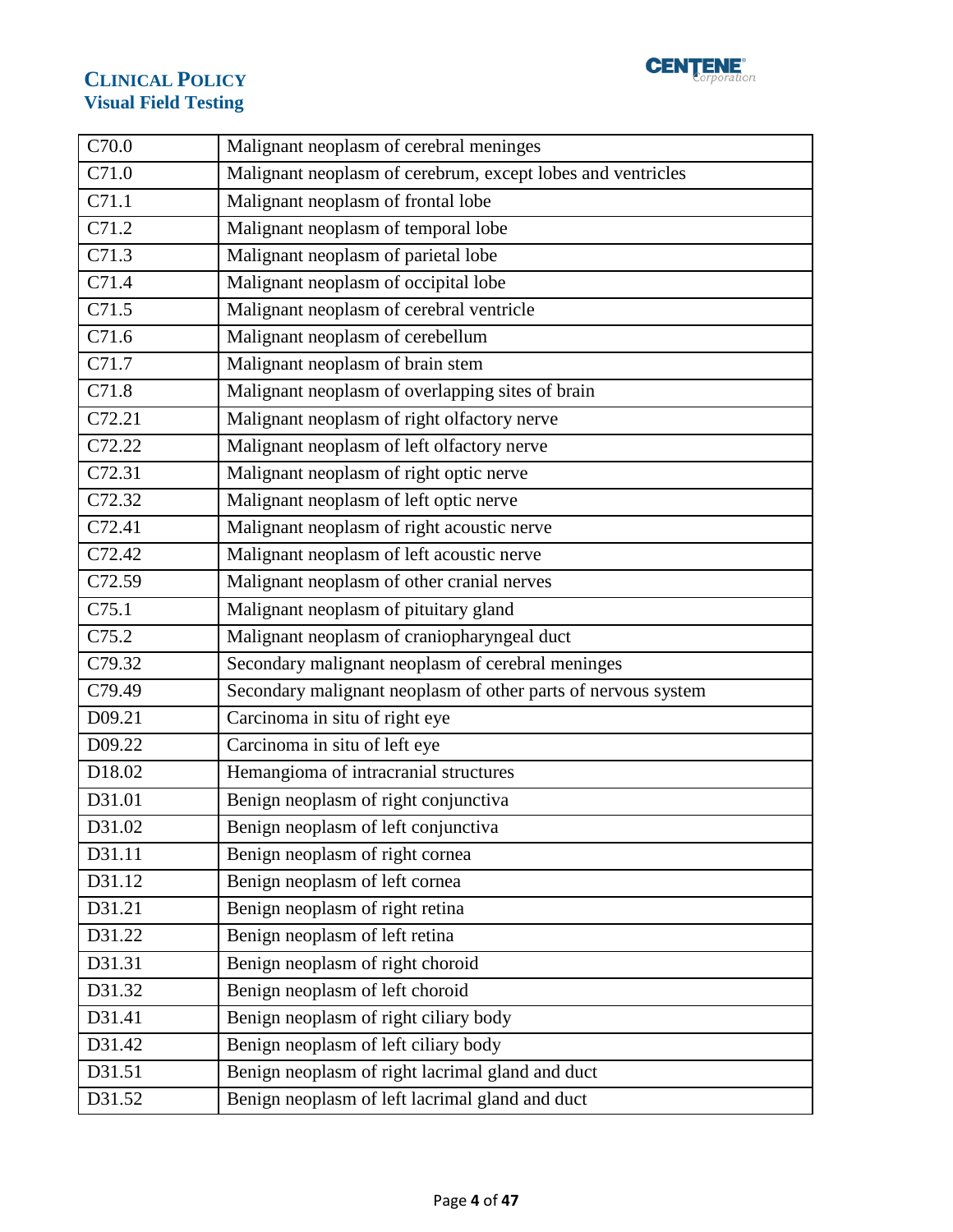

| D32.0    | Benign neoplasm of cerebral meninges                                                                                               |
|----------|------------------------------------------------------------------------------------------------------------------------------------|
| D33.0    | Benign neoplasm of brain, supratentorial                                                                                           |
| D33.1    | Benign neoplasm of brain, infratentorial                                                                                           |
| D33.3    | Benign neoplasm of cranial nerves                                                                                                  |
| D35.2    | Benign neoplasm of pituitary gland                                                                                                 |
| D35.3    | Benign neoplasm of craniopharyngeal duct                                                                                           |
| D44.3    | Neoplasm of uncertain behavior of pituitary gland                                                                                  |
| D44.4    | Neoplasm of uncertain behavior of craniopharyngeal duct                                                                            |
| D44.5    | Neoplasm of uncertain behavior of pineal gland                                                                                     |
| D49.7    | Neoplasm of uncertain behavior of endocrine glands and other parts of<br>nervous system                                            |
| D49.81   | Neoplasm of unspecified behavior of retina and choroid                                                                             |
| E05.00   | Thyrotoxicosis with diffuse goiter without thyrotoxic crisis or storm                                                              |
| E05.01   | Thyrotoxicosis with diffuse goiter with thyrotoxic crisis or storm                                                                 |
| E05.10   | Thyrotoxicosis with toxic single thyroid nodule without thyrotoxic crisis or<br>storm                                              |
| E05.11   | Thyrotoxicosis with toxic single thyroid nodule with thyrotoxic crisis or<br>storm                                                 |
| E08.3211 | Diabetes mellitus due to underlying condition with mild nonproliferative<br>diabetic retinopathy with macular edema, right eye     |
| E08.3212 | Diabetes mellitus due to underlying condition with mild nonproliferative<br>diabetic retinopathy with macular edema, left eye      |
| E08.3213 | Diabetes mellitus due to underlying condition with mild nonproliferative<br>diabetic retinopathy with macular edema, bilateral     |
| E08.3291 | Diabetes mellitus due to underlying condition with mild nonproliferative<br>diabetic retinopathy without macular edema, right eye  |
| E08.3292 | Diabetes mellitus due to underlying condition with mild nonproliferative<br>diabetic retinopathy without macular edema, left eye   |
| E08.3293 | Diabetes mellitus due to underlying condition with mild nonproliferative<br>diabetic retinopathy without macular edema, bilateral  |
| E08.3311 | Diabetes mellitus due to underlying condition with moderate<br>nonproliferative diabetic retinopathy with macular edema, right eye |
| E08.3312 | Diabetes mellitus due to underlying condition with moderate<br>nonproliferative diabetic retinopathy with macular edema, left eye  |
| E08.3313 | Diabetes mellitus due to underlying condition with moderate<br>nonproliferative diabetic retinopathy with macular edema, bilateral |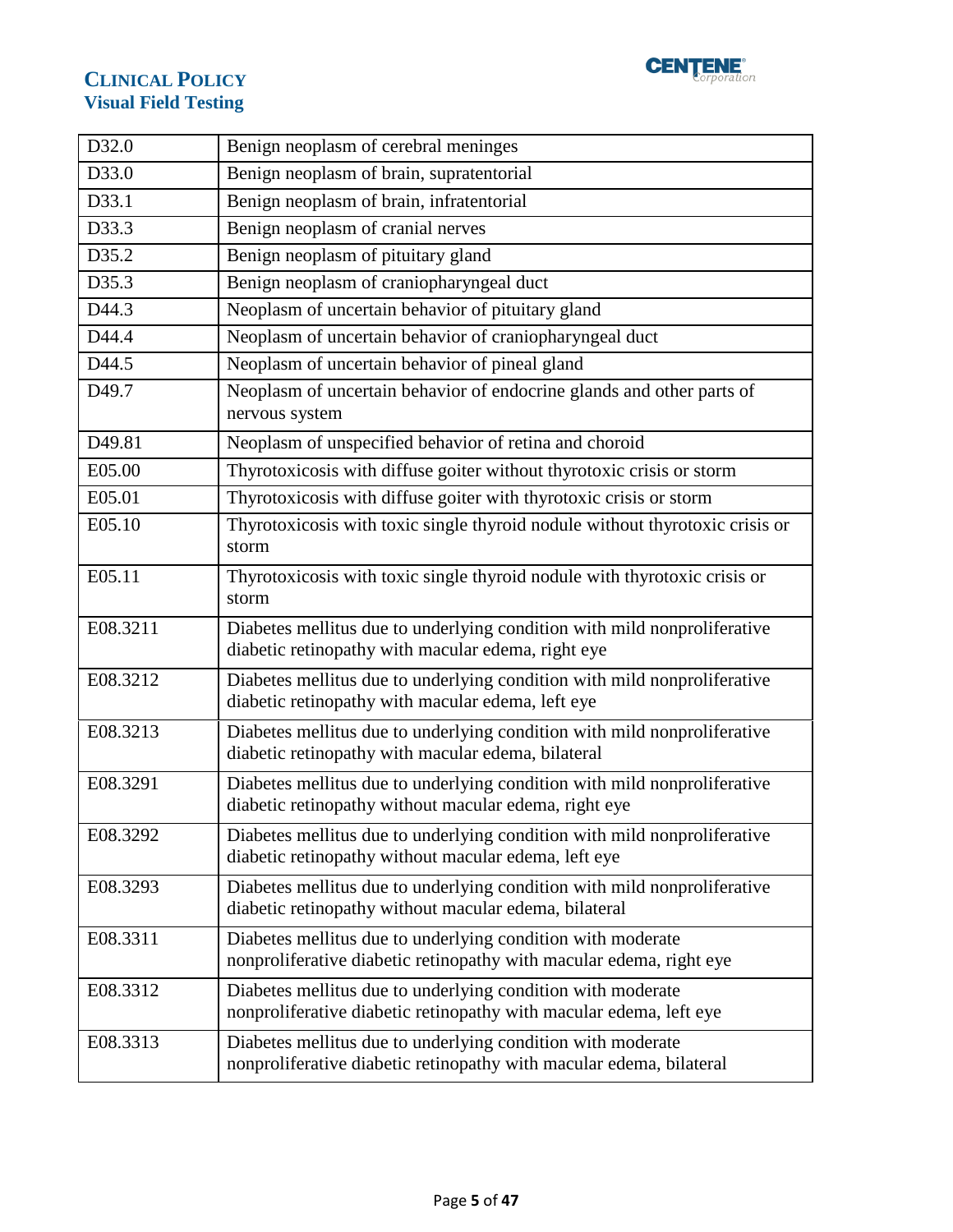

| E08.3391 | Diabetes mellitus due to underlying condition with moderate<br>nonproliferative diabetic retinopathy without macular edema, right eye                            |
|----------|------------------------------------------------------------------------------------------------------------------------------------------------------------------|
| E08.3392 | Diabetes mellitus due to underlying condition with moderate<br>nonproliferative diabetic retinopathy without macular edema, left eye                             |
| E08.3393 | Diabetes mellitus due to underlying condition with moderate<br>nonproliferative diabetic retinopathy without macular edema, bilateral                            |
| E08.3411 | Diabetes mellitus due to underlying condition with severe nonproliferative<br>diabetic retinopathy with macular edema, right eye                                 |
| E08.3412 | Diabetes mellitus due to underlying condition with severe nonproliferative<br>diabetic retinopathy with macular edema, left eye                                  |
| E08.3413 | Diabetes mellitus due to underlying condition with severe nonproliferative<br>diabetic retinopathy with macular edema, bilateral                                 |
| E08.3491 | Diabetes mellitus due to underlying condition with severe nonproliferative<br>diabetic retinopathy without macular edema, right eye                              |
| E08.3492 | Diabetes mellitus due to underlying condition with severe nonproliferative<br>diabetic retinopathy without macular edema, left eye                               |
| E08.3493 | Diabetes mellitus due to underlying condition with severe nonproliferative<br>diabetic retinopathy without macular edema, bilateral                              |
| E08.3511 | Diabetes mellitus due to underlying condition with proliferative diabetic<br>retinopathy with macular edema, right eye                                           |
| E08.3512 | Diabetes mellitus due to underlying condition with proliferative diabetic<br>retinopathy with macular edema, left eye                                            |
| E08.3513 | Diabetes mellitus due to underlying condition with proliferative diabetic<br>retinopathy with macular edema, bilateral                                           |
| E08.3521 | Diabetes mellitus due to underlying condition with proliferative diabetic<br>retinopathy with traction retinal detachment involving the macula, right eye        |
| E08.3522 | Diabetes mellitus due to underlying condition with proliferative diabetic<br>retinopathy with traction retinal detachment involving the macula, left eye         |
| E08.3523 | Diabetes mellitus due to underlying condition with proliferative diabetic<br>retinopathy with traction retinal detachment involving the macula, bilateral        |
| E08.3531 | Diabetes mellitus due to underlying condition with proliferative diabetic<br>retinopathy with traction retinal detachment not involving the macula, right<br>eye |
| E08.3532 | Diabetes mellitus due to underlying condition with proliferative diabetic<br>retinopathy with traction retinal detachment not involving the macula, left<br>eye  |
| E08.3533 | Diabetes mellitus due to underlying condition with proliferative diabetic<br>retinopathy with traction retinal detachment not involving the macula,<br>bilateral |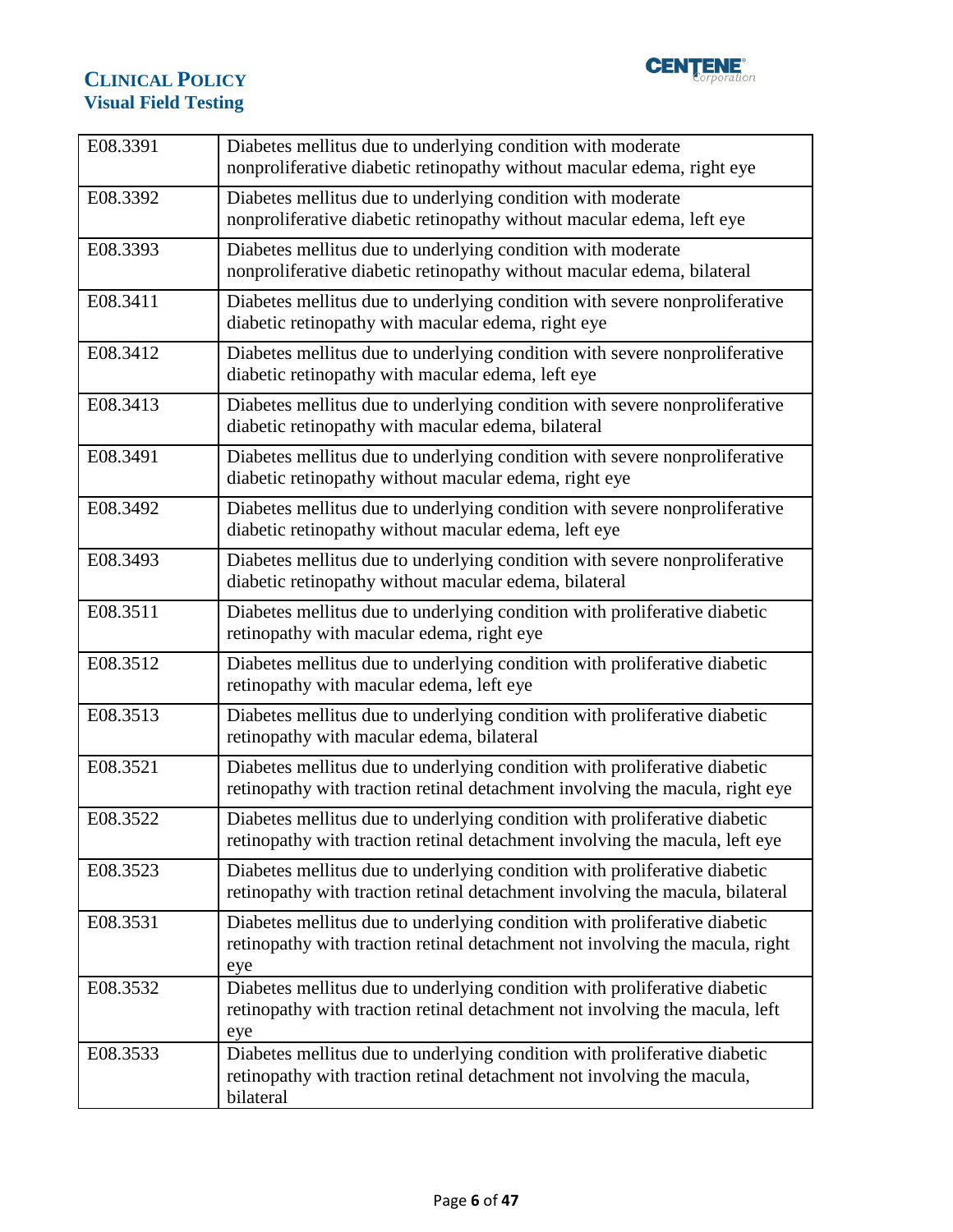

| E08.3541 | Diabetes mellitus due to underlying condition with proliferative diabetic<br>retinopathy with combined traction retinal detachment and rhegmatogenous<br>retinal detachment, right eye |
|----------|----------------------------------------------------------------------------------------------------------------------------------------------------------------------------------------|
| E08.3542 | Diabetes mellitus due to underlying condition with proliferative diabetic<br>retinopathy with combined traction retinal detachment and rhegmatogenous<br>retinal detachment, left eye  |
| E08.3543 | Diabetes mellitus due to underlying condition with proliferative diabetic<br>retinopathy with combined traction retinal detachment and rhegmatogenous<br>retinal detachment, bilateral |
| E08.3551 | Diabetes mellitus due to underlying condition with stable proliferative<br>diabetic retinopathy, right eye                                                                             |
| E08.3552 | Diabetes mellitus due to underlying condition with stable proliferative<br>diabetic retinopathy, left eye                                                                              |
| E08.3553 | Diabetes mellitus due to underlying condition with stable proliferative<br>diabetic retinopathy, bilateral                                                                             |
| E08.3591 | Diabetes mellitus due to underlying condition with proliferative diabetic<br>retinopathy without macular edema, right eye                                                              |
| E08.3592 | Diabetes mellitus due to underlying condition with proliferative diabetic<br>retinopathy without macular edema, left eye                                                               |
| E08.3593 | Diabetes mellitus due to underlying condition with proliferative diabetic<br>retinopathy without macular edema, bilateral                                                              |
| E08.37X1 | Diabetes mellitus due to underlying condition with diabetic macular edema,<br>resolved following treatment, right eye                                                                  |
| E08.37X2 | Diabetes mellitus due to underlying condition with diabetic macular edema,<br>resolved following treatment, left eye                                                                   |
| E08.37X3 | Diabetes mellitus due to underlying condition with diabetic macular edema,<br>resolved following treatment, bilateral                                                                  |
| E09.3211 | Drug or chemical induced diabetes mellitus with mild nonproliferative<br>diabetic retinopathy with macular edema, right eye                                                            |
| E09.3212 | Drug or chemical induced diabetes mellitus with mild nonproliferative<br>diabetic retinopathy with macular edema, left eye                                                             |
| E09.3213 | Drug or chemical induced diabetes mellitus with mild nonproliferative<br>diabetic retinopathy with macular edema, bilateral                                                            |
| E09.3291 | Drug or chemical induced diabetes mellitus with mild nonproliferative<br>diabetic retinopathy without macular edema, right eye                                                         |
| E09.3292 | Drug or chemical induced diabetes mellitus with mild nonproliferative<br>diabetic retinopathy without macular edema, left eye                                                          |
| E09.3293 | Drug or chemical induced diabetes mellitus with mild nonproliferative<br>diabetic retinopathy without macular edema, bilateral                                                         |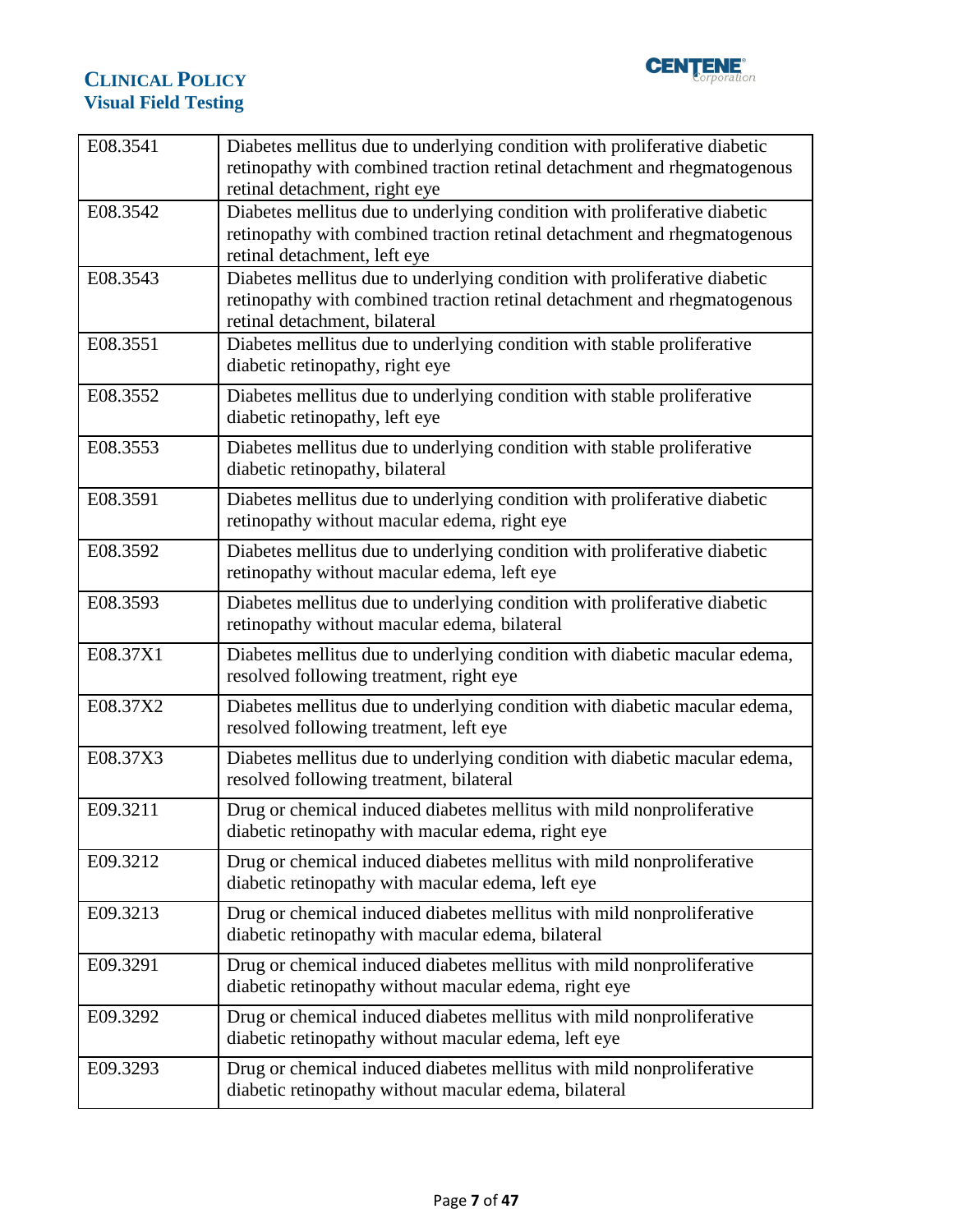

| E09.3311 | Drug or chemical induced diabetes mellitus with moderate nonproliferative<br>diabetic retinopathy with macular edema, right eye                        |
|----------|--------------------------------------------------------------------------------------------------------------------------------------------------------|
| E09.3312 | Drug or chemical induced diabetes mellitus with moderate nonproliferative<br>diabetic retinopathy with macular edema, left eye                         |
| E09.3313 | Drug or chemical induced diabetes mellitus with moderate nonproliferative<br>diabetic retinopathy with macular edema, bilateral                        |
| E09.3391 | Drug or chemical induced diabetes mellitus with moderate nonproliferative<br>diabetic retinopathy without macular edema, right eye                     |
| E09.3392 | Drug or chemical induced diabetes mellitus with moderate nonproliferative<br>diabetic retinopathy without macular edema, left eye                      |
| E09.3393 | Drug or chemical induced diabetes mellitus with moderate nonproliferative<br>diabetic retinopathy without macular edema, bilateral                     |
| E09.3411 | Drug or chemical induced diabetes mellitus with severe nonproliferative<br>diabetic retinopathy with macular edema, right eye                          |
| E09.3412 | Drug or chemical induced diabetes mellitus with severe nonproliferative<br>diabetic retinopathy with macular edema, left eye                           |
| E09.3413 | Drug or chemical induced diabetes mellitus with severe nonproliferative<br>diabetic retinopathy with macular edema, bilateral                          |
| E09.3491 | Drug or chemical induced diabetes mellitus with severe nonproliferative<br>diabetic retinopathy without macular edema, right eye                       |
| E09.3492 | Drug or chemical induced diabetes mellitus with severe nonproliferative<br>diabetic retinopathy without macular edema, left eye                        |
| E09.3493 | Drug or chemical induced diabetes mellitus with severe nonproliferative<br>diabetic retinopathy without macular edema, bilateral                       |
| E09.3511 | Drug or chemical induced diabetes mellitus with proliferative diabetic<br>retinopathy with macular edema, right eye                                    |
| E09.3512 | Drug or chemical induced diabetes mellitus with proliferative diabetic<br>retinopathy with macular edema, left eye                                     |
| E09.3513 | Drug or chemical induced diabetes mellitus with proliferative diabetic<br>retinopathy with macular edema, bilateral                                    |
| E09.3521 | Drug or chemical induced diabetes mellitus with proliferative diabetic<br>retinopathy with traction retinal detachment involving the macula, right eye |
| E09.3522 | Drug or chemical induced diabetes mellitus with proliferative diabetic<br>retinopathy with traction retinal detachment involving the macula, left eye  |
| E09.3523 | Drug or chemical induced diabetes mellitus with proliferative diabetic<br>retinopathy with traction retinal detachment involving the macula, bilateral |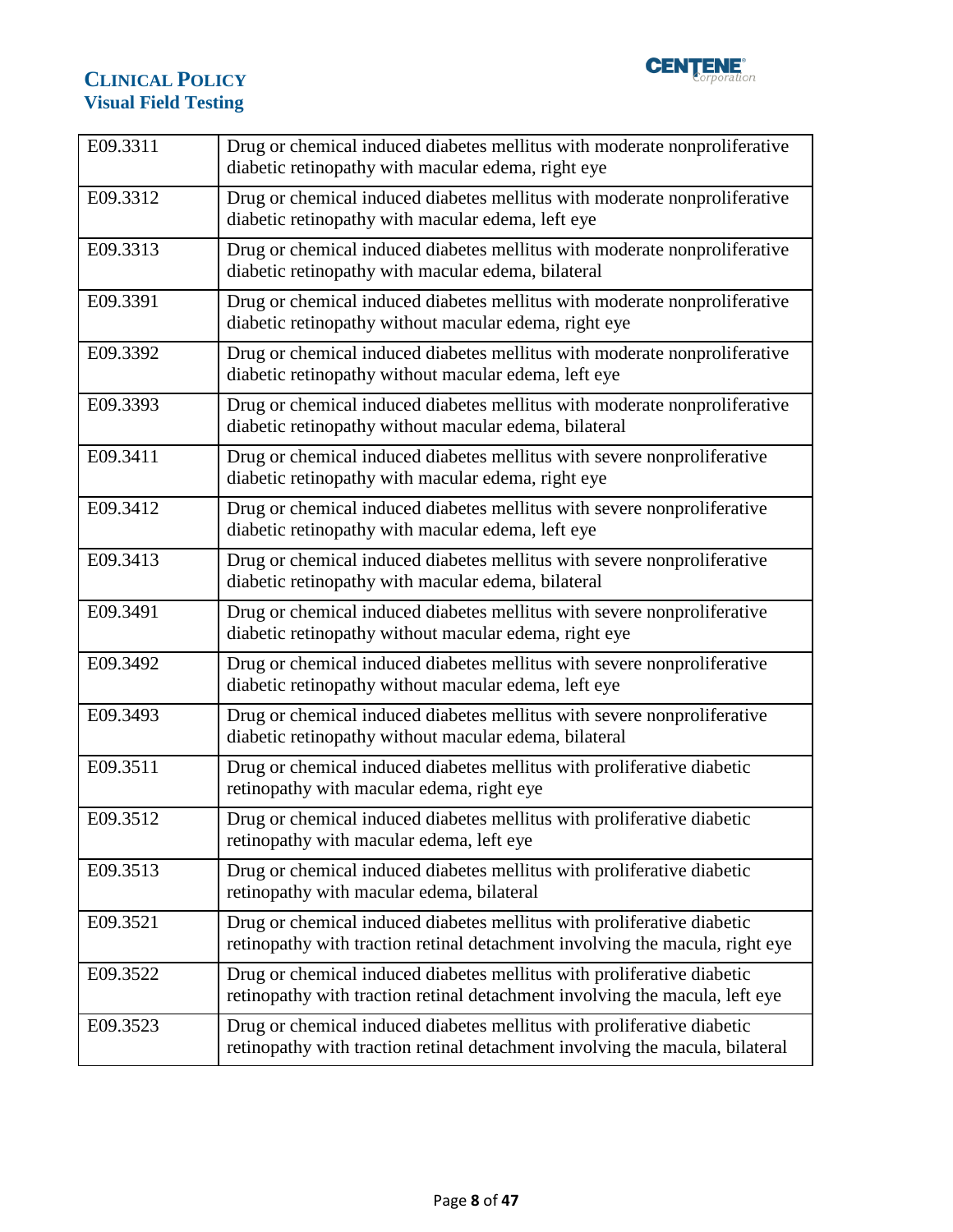

| E09.3531 | Drug or chemical induced diabetes mellitus with proliferative diabetic<br>retinopathy with traction retinal detachment not involving the macula, right<br>eye                       |
|----------|-------------------------------------------------------------------------------------------------------------------------------------------------------------------------------------|
| E09.3532 | Drug or chemical induced diabetes mellitus with proliferative diabetic<br>retinopathy with traction retinal detachment not involving the macula, left<br>eye                        |
| E09.3533 | Drug or chemical induced diabetes mellitus with proliferative diabetic<br>retinopathy with traction retinal detachment not involving the macula,<br>bilateral                       |
| E09.3541 | Drug or chemical induced diabetes mellitus with proliferative diabetic<br>retinopathy with combined traction retinal detachment and rhegmatogenous<br>retinal detachment, right eye |
| E09.3542 | Drug or chemical induced diabetes mellitus with proliferative diabetic<br>retinopathy with combined traction retinal detachment and rhegmatogenous<br>retinal detachment, left eye  |
| E09.3543 | Drug or chemical induced diabetes mellitus with proliferative diabetic<br>retinopathy with combined traction retinal detachment and rhegmatogenous<br>retinal detachment, bilateral |
| E09.3551 | Drug or chemical induced diabetes mellitus with stable proliferative diabetic<br>retinopathy, right eye                                                                             |
| E09.3552 | Drug or chemical induced diabetes mellitus with stable proliferative diabetic<br>retinopathy, left eye                                                                              |
| E09.3553 | Drug or chemical induced diabetes mellitus with stable proliferative diabetic<br>retinopathy, bilateral                                                                             |
| E09.3591 | Drug or chemical induced diabetes mellitus with proliferative diabetic<br>retinopathy without macular edema, right eye                                                              |
| E09.3592 | Drug or chemical induced diabetes mellitus with proliferative diabetic<br>retinopathy without macular edema, left eye                                                               |
| E09.3593 | Drug or chemical induced diabetes mellitus with proliferative diabetic<br>retinopathy without macular edema, bilateral                                                              |
| E09.37X1 | Drug or chemical induced diabetes mellitus with diabetic macular edema,<br>resolved following treatment, right eye                                                                  |
| E09.37X2 | Drug or chemical induced diabetes mellitus with diabetic macular edema,<br>resolved following treatment, left eye                                                                   |
| E09.37X3 | Drug or chemical induced diabetes mellitus with diabetic macular edema,<br>resolved following treatment, bilateral                                                                  |
| E10.3211 | Type 1 diabetes mellitus with mild nonproliferative diabetic retinopathy with<br>macular edema, right eye                                                                           |
| E10.3212 | Type 1 diabetes mellitus with mild nonproliferative diabetic retinopathy with<br>macular edema, left eye                                                                            |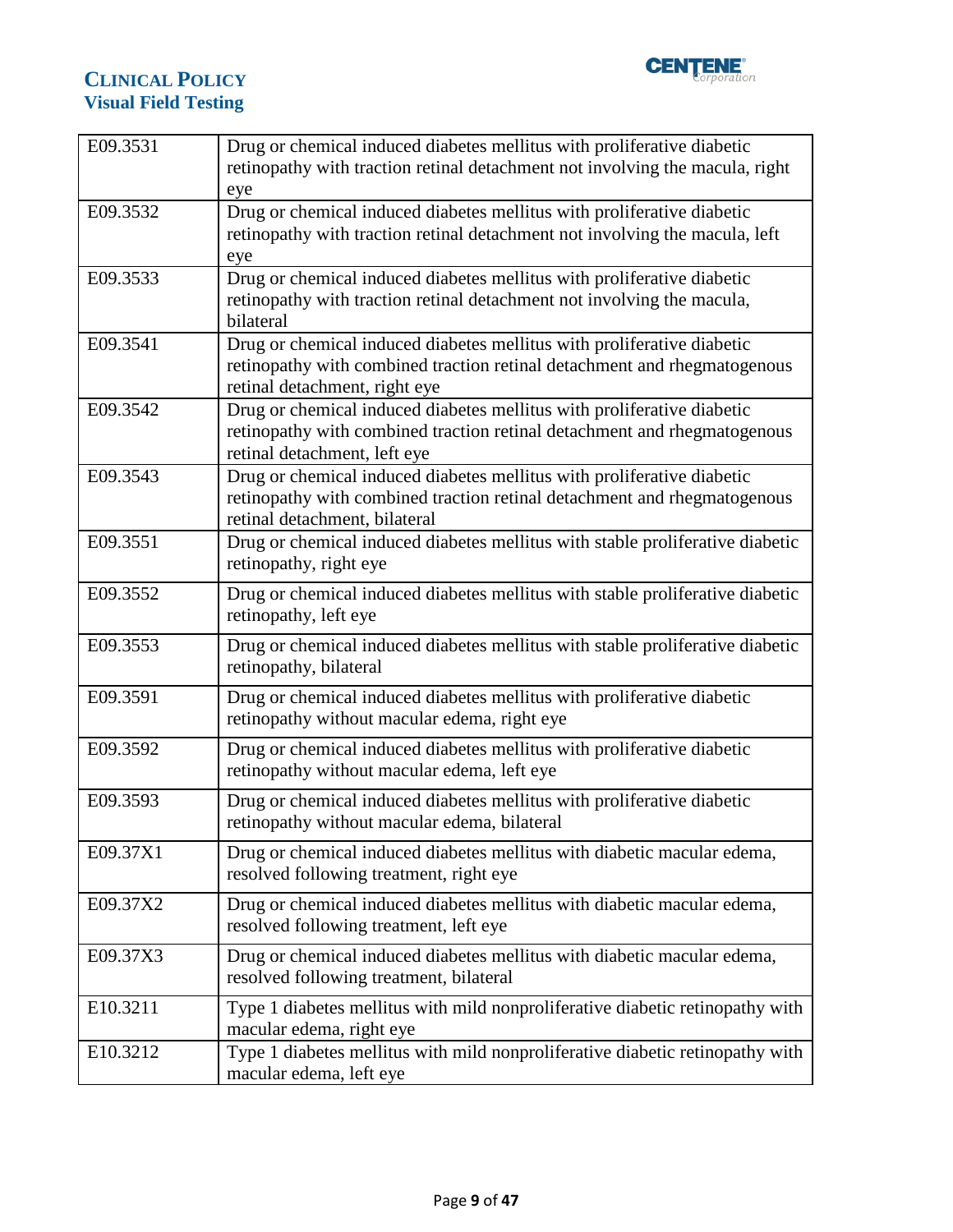

| E10.3213 | Type 1 diabetes mellitus with mild nonproliferative diabetic retinopathy with                                                        |
|----------|--------------------------------------------------------------------------------------------------------------------------------------|
|          | macular edema, bilateral                                                                                                             |
| E10.3291 | Type 1 diabetes mellitus with mild nonproliferative diabetic retinopathy                                                             |
|          | without macular edema, right eye                                                                                                     |
| E10.3292 | Type 1 diabetes mellitus with mild nonproliferative diabetic retinopathy                                                             |
|          | without macular edema, left eye                                                                                                      |
| E10.3293 | Type 1 diabetes mellitus with mild nonproliferative diabetic retinopathy                                                             |
|          | without macular edema, bilateral                                                                                                     |
| E10.3311 | Type 1 diabetes mellitus with moderate nonproliferative diabetic retinopathy                                                         |
|          | with macular edema, right eye                                                                                                        |
| E10.3312 | Type 1 diabetes mellitus with moderate nonproliferative diabetic retinopathy                                                         |
|          | with macular edema, left eye                                                                                                         |
| E10.3313 | Type 1 diabetes mellitus with moderate nonproliferative diabetic retinopathy                                                         |
|          | with macular edema, bilateral                                                                                                        |
| E10.3391 | Type 1 diabetes mellitus with moderate nonproliferative diabetic retinopathy                                                         |
|          | without macular edema, right eye                                                                                                     |
| E10.3392 | Type 1 diabetes mellitus with moderate nonproliferative diabetic retinopathy                                                         |
|          | without macular edema, left eye                                                                                                      |
| E10.3393 | Type 1 diabetes mellitus with moderate nonproliferative diabetic retinopathy                                                         |
|          | without macular edema, bilateral                                                                                                     |
| E10.3411 | Type 1 diabetes mellitus with severe nonproliferative diabetic retinopathy                                                           |
|          | with macular edema, right eye                                                                                                        |
|          |                                                                                                                                      |
| E10.3412 | Type 1 diabetes mellitus with severe nonproliferative diabetic retinopathy                                                           |
|          | with macular edema, left eye                                                                                                         |
| E10.3413 | Type 1 diabetes mellitus with severe nonproliferative diabetic retinopathy                                                           |
|          | with macular edema, bilateral                                                                                                        |
| E10.3491 | Type 1 diabetes mellitus with severe nonproliferative diabetic retinopathy                                                           |
|          | without macular edema, right eye                                                                                                     |
| E10.3492 | Type 1 diabetes mellitus with severe nonproliferative diabetic retinopathy                                                           |
|          | without macular edema, left eye                                                                                                      |
| E10.3493 | Type 1 diabetes mellitus with severe nonproliferative diabetic retinopathy                                                           |
|          | without macular edema, bilateral                                                                                                     |
| E10.3511 | Type 1 diabetes mellitus with proliferative diabetic retinopathy with macular                                                        |
|          | edema, right eye                                                                                                                     |
| E10.3512 | Type 1 diabetes mellitus with proliferative diabetic retinopathy with macular                                                        |
|          | edema, left eye                                                                                                                      |
| E10.3513 | Type 1 diabetes mellitus with proliferative diabetic retinopathy with macular                                                        |
|          | edema, bilateral                                                                                                                     |
| E10.3521 | Type 1 diabetes mellitus with proliferative diabetic retinopathy with traction                                                       |
|          | retinal detachment involving the macula, right eye                                                                                   |
| E10.3522 | Type 1 diabetes mellitus with proliferative diabetic retinopathy with traction                                                       |
|          | retinal detachment involving the macula, left eye                                                                                    |
| E10.3523 | Type 1 diabetes mellitus with proliferative diabetic retinopathy with traction<br>retinal detachment involving the macula, bilateral |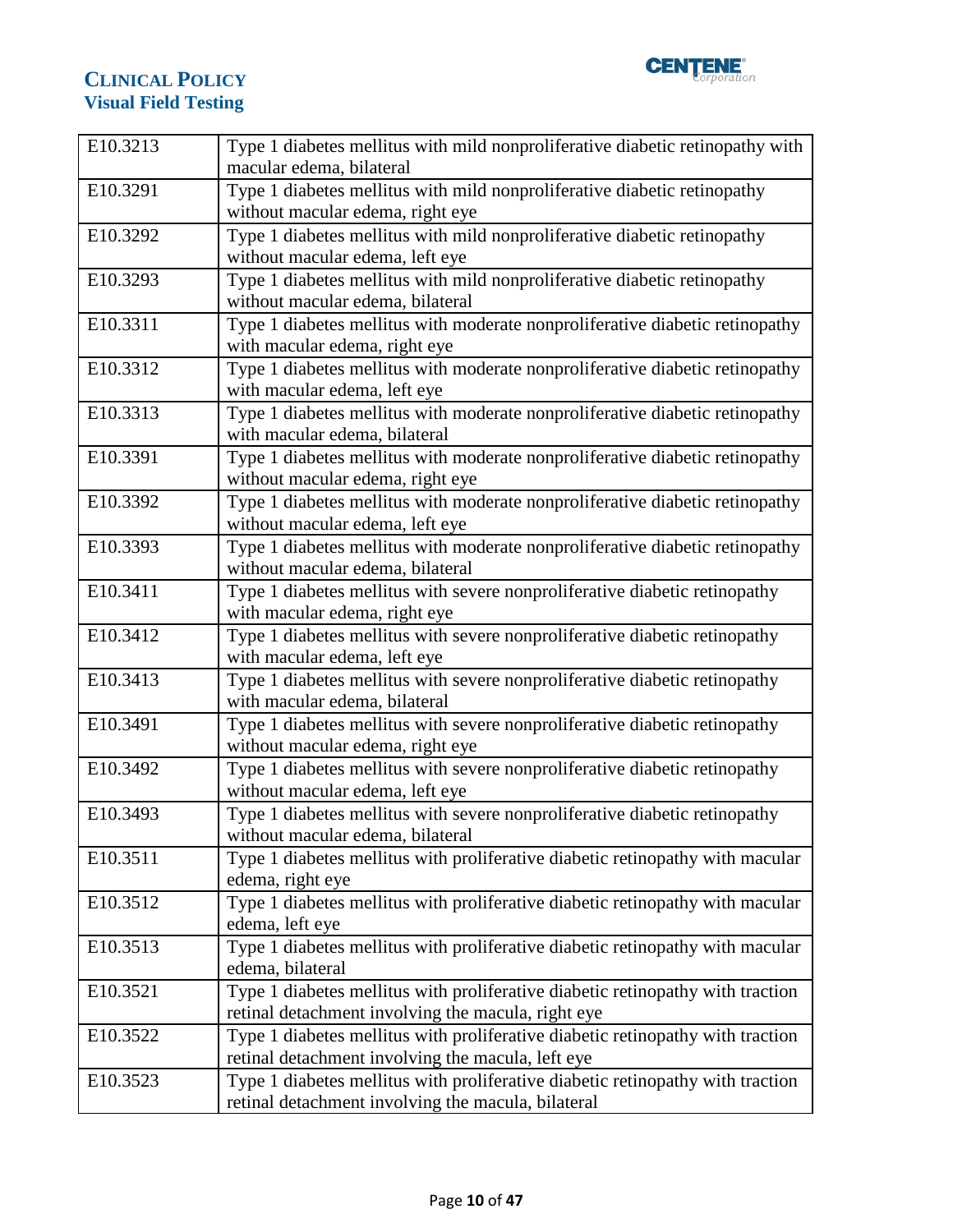

| E10.3531 | Type 1 diabetes mellitus with proliferative diabetic retinopathy with traction<br>retinal detachment not involving the macula, right eye                          |
|----------|-------------------------------------------------------------------------------------------------------------------------------------------------------------------|
| E10.3532 | Type 1 diabetes mellitus with proliferative diabetic retinopathy with traction<br>retinal detachment not involving the macula, left eye                           |
| E10.3533 | Type 1 diabetes mellitus with proliferative diabetic retinopathy with traction<br>retinal detachment not involving the macula, bilateral                          |
| E10.3541 | Type 1 diabetes mellitus with proliferative diabetic retinopathy with<br>combined traction retinal detachment and rhegmatogenous retinal<br>detachment, right eye |
| E10.3542 | Type 1 diabetes mellitus with proliferative diabetic retinopathy with<br>combined traction retinal detachment and rhegmatogenous retinal<br>detachment, left eye  |
| E10.3543 | Type 1 diabetes mellitus with proliferative diabetic retinopathy with<br>combined traction retinal detachment and rhegmatogenous retinal<br>detachment, bilateral |
| E10.3551 | Type 1 diabetes mellitus with stable proliferative diabetic retinopathy, right<br>eye                                                                             |
| E10.3552 | Type 1 diabetes mellitus with stable proliferative diabetic retinopathy, left<br>eye                                                                              |
| E10.3553 | Type 1 diabetes mellitus with stable proliferative diabetic retinopathy,<br>bilateral                                                                             |
| E10.3591 | Type 1 diabetes mellitus with proliferative diabetic retinopathy without<br>macular edema, right eye                                                              |
| E10.3592 | Type 1 diabetes mellitus with proliferative diabetic retinopathy without<br>macular edema, left eye                                                               |
| E10.3593 | Type 1 diabetes mellitus with proliferative diabetic retinopathy without<br>macular edema, bilateral                                                              |
| E10.37X1 | Type 1 diabetes mellitus with diabetic macular edema, resolved following<br>treatment, right eye                                                                  |
| E10.37X2 | Type 1 diabetes mellitus with diabetic macular edema, resolved following<br>treatment, left eye                                                                   |
| E10.37X3 | Type 1 diabetes mellitus with diabetic macular edema, resolved following<br>treatment, bilateral                                                                  |
| E11.3211 | Type 2 diabetes mellitus with mild nonproliferative diabetic retinopathy with<br>macular edema, right eye                                                         |
| E11.3212 | Type 2 diabetes mellitus with mild nonproliferative diabetic retinopathy with<br>macular edema, left eye                                                          |
| E11.3213 | Type 2 diabetes mellitus with mild nonproliferative diabetic retinopathy with<br>macular edema, bilateral                                                         |
| E11.3291 | Type 2 diabetes mellitus with mild nonproliferative diabetic retinopathy<br>without macular edema, right eye                                                      |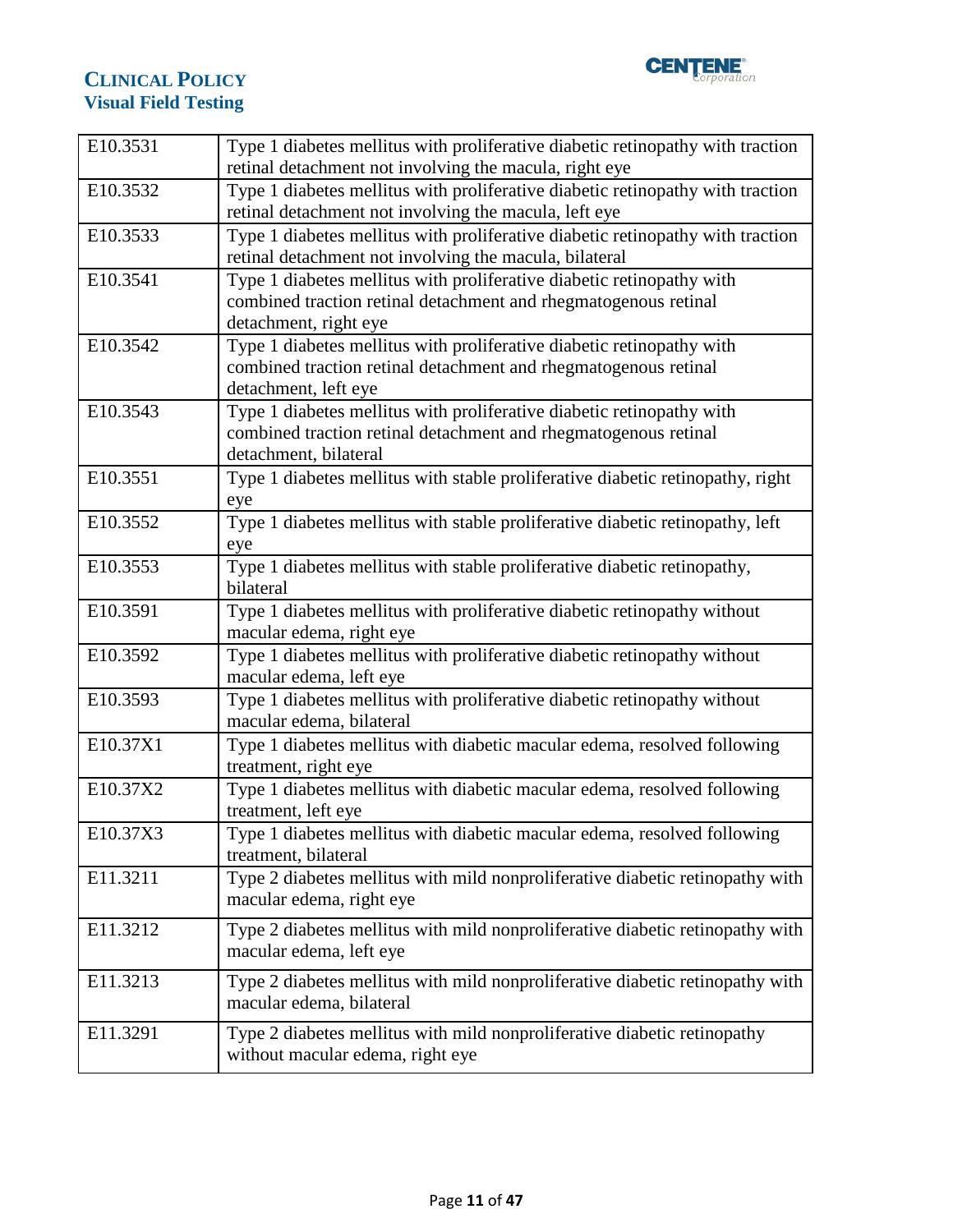

| E11.3292 | Type 2 diabetes mellitus with mild nonproliferative diabetic retinopathy<br>without macular edema, left eye                          |
|----------|--------------------------------------------------------------------------------------------------------------------------------------|
| E11.3293 | Type 2 diabetes mellitus with mild nonproliferative diabetic retinopathy<br>without macular edema, bilateral                         |
| E11.3311 | Type 2 diabetes mellitus with moderate nonproliferative diabetic retinopathy<br>with macular edema, right eye                        |
| E11.3312 | Type 2 diabetes mellitus with moderate nonproliferative diabetic retinopathy<br>with macular edema, left eye                         |
| E11.3313 | Type 2 diabetes mellitus with moderate nonproliferative diabetic retinopathy<br>with macular edema, bilateral                        |
| E11.3391 | Type 2 diabetes mellitus with moderate nonproliferative diabetic retinopathy<br>without macular edema, right eye                     |
| E11.3392 | Type 2 diabetes mellitus with moderate nonproliferative diabetic retinopathy<br>without macular edema, left eye                      |
| E11.3393 | Type 2 diabetes mellitus with moderate nonproliferative diabetic retinopathy<br>without macular edema, bilateral                     |
| E11.3411 | Type 2 diabetes mellitus with severe nonproliferative diabetic retinopathy<br>with macular edema, right eye                          |
| E11.3412 | Type 2 diabetes mellitus with severe nonproliferative diabetic retinopathy<br>with macular edema, left eye                           |
| E11.3413 | Type 2 diabetes mellitus with severe nonproliferative diabetic retinopathy<br>with macular edema, bilateral                          |
| E11.3491 | Type 2 diabetes mellitus with severe nonproliferative diabetic retinopathy<br>without macular edema, right eye                       |
| E11.3492 | Type 2 diabetes mellitus with severe nonproliferative diabetic retinopathy<br>without macular edema, left eye                        |
| E11.3493 | Type 2 diabetes mellitus with severe nonproliferative diabetic retinopathy<br>without macular edema, bilateral                       |
| E11.3511 | Type 2 diabetes mellitus with proliferative diabetic retinopathy with macular<br>edema, right eye                                    |
| E11.3512 | Type 2 diabetes mellitus with proliferative diabetic retinopathy with macular<br>edema, left eye                                     |
| E11.3513 | Type 2 diabetes mellitus with proliferative diabetic retinopathy with macular<br>edema, bilateral                                    |
| E11.3521 | Type 2 diabetes mellitus with proliferative diabetic retinopathy with traction<br>retinal detachment involving the macula, right eye |
| E11.3522 | Type 2 diabetes mellitus with proliferative diabetic retinopathy with traction<br>retinal detachment involving the macula, left eye  |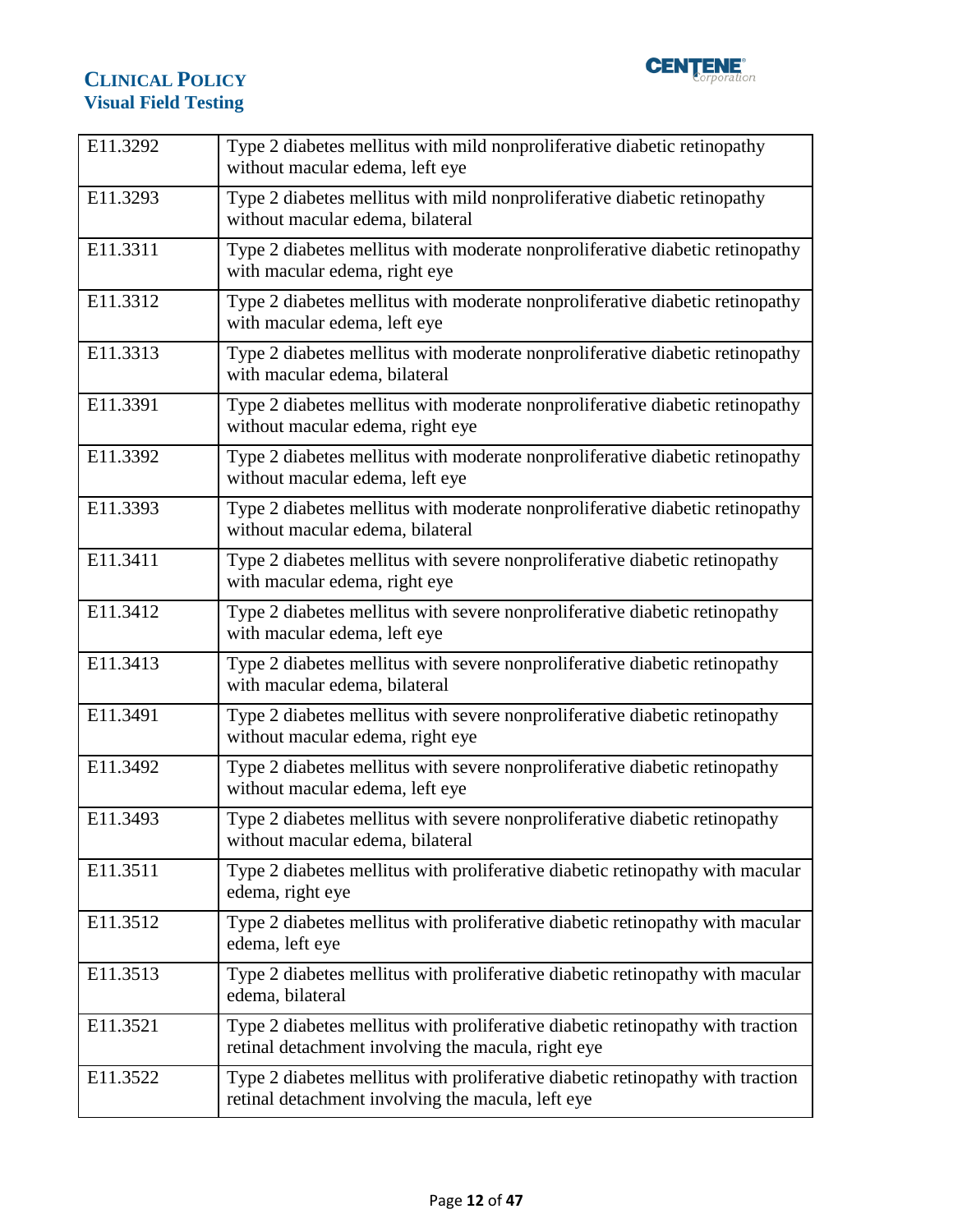

| E11.3523 | Type 2 diabetes mellitus with proliferative diabetic retinopathy with traction<br>retinal detachment involving the macula, bilateral                              |
|----------|-------------------------------------------------------------------------------------------------------------------------------------------------------------------|
| E11.3531 | Type 2 diabetes mellitus with proliferative diabetic retinopathy with traction<br>retinal detachment not involving the macula, right eye                          |
| E11.3532 | Type 2 diabetes mellitus with proliferative diabetic retinopathy with traction<br>retinal detachment not involving the macula, left eye                           |
| E11.3533 | Type 2 diabetes mellitus with proliferative diabetic retinopathy with traction<br>retinal detachment not involving the macula, bilateral                          |
| E11.3541 | Type 2 diabetes mellitus with proliferative diabetic retinopathy with<br>combined traction retinal detachment and rhegmatogenous retinal<br>detachment, right eye |
| E11.3542 | Type 2 diabetes mellitus with proliferative diabetic retinopathy with<br>combined traction retinal detachment and rhegmatogenous retinal<br>detachment, left eye  |
| E11.3543 | Type 2 diabetes mellitus with proliferative diabetic retinopathy with<br>combined traction retinal detachment and rhegmatogenous retinal<br>detachment, bilateral |
| E11.3551 | Type 2 diabetes mellitus with stable proliferative diabetic retinopathy, right<br>eye                                                                             |
| E11.3552 | Type 2 diabetes mellitus with stable proliferative diabetic retinopathy, left<br>eye                                                                              |
| E11.3553 | Type 2 diabetes mellitus with stable proliferative diabetic retinopathy,<br>bilateral                                                                             |
| E11.3591 | Type 2 diabetes mellitus with proliferative diabetic retinopathy without<br>macular edema, right eye                                                              |
| E11.3592 | Type 2 diabetes mellitus with proliferative diabetic retinopathy without<br>macular edema, left eye                                                               |
| E11.3593 | Type 2 diabetes mellitus with proliferative diabetic retinopathy without<br>macular edema, bilateral                                                              |
| E11.37X1 | Type 2 diabetes mellitus with diabetic macular edema, resolved following<br>treatment, right eye                                                                  |
| E11.37X2 | Type 2 diabetes mellitus with diabetic macular edema, resolved following<br>treatment, left eye                                                                   |
| E11.37X3 | Type 2 diabetes mellitus with diabetic macular edema, resolved following<br>treatment, bilateral                                                                  |
| E13.3211 | Other specified diabetes mellitus with mild nonproliferative diabetic<br>retinopathy with macular edema, right eye                                                |
| E13.3212 | Other specified diabetes mellitus with mild nonproliferative diabetic<br>retinopathy with macular edema, left eye                                                 |
| E13.3213 | Other specified diabetes mellitus with mild nonproliferative diabetic<br>retinopathy with macular edema, bilateral                                                |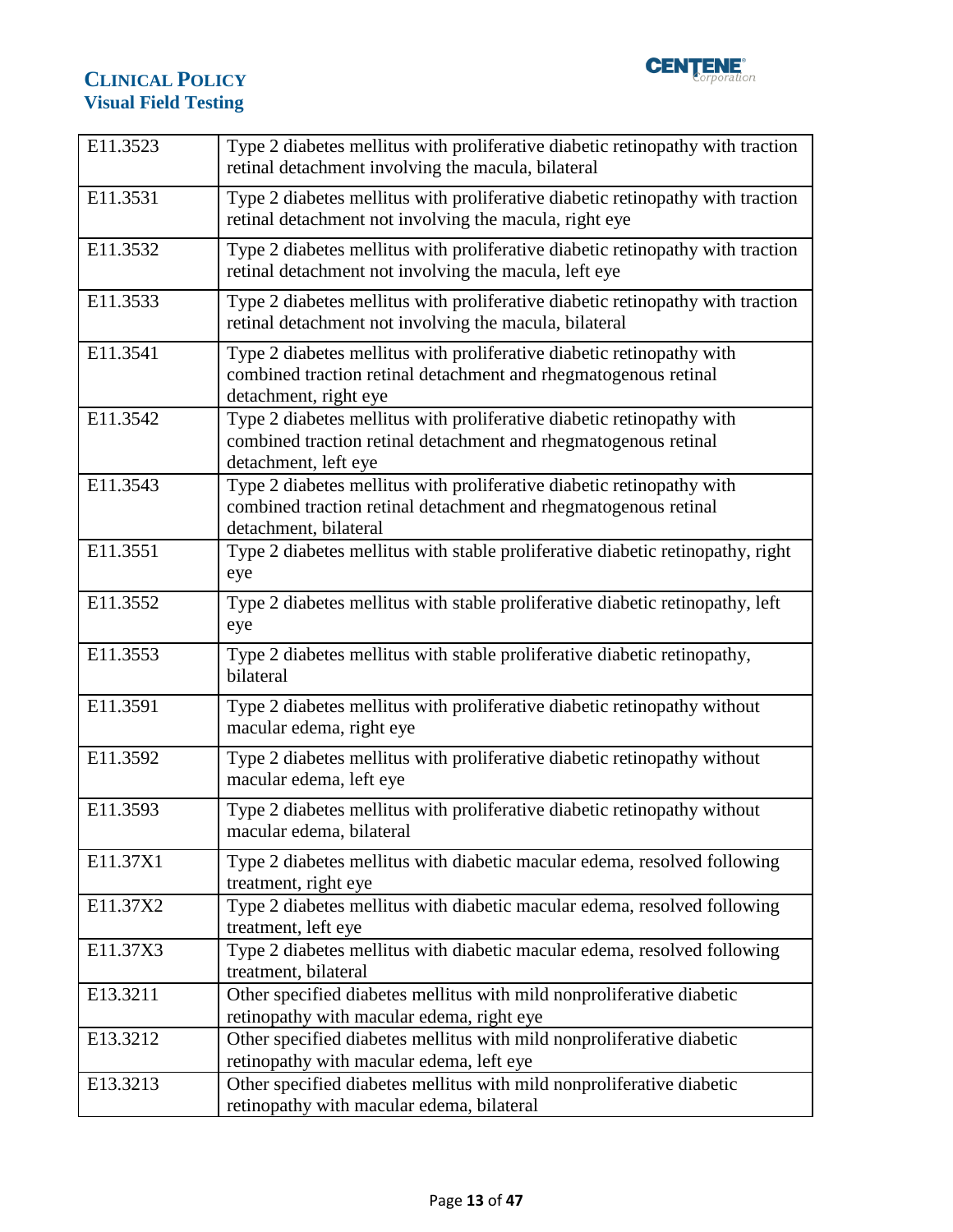

| E13.3291 | Other specified diabetes mellitus with mild nonproliferative diabetic                                                   |
|----------|-------------------------------------------------------------------------------------------------------------------------|
|          | retinopathy without macular edema, right eye                                                                            |
| E13.3292 | Other specified diabetes mellitus with mild nonproliferative diabetic                                                   |
|          | retinopathy without macular edema, left eye                                                                             |
| E13.3293 | Other specified diabetes mellitus with mild nonproliferative diabetic                                                   |
|          | retinopathy without macular edema, bilateral                                                                            |
| E13.3311 | Other specified diabetes mellitus with moderate nonproliferative diabetic                                               |
|          | retinopathy with macular edema, right eye                                                                               |
| E13.3312 | Other specified diabetes mellitus with moderate nonproliferative diabetic                                               |
|          | retinopathy with macular edema, left eye                                                                                |
| E13.3313 | Other specified diabetes mellitus with moderate nonproliferative diabetic                                               |
|          | retinopathy with macular edema, bilateral                                                                               |
| E13.3391 | Other specified diabetes mellitus with moderate nonproliferative diabetic                                               |
|          | retinopathy without macular edema, right eye                                                                            |
| E13.3392 | Other specified diabetes mellitus with moderate nonproliferative diabetic                                               |
|          | retinopathy without macular edema, left eye                                                                             |
| E13.3393 | Other specified diabetes mellitus with moderate nonproliferative diabetic                                               |
|          | retinopathy without macular edema, bilateral                                                                            |
| E13.3411 | Other specified diabetes mellitus with severe nonproliferative diabetic                                                 |
|          | retinopathy with macular edema, right eye                                                                               |
| E13.3412 | Other specified diabetes mellitus with severe nonproliferative diabetic                                                 |
|          | retinopathy with macular edema, left eye                                                                                |
| E13.3413 | Other specified diabetes mellitus with severe nonproliferative diabetic                                                 |
|          | retinopathy with macular edema, bilateral                                                                               |
| E13.3491 | Other specified diabetes mellitus with severe nonproliferative diabetic                                                 |
|          | retinopathy without macular edema, right eye                                                                            |
| E13.3492 | Other specified diabetes mellitus with severe nonproliferative diabetic                                                 |
|          | retinopathy without macular edema, left eye                                                                             |
| E13.3493 | Other specified diabetes mellitus with severe nonproliferative diabetic<br>retinopathy without macular edema, bilateral |
| E13.3511 | Other specified diabetes mellitus with proliferative diabetic retinopathy with                                          |
|          | macular edema, right eye                                                                                                |
| E13.3512 | Other specified diabetes mellitus with proliferative diabetic retinopathy with                                          |
|          | macular edema, left eye                                                                                                 |
| E13.3513 | Other specified diabetes mellitus with proliferative diabetic retinopathy with                                          |
|          | macular edema, bilateral                                                                                                |
| E13.3521 | Other specified diabetes mellitus with proliferative diabetic retinopathy with                                          |
|          | traction retinal detachment involving the macula, right eye                                                             |
| E13.3522 | Other specified diabetes mellitus with proliferative diabetic retinopathy with                                          |
|          | traction retinal detachment involving the macula, left eye                                                              |
| E13.3523 | Other specified diabetes mellitus with proliferative diabetic retinopathy with                                          |
|          | traction retinal detachment involving the macula, bilateral                                                             |
| E13.3531 | Other specified diabetes mellitus with proliferative diabetic retinopathy with                                          |
|          | traction retinal detachment not involving the macula, right eye                                                         |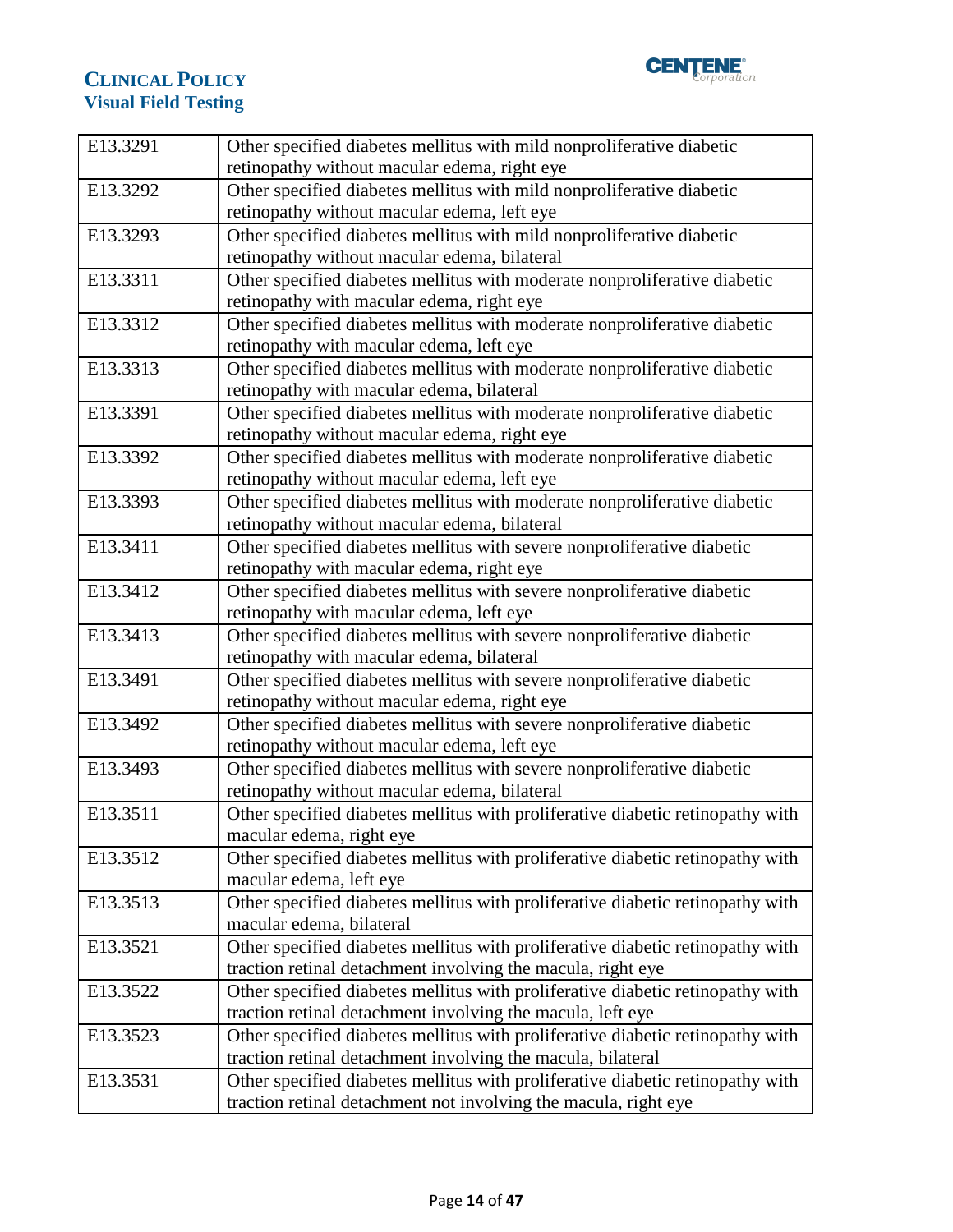

| E13.3532 | Other specified diabetes mellitus with proliferative diabetic retinopathy with                                |
|----------|---------------------------------------------------------------------------------------------------------------|
|          | traction retinal detachment not involving the macula, left eye                                                |
| E13.3533 | Other specified diabetes mellitus with proliferative diabetic retinopathy with                                |
|          | traction retinal detachment not involving the macula, bilateral                                               |
| E13.3541 | Other specified diabetes mellitus with proliferative diabetic retinopathy with                                |
|          | combined traction retinal detachment and rhegmatogenous retinal                                               |
|          | detachment, right eye                                                                                         |
| E13.3542 | Other specified diabetes mellitus with proliferative diabetic retinopathy with                                |
|          | combined traction retinal detachment and rhegmatogenous retinal<br>detachment, left eye                       |
| E13.3543 | Other specified diabetes mellitus with proliferative diabetic retinopathy with                                |
|          | combined traction retinal detachment and rhegmatogenous retinal                                               |
|          | detachment, bilateral                                                                                         |
| E13.3551 | Other specified diabetes mellitus with stable proliferative diabetic                                          |
|          | retinopathy, right eye                                                                                        |
| E13.3552 | Other specified diabetes mellitus with stable proliferative diabetic                                          |
|          | retinopathy, left eye                                                                                         |
| E13.3553 | Other specified diabetes mellitus with stable proliferative diabetic                                          |
|          | retinopathy, bilateral                                                                                        |
| E13.3591 | Other specified diabetes mellitus with proliferative diabetic retinopathy                                     |
|          | without macular edema, right eye                                                                              |
| E13.3592 | Other specified diabetes mellitus with proliferative diabetic retinopathy                                     |
| E13.3593 | without macular edema, left eye                                                                               |
|          | Other specified diabetes mellitus with proliferative diabetic retinopathy<br>without macular edema, bilateral |
| E13.37X1 | Other specified diabetes mellitus with diabetic macular edema, resolved                                       |
|          | following treatment, right eye                                                                                |
| E13.37X2 | Other specified diabetes mellitus with diabetic macular edema, resolved                                       |
|          | following treatment, left eye                                                                                 |
| E13.37X3 | Other specified diabetes mellitus with diabetic macular edema, resolved                                       |
|          | following treatment, bilateral                                                                                |
| E22.0    | Acromegaly and pituitary gigantism                                                                            |
| E22.1    | Hyperprolactinemia                                                                                            |
| E22.2    | Syndrome of inappropriate secretion of antidiuretic hormone                                                   |
| E23.0    | Hypopituitarism                                                                                               |
| E23.1    | Drug-induced hypopituitarism                                                                                  |
| E23.2    | Diabetes insipidus                                                                                            |
| E23.3    | Hypothalamic dysfunction not elsewhere classified                                                             |
| E23.6    | Other disorders of pituitary gland                                                                            |
| E23.7    | Disorder of pituitary gland unspecified                                                                       |
| E24.1    | Nelson's syndrome                                                                                             |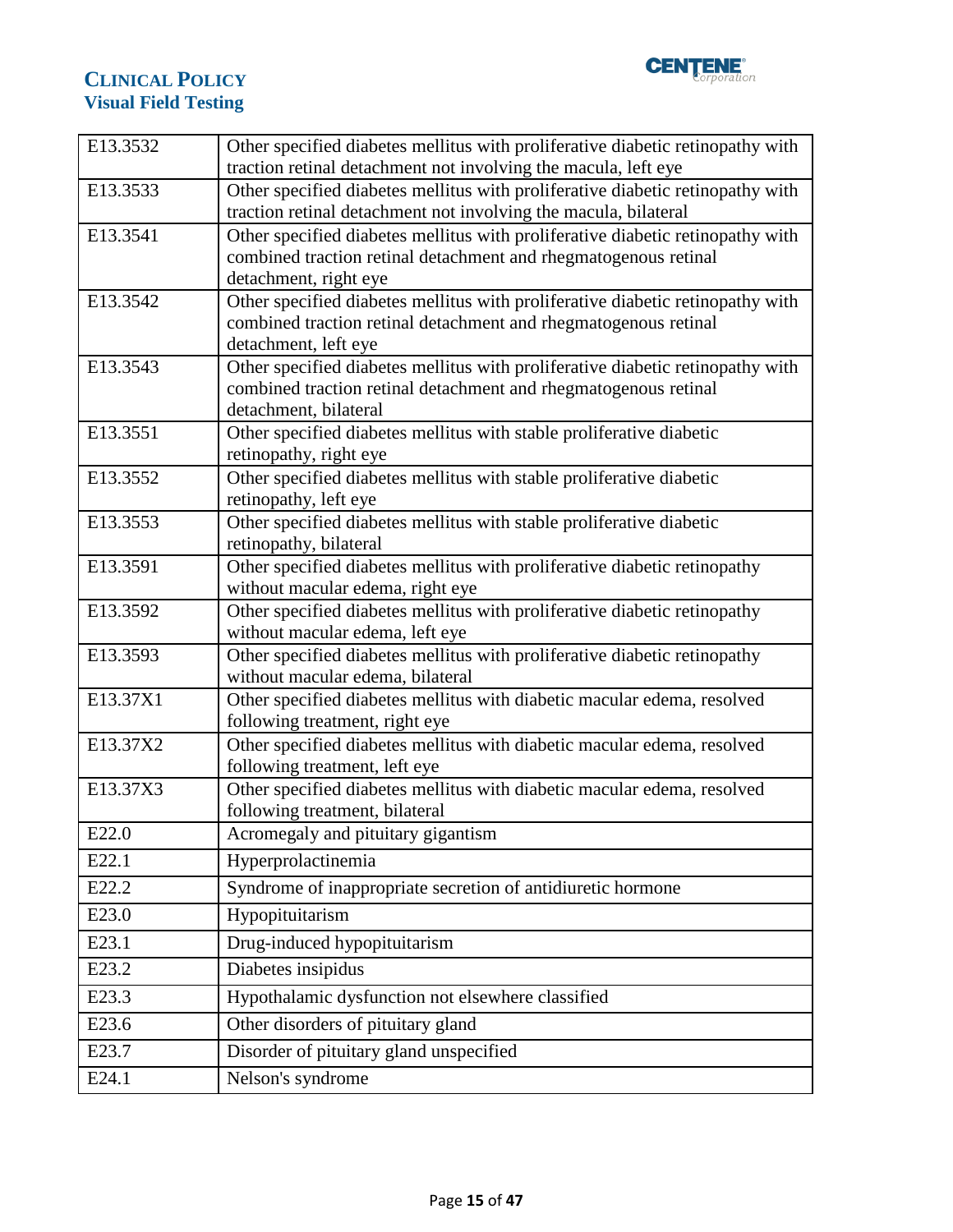

| E50.0  | Vitamin A deficiency with conjunctival xerosis                                                |
|--------|-----------------------------------------------------------------------------------------------|
| E50.1  | Vitamin A deficiency with Bitot's spot and conjunctival xerosis                               |
| E50.2  | Vitamin A deficiency with corneal xerosis                                                     |
| E50.3  | Vitamin A deficiency with corneal ulceration and xerosis                                      |
| E50.4  | Vitamin A deficiency with keratomalacia                                                       |
| E50.5  | Vitamin A deficiency with night blindness                                                     |
| E50.6  | Vitamin A deficiency with xerophthalmic scars of cornea                                       |
| E50.7  | Other ocular manifestations of vitamin A deficiency                                           |
| E64.1  | Sequelae of vitamin A deficiency                                                              |
| E89.3  | Postprocedural hypopituitarism                                                                |
| F07.81 | Postconcussional syndrome                                                                     |
| F44.4  | Conversion disorder with motor symptom or deficit                                             |
| F44.5  | Conversion disorder with seizures or convulsions                                              |
| F44.6  | Conversion disorder with sensory symptom or deficit                                           |
| F44.7  | Conversion disorder with mixed symptom presentation                                           |
| G00.0  | Hemophilus meningitis                                                                         |
| G00.1  | Pneumococcal meningitis                                                                       |
| G00.2  | Streptococcal meningitis                                                                      |
| G00.3  | Staphylococcal meningitis                                                                     |
| G03.0  | Nonpyogenic meningitis                                                                        |
| G03.1  | Chronic meningitis                                                                            |
| G04.01 | Postinfectious acute disseminated encephalitis and encephalomyelitis<br>(postinfectious ADEM) |
| G04.02 | Postimmunization acute disseminated encephalitis myelitis and<br>encephalomyelitis            |
| G04.2  | Bacterial meningoencephalitis and meningomyelitis not elsewhere classified                    |
| G04.31 | Postinfectious acute necrotizing hemorrhagic encephalopathy                                   |
| G04.32 | Postimmunization acute necrotizing hemorrhagic encephalopathy                                 |
| G06.0  | Intracranial abscess and granuloma                                                            |
| G24.5  | Blepharospasm                                                                                 |
| G35    | Multiple sclerosis                                                                            |
| G36.0  | Neuromyelitis optica (Devic)                                                                  |
| G36.1  | Acute and subacute hemorrhagic leukoencephalitis (Hurst)                                      |
| G37.0  | Diffuse sclerosis of central nervous system                                                   |
| G37.1  | Central demyelination of corpus callosum                                                      |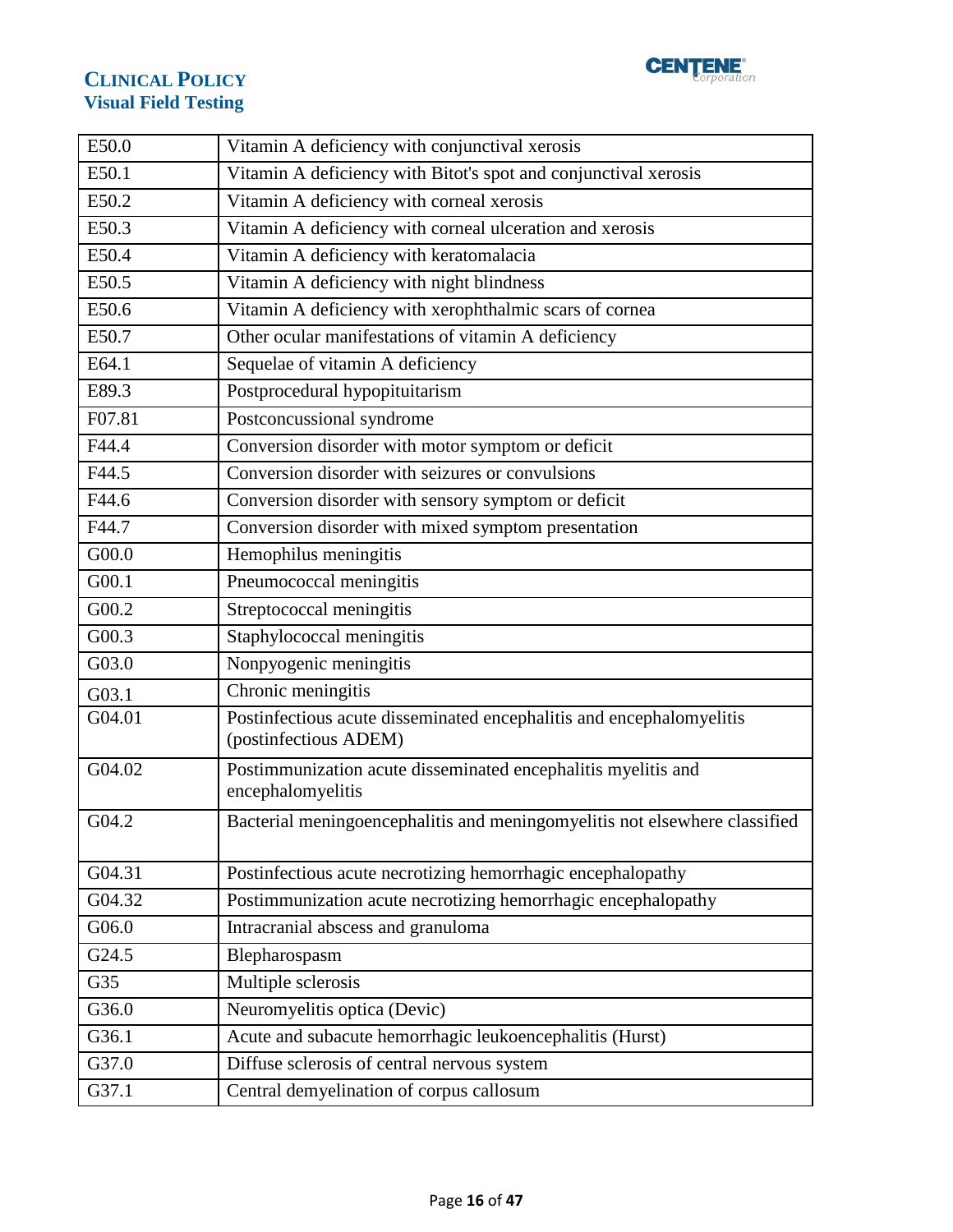

| G37.2   | Central pontine myelinolysis                                                                                                                                           |
|---------|------------------------------------------------------------------------------------------------------------------------------------------------------------------------|
| G37.3   | Acute transverse myelitis in demyelinating disease of central nervous system                                                                                           |
| G37.4   | Subacute necrotizing myelitis of central nervous system                                                                                                                |
| G37.5   | Concentric sclerosis (Balo) of central nervous system                                                                                                                  |
| G40.001 | Localization-related (focal) (partial) idiopathic epilepsy and epileptic<br>syndromes with seizures of localized onset, not intractable, with status<br>epilepticus    |
| G40.009 | Localization-related (focal) (partial) idiopathic epilepsy and epileptic<br>syndromes with seizures of localized onset, not intractable, without status<br>epilepticus |
| G40.011 | Localization-related (focal) (partial) idiopathic epilepsy and epileptic<br>syndromes with seizures of localized onset, intractable, with status<br>epilepticus        |
| G40.019 | Localization-related (focal) (partial) idiopathic epilepsy and epileptic<br>syndromes with seizures of localized onset, intractable, without status<br>epilepticus     |
| G40.101 | Localization-related (focal) (partial) symptomatic epilepsy and epileptic<br>syndromes with simple partial seizures, not intractable, with status<br>epilepticus       |
| G40.109 | Localization-related (focal) (partial) symptomatic epilepsy and epileptic<br>syndromes with simple partial seizures, not intractable, without status<br>epilepticus    |
| G40.111 | Localization-related (focal) (partial) symptomatic epilepsy and epileptic<br>syndromes with simple partial seizures, intractable, with status epilepticus              |
| G40.119 | Localization-related (focal) (partial) symptomatic epilepsy and epileptic<br>syndromes with simple partial seizures, intractable, without status<br>epilepticus        |
| G40.201 | Localization-related (focal) (partial) symptomatic epilepsy and epileptic<br>syndromes with complex partial seizures, not intractable, with status<br>epilepticus      |
| G40.209 | Localization-related (focal) (partial) symptomatic epilepsy and epileptic<br>syndromes with complex partial seizures, not intractable, without status<br>epilepticus   |
| G40.211 | Localization-related (focal) (partial) symptomatic epilepsy and epileptic<br>syndromes with complex partial seizures, intractable, with status epilepticus             |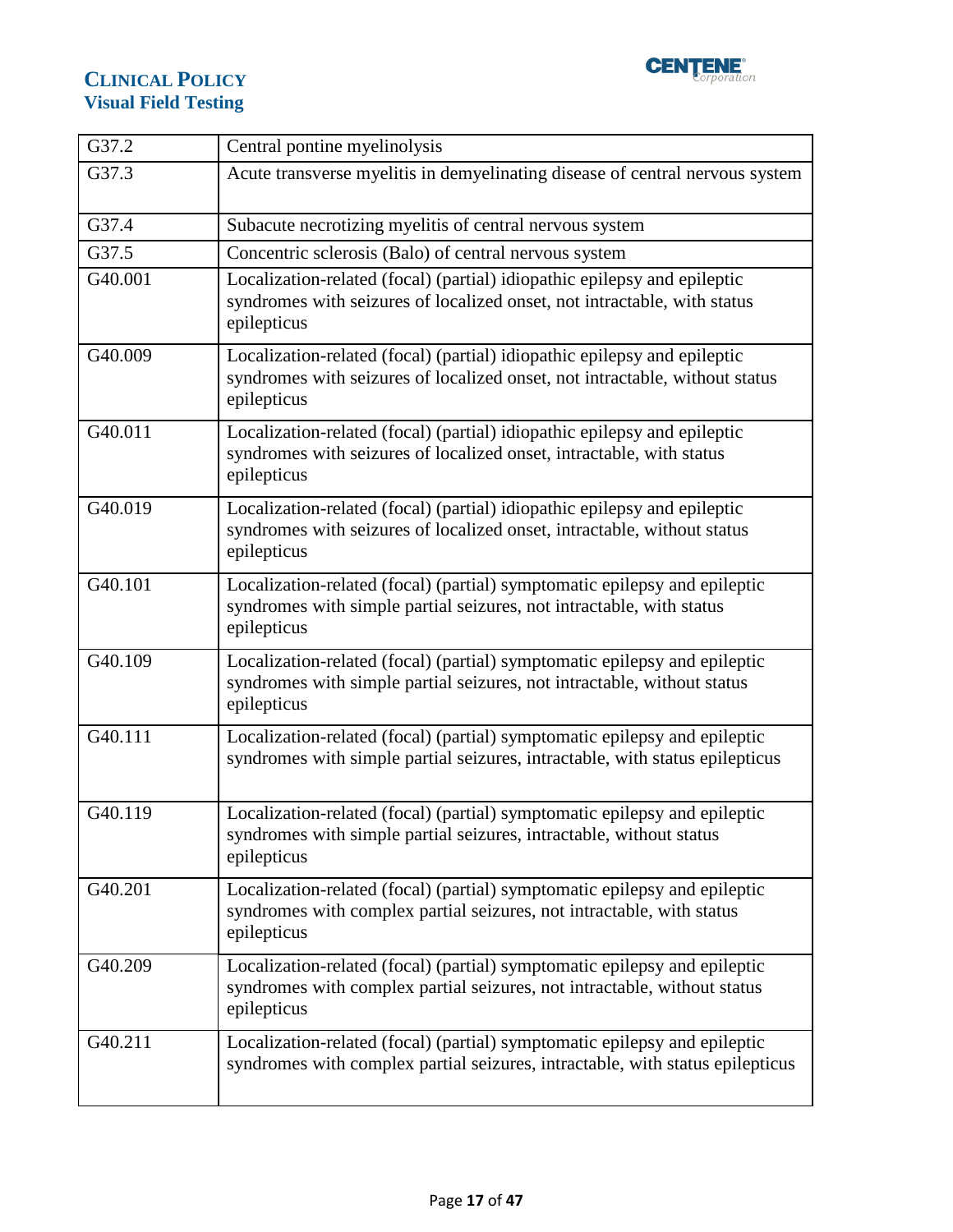

| G40.219 | Localization-related (focal) (partial) symptomatic epilepsy and epileptic<br>syndromes with complex partial seizures, intractable, without status<br>epilepticus |
|---------|------------------------------------------------------------------------------------------------------------------------------------------------------------------|
| G40.301 | Generalized idiopathic epilepsy and epileptic syndromes, not intractable<br>with status epilepticus                                                              |
| G40.309 | Generalized idiopathic epilepsy and epileptic syndromes, not intractable<br>without status epilepticus                                                           |
| G40.311 | Generalized idiopathic epilepsy and epileptic syndromes, intractable with<br>status epilepticus                                                                  |
| G40.319 | Generalized idiopathic epilepsy and epileptic syndromes, intractable without<br>status epilepticus                                                               |
| G40.A01 | Absence epileptic syndrome, not intractable, with status epilepticus                                                                                             |
| G40.A09 | Absence epileptic syndrome, not intractable, without status epilepticus                                                                                          |
| G40.A11 | Absence epileptic syndrome, intractable, with status epilepticus                                                                                                 |
| G40.A19 | Absence epileptic syndrome, intractable, without status epilepticus                                                                                              |
| G40.B01 | Juvenile myoclonic epilepsy, not intractable, with status epilepticus                                                                                            |
| G40.B09 | Juvenile myoclonic epilepsy, not intractable, without status epilepticus                                                                                         |
| G40.B11 | Juvenile myoclonic epilepsy, intractable, with status epilepticus                                                                                                |
| G40.B19 | Juvenile myoclonic epilepsy, intractable, without status epilepticus                                                                                             |
| G40.401 | Other generalized epilepsy and epileptic syndromes, not intractable, with<br>status epilepticus                                                                  |
| G40.409 | Other generalized epilepsy and epileptic syndromes, not intractable, without<br>status epilepticus                                                               |
| G40.411 | Other generalized epilepsy and epileptic syndromes, intractable, with status<br>epilepticus                                                                      |
| G40.419 | Other generalized epilepsy and epileptic syndromes, intractable, without<br>status epilepticus                                                                   |
| G40.501 | Epileptic seizures related to external causes, not intractable, with status<br>epilepticus                                                                       |
| G40.509 | Epileptic seizures related to external causes, not intractable, without status<br>epilepticus                                                                    |
| G40.803 | Other epilepsy, intractable with status epilepticus                                                                                                              |
| G40.804 | Other epilepsy, intractable without status epilepticus                                                                                                           |
| G40.811 | Lennox-Gastaut syndrome, not intractable, with status epilepticus                                                                                                |
| G40.812 | Lennox-Gastaut syndrome, not intractable, without status epilepticus                                                                                             |
| G40.813 | Lennox-Gastaut syndrome, intractable, with status epilepticus                                                                                                    |
| G40.814 | Lennox-Gastaut syndrome, intractable, without status epilepticus                                                                                                 |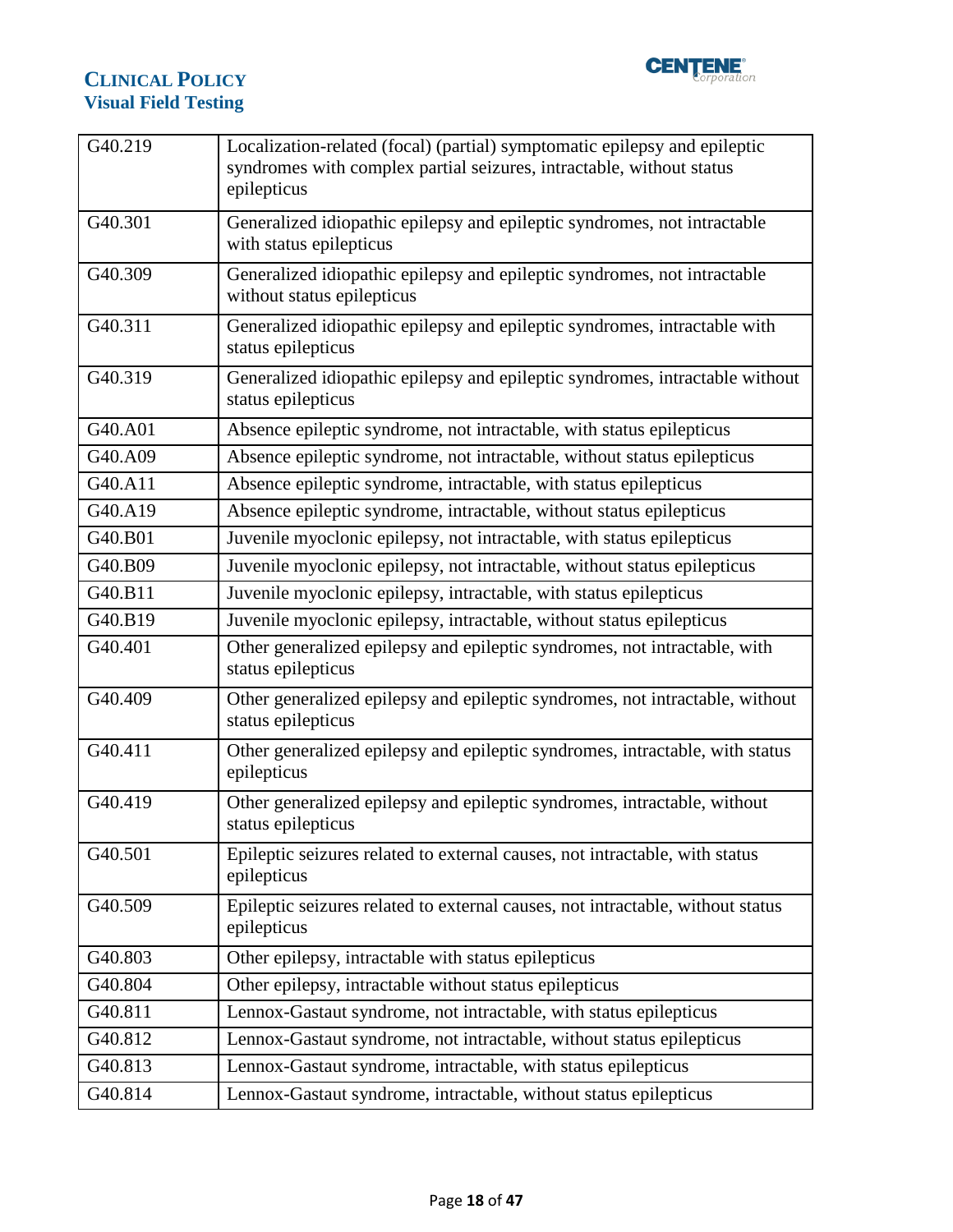

| G40.821 | Epileptic spasms, not intractable, with status epilepticus                                         |
|---------|----------------------------------------------------------------------------------------------------|
| G40.822 | Epileptic spasms, not intractable, without status epilepticus                                      |
| G40.823 | Epileptic spasms, intractable, with status epilepticus                                             |
| G40.824 | Epileptic spasms, intractable, without status epilepticus                                          |
| G43.001 | Migraine without aura not intractable with status migrainosus                                      |
| G43.009 | Migraine without aura not intractable without status migrainosus                                   |
| G43.011 | Migraine without aura intractable with status migrainosus                                          |
| G43.019 | Migraine without aura intractable without status migrainosus                                       |
| G43.101 | Migraine with aura not intractable with status migrainosus                                         |
| G43.109 | Migraine with aura not intractable without status migrainosus                                      |
| G43.111 | Migraine with aura intractable with status migrainosus                                             |
| G43.119 | Migraine with aura intractable without status migrainosus                                          |
| G43.401 | Hemiplegic migraine not intractable with status migrainosus                                        |
| G43.409 | Hemiplegic migraine not intractable without status migrainosus                                     |
| G43.411 | Hemiplegic migraine intractable with status migrainosus                                            |
| G43.419 | Hemiplegic migraine intractable without status migrainosus                                         |
| G43.501 | Persistent migraine aura without cerebral infarction not intractable with                          |
|         | status migrainosus                                                                                 |
| G43.509 | Persistent migraine aura without cerebral infarction not intractable without                       |
| G43.511 | status migrainosus<br>Persistent migraine aura without cerebral infarction intractable with status |
|         | migrainosus                                                                                        |
| G43.519 | Persistent migraine aura without cerebral infarction intractable without status                    |
|         | migrainosus                                                                                        |
| G43.601 | Persistent migraine aura with cerebral infarction not intractable with status<br>migrainosus       |
| G43.609 | Persistent migraine aura with cerebral infarction not intractable without                          |
|         | status migrainosus                                                                                 |
| G43.611 | Persistent migraine aura with cerebral infarction intractable with status                          |
|         | migrainosus                                                                                        |
| G43.619 | Persistent migraine aura with cerebral infarction intractable without status                       |
|         | migrainosus                                                                                        |
| G43.701 | Chronic migraine without aura not intractable with status migrainosus                              |
| G43.709 | Chronic migraine without aura not intractable without status migrainosus                           |
| G43.711 | Chronic migraine without aura intractable with status migrainosus                                  |
| G43.719 | Chronic migraine without aura intractable without status migrainosus                               |
| G43.801 | Other migraine not intractable with status migrainosus                                             |
| G43.809 | Other migraine not intractable without status migrainosus                                          |
| G43.811 | Other migraine intractable with status migrainosus                                                 |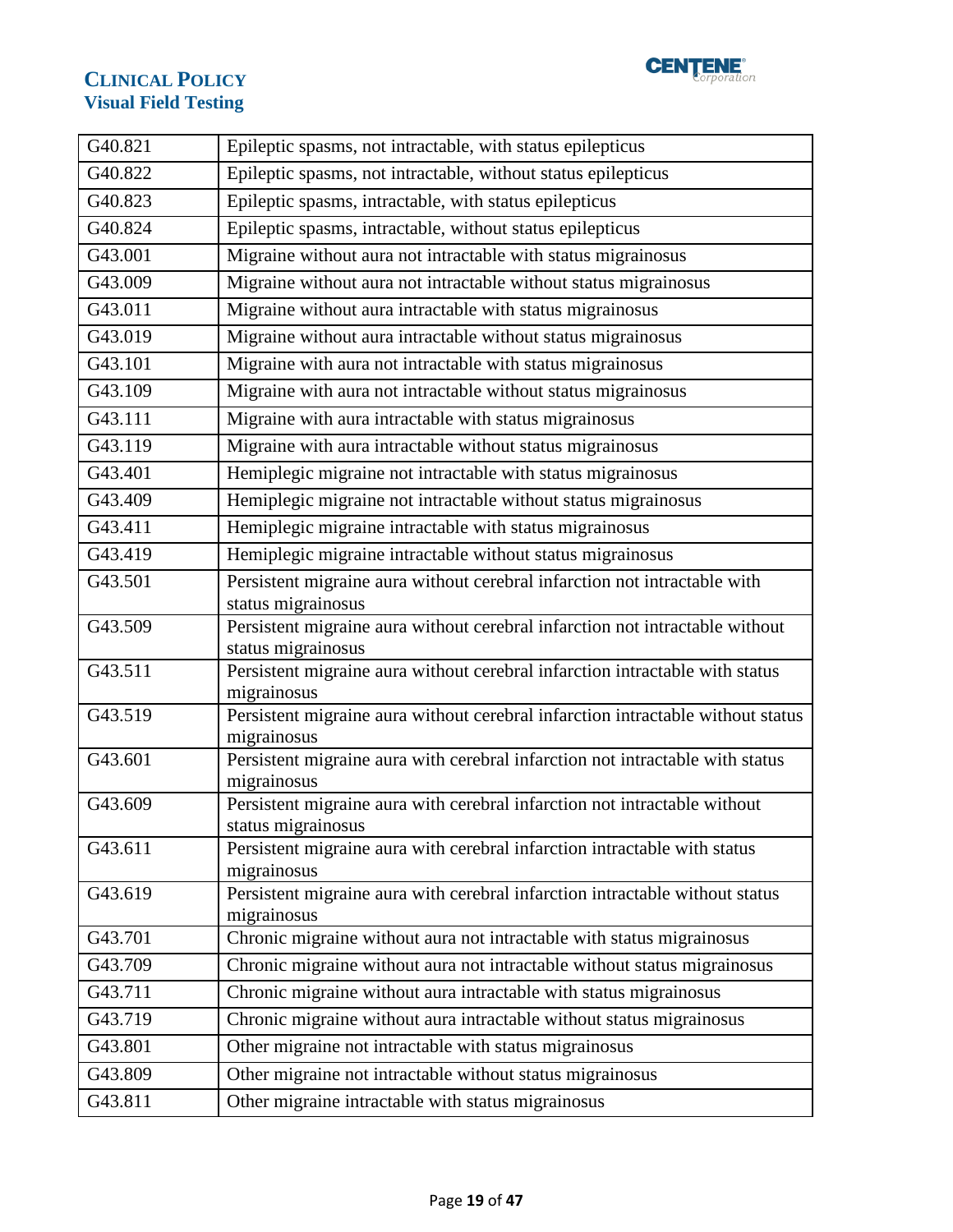

| G43.819 | Other migraine intractable without status migrainosus                                                     |
|---------|-----------------------------------------------------------------------------------------------------------|
| G43.821 | Menstrual migraine not intractable with status migrainosus                                                |
| G43.829 | Menstrual migraine not intractable without status migrainosus                                             |
| G43.831 | Menstrual migraine, intractable, with status migrainosus                                                  |
| G43.839 | Menstrual migraine intractable without status migrainosus                                                 |
| G43.B0  | Ophthalmoplegic migraine, not intractable                                                                 |
| G43.B1  | Ophthalmoplegic migraine, intractable                                                                     |
| G43.C0  | Periodic headache syndromes in child or adult, not intractable                                            |
| G43.C1  | Periodic headache syndromes in child or adult, intractable                                                |
| G44.001 | Cluster headache syndrome intractable                                                                     |
| G44.009 | Cluster headache syndrome not intractable                                                                 |
| G44.011 | Episodic cluster headache intractable                                                                     |
| G44.019 | Episodic cluster headache not intractable                                                                 |
| G44.021 | Chronic cluster headache intractable                                                                      |
| G44.029 | Chronic cluster headache not intractable                                                                  |
| G44.031 | Episodic paroxysmal hemicrania intractable                                                                |
| G44.039 | Episodic paroxysmal hemicrania not intractable                                                            |
| G44.041 | Chronic paroxysmal hemicrania intractable                                                                 |
| G44.049 | Chronic paroxysmal hemicrania not intractable                                                             |
| G44.051 | Short lasting unilateral neuralgiform headache with conjunctival injection<br>and tearing intractable     |
| G44.059 | Short lasting unilateral neuralgiform headache with conjunctival injection<br>and tearing not intractable |
| G44.091 | Other trigeminal autonomic cephalgias intractable                                                         |
| G44.099 | Other trigeminal autonomic cephalgias not intractable                                                     |
| G44.211 | Episodic tension type headache intractable                                                                |
| G44.219 | Episodic tension type headache not intractable                                                            |
| G44.221 | Chronic tension-type headache, intractable                                                                |
| G44.229 | Chronic tension-type headache, not intractable                                                            |
| G44.301 | Post-traumatic headache unspecified intractable                                                           |
| G44.309 | Post-traumatic headache unspecified not intractable                                                       |
| G44.311 | Acute post-traumatic headache intractable                                                                 |
| G44.319 | Acute post-traumatic headache not intractable                                                             |
| G44.321 | Chronic post-traumatic headache intractable                                                               |
| G44.329 | Chronic post-traumatic headache not intractable                                                           |
| G44.40  | Drug induced headache not elsewhere classified not intractable                                            |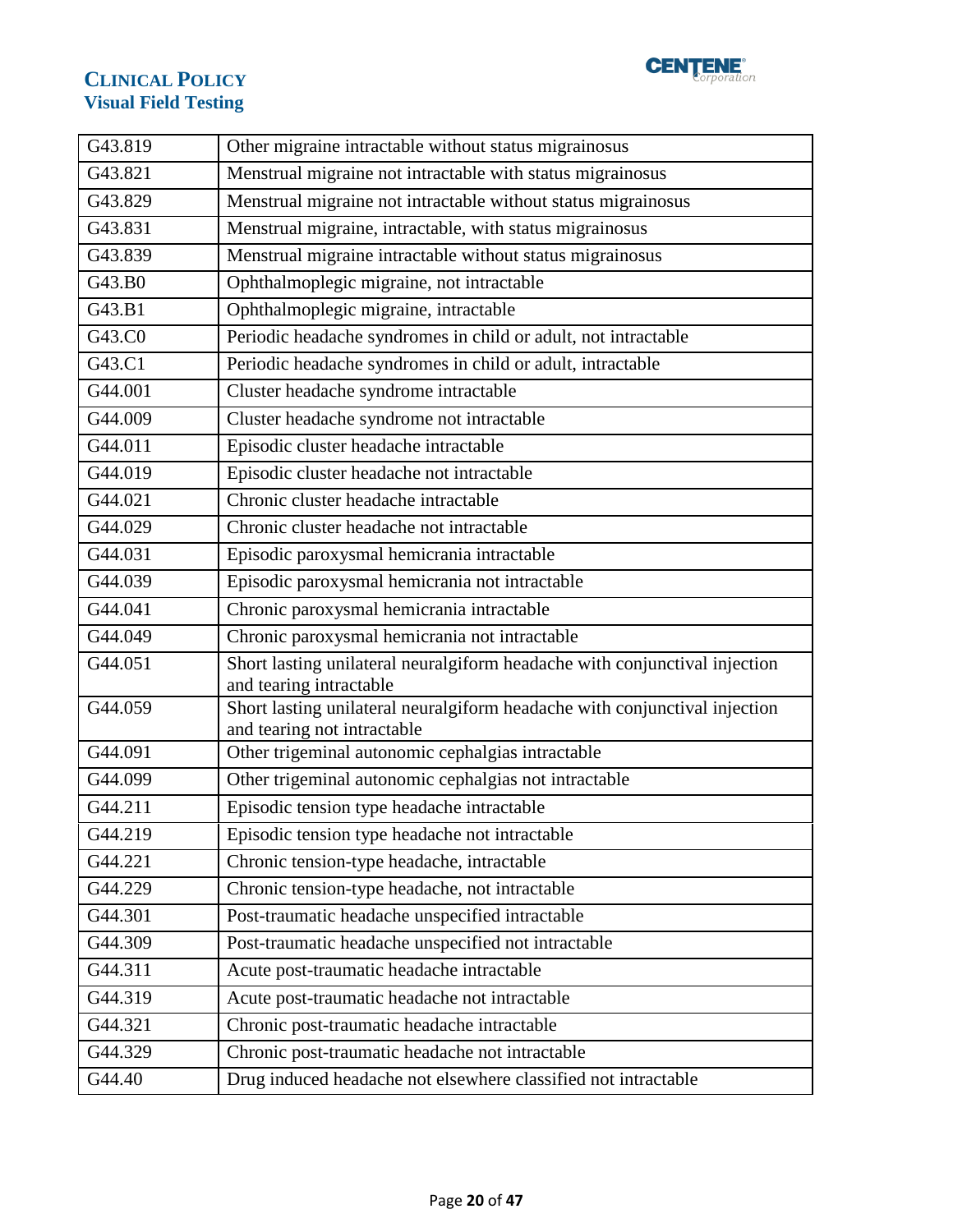

| G44.41  | Drug induced headache not elsewhere classified intractable |
|---------|------------------------------------------------------------|
| G44.51  | Hemicrania continua                                        |
| G44.52  | New daily persistent headache                              |
| G45.0   | Vertebro-basilar artery syndrome                           |
| G45.3   | Amaurosis fugax                                            |
| G45.4   | Transient global amnesia                                   |
| G46.3   | Brain stem stroke syndrome                                 |
| G46.4   | Cerebellar stroke syndrome                                 |
| G46.5   | Pure motor lacunar syndrome                                |
| G46.6   | Pure sensory lacunar syndrome                              |
| G80.2   | Spastic hemiplegic cerebral palsy                          |
| G81.01  | Flaccid hemiplegia affection right dominant side           |
| G81.02  | Flaccid hemiplegia affection left dominant side            |
| G81.03  | Flaccid hemiplegia affecting right nondominant side        |
| G81.04  | Flaccid hemiplegia affecting left nondominant side         |
| G81.11  | Spastic hemiplegia affecting right dominant side           |
| G81.12  | Spastic hemiplegia affecting left dominant side            |
| G81.13  | Spastic hemiplegia affecting right nondominant side        |
| G81.14  | Spastic hemiplegia affecting left nondominant side         |
| G81.91  | Hemiplegia unspecified affecting right dominant side       |
| G81.92  | Hemiplegia unspecified affecting left dominant side        |
| G81.93  | Hemiplegia unspecified affecting right nondominant side    |
| G81.94  | Hemiplegia unspecified affecting left nondominant side     |
| G91.2   | (Idiopathic) normal pressure hydrocephalus                 |
| G92     | Toxic encephalopathy                                       |
| G93.2   | Benign intracranial hypertension                           |
| G93.41  | Metabolic encephalopathy                                   |
| G93.5   | Compression of brain                                       |
| H02.31  | Blepharochalasis right upper eyelid                        |
| H02.32  | Blepharochalasis right lower eyelid                        |
| H02.34  | Blepharochalasis left upper eyelid                         |
| H02.35  | Blepharochalasis left lower eyelid                         |
| H02.411 | Mechanical ptosis of right eyelid                          |
| H02.412 | Mechanical ptosis of left eyelid                           |
| H02.413 | Mechanical ptosis of bilateral eyelids                     |
| H02.421 | Myogenic ptosis of right eyelid                            |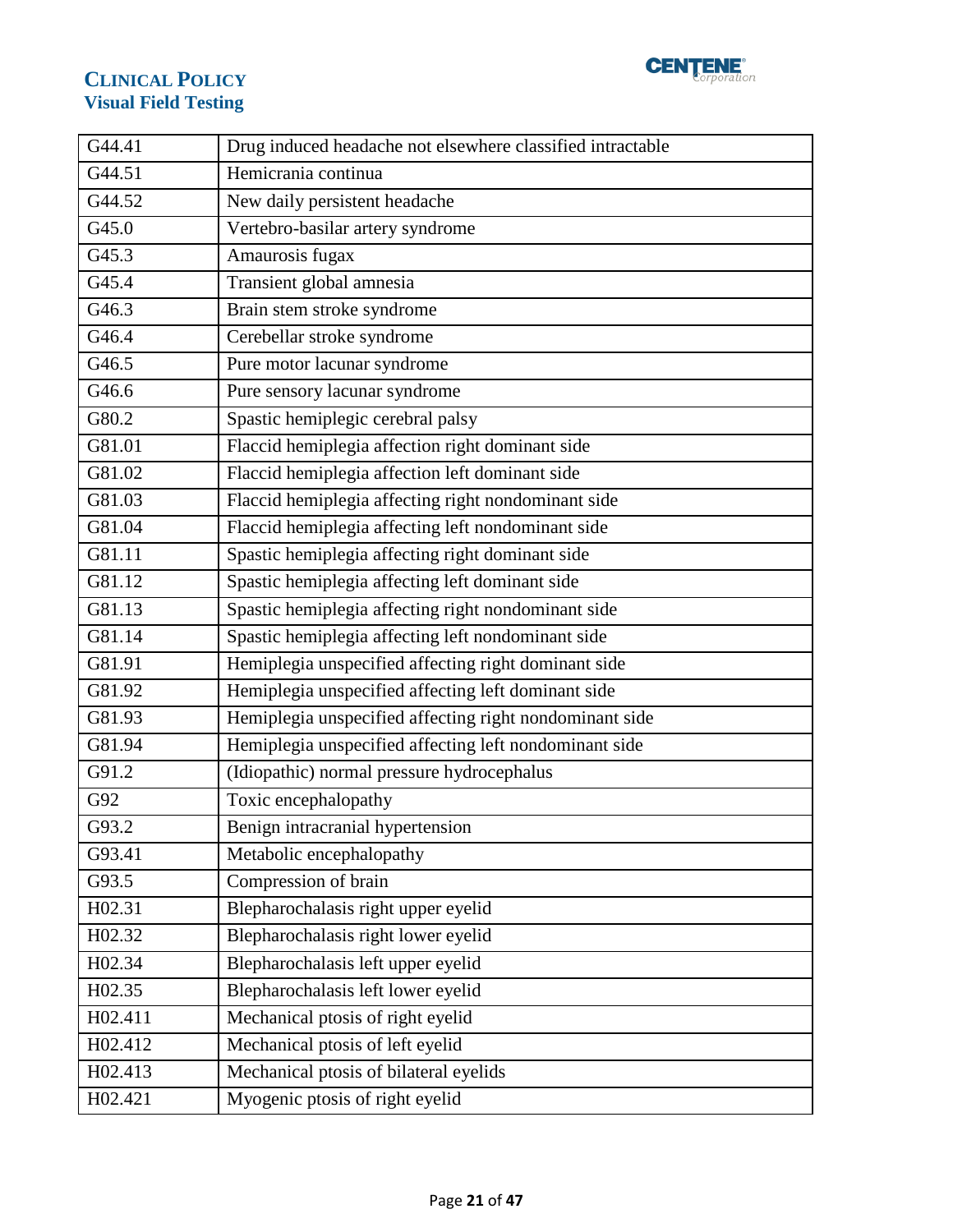

| H02.422              | Myogenic ptosis of left eyelid             |
|----------------------|--------------------------------------------|
| H02.423              | Myogenic ptosis of bilateral eyelids       |
| H02.431              | Paralytic ptosis of right eyelid           |
| H02.432              | Paralytic ptosis of left eyelid            |
| H02.433              | Paralytic ptosis of bilateral eyelids      |
| H02.831              | Dermatochalasis of right upper eyelid      |
| H02.832              | Dermatochalasis of right lower eyelid      |
| H02.834              | Dermatochalasis of left upper eyelid       |
| H02.835              | Dermatochalasis of left lower eyelid       |
| H05.011              | Cellulitis of right orbit                  |
| H05.012              | Cellulitis of left orbit                   |
| H05.013              | Cellulitis of bilateral orbits             |
| H05.021              | Osteomyelitis of right orbit               |
| H05.022              | Osteomyelitis of left orbit                |
| H05.023              | Osteomyelitis of bilateral orbits          |
| H05.031              | Periostitis of right orbit                 |
| H05.032              | Periostitis of left orbit                  |
| H05.033              | Periostitis of bilateral orbits            |
| $\overline{H05.041}$ | Tenonitis of right orbit                   |
| H05.042              | Tenonitis of left orbit                    |
| H05.043              | Tenonitis of bilateral orbits              |
| H05.111              | Granuloma of right orbit                   |
| H05.112              | Granuloma of left orbit                    |
| H05.113              | Granuloma of bilateral orbits              |
| H05.211              | Displacement (lateral) of globe, right eye |
| H05.212              | Displacement (lateral) of globe, left eye  |
| H05.213              | Displacement (lateral) of globe, bilateral |
| H05.221              | Edema of right orbit                       |
| H05.222              | Edema of left orbit                        |
| H05.223              | Edema of bilateral orbit                   |
| H05.231              | Hemorrhage of right orbit                  |
| H05.232              | Hemorrhage of left orbit                   |
| H05.233              | Hemorrhage of bilateral orbit              |
| H05.241              | Constant exophthalmos, right eye           |
| H05.242              | Constant exophthalmos, left eye            |
| H05.243              | Constant exophthalmos, bilateral           |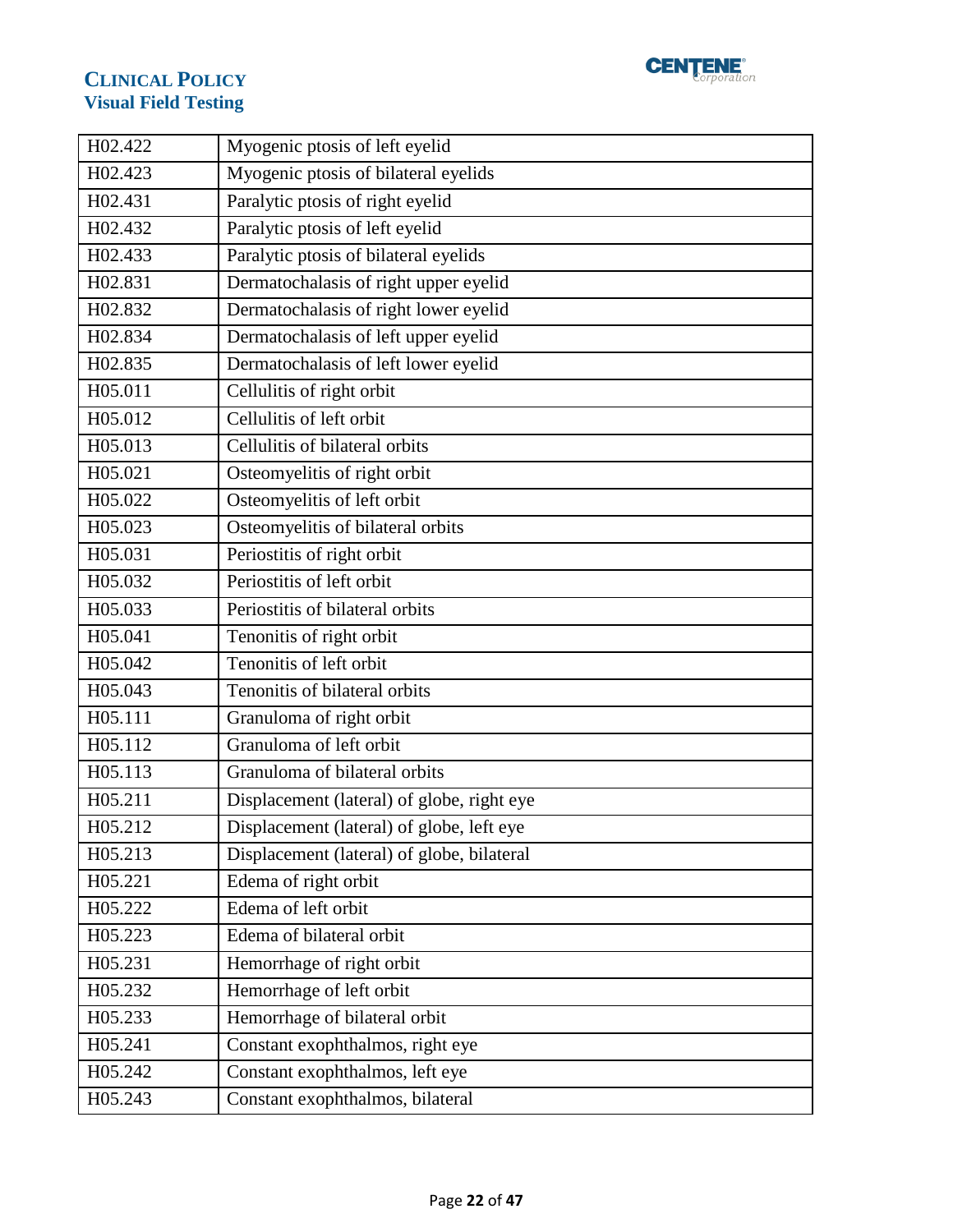

| H05.251             | Intermittent exophthalmos, right eye                                        |
|---------------------|-----------------------------------------------------------------------------|
| H05.252             | Intermittent exophthalmos, left eye                                         |
| H05.253             | Intermittent exophthalmos, bilateral                                        |
| H05.261             | Pulsating exophthalmos, right eye                                           |
| H05.262             | Pulsating exophthalmos, left eye                                            |
| H05.263             | Pulsating exophthalmos, bilateral                                           |
| H05.311             | Atrophy of right orbit                                                      |
| H05.312             | Atrophy of left orbit                                                       |
| H05.313             | Atrophy of bilateral orbit                                                  |
| H05.321             | Deformity of right orbit due to bone disease                                |
| H05.322             | Deformity of left orbit due to bone disease                                 |
| H05.323             | Deformity of bilateral orbits due to bone disease                           |
| H05.331             | Deformity of right orbit due to trauma or surgery                           |
| H05.332             | Deformity of left orbit due to trauma or surgery                            |
| H05.333             | Deformity of bilateral orbits due to trauma or surgery                      |
| H05.341             | Enlargement of right orbit                                                  |
| H05.342             | Enlargement of left orbit                                                   |
| H05.343             | Enlargement of bilateral orbits                                             |
| H05.351             | Exostosis of right orbit                                                    |
| H05.352             | Exostosis of left orbit                                                     |
| H05.353             | Exostosis of bilateral orbits                                               |
| H05.411             | Enophthalmos due to atrophy of orbital tissue, right eye                    |
| H05.412             | Enophthalmos due to atrophy of orbital tissue, left eye                     |
| H05.413             | Enophthalmos due to atrophy of orbital tissue, bilateral                    |
| H05.421             | Enophthalmos due to trauma or surgery, right eye                            |
| H <sub>05.422</sub> | Enophthalmos due to trauma or surgery, left eye                             |
| H05.423             | Enophthalmos due to trauma or surgery, bilateral                            |
| H05.51              | Retained (old) foreign body following penetrating wound of right orbit      |
| H05.52              | Retained (old) foreign body following penetrating wound of left orbit       |
| H05.53              | Retained (old) foreign body following penetrating wound of bilateral orbits |
| H05.811             | Cyst of right orbit                                                         |
| H05.812             | Cyst of left orbit                                                          |
| H05.813             | Cyst of bilateral orbits                                                    |
| H05.821             | Myopathy of extraocular muscles, right orbit                                |
| H05.822             | Myopathy of extraocular muscles, left orbit                                 |
| H05.823             | Myopathy of extraocular muscles, bilateral                                  |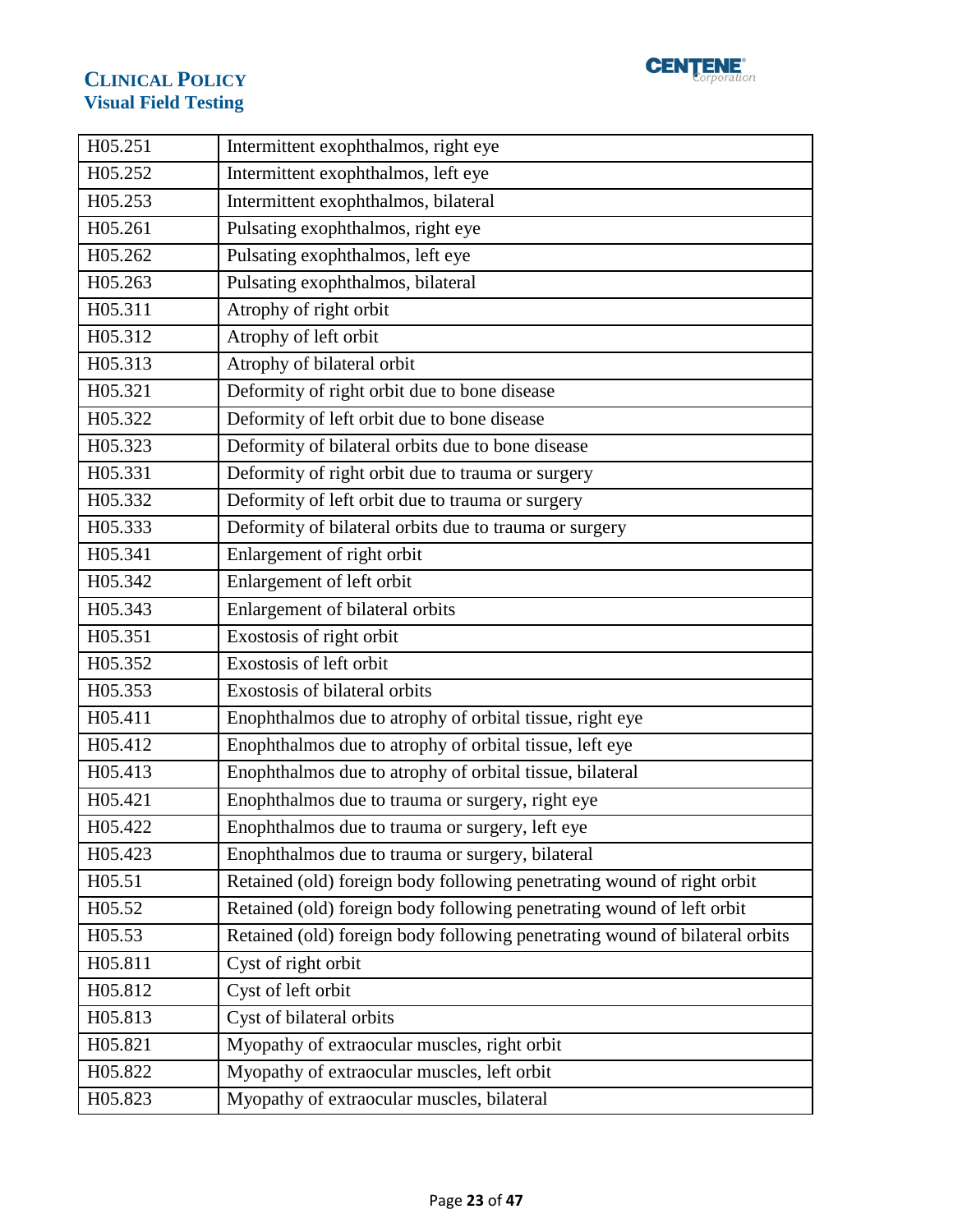

| H20.011             | Primary iridocyclitis, right eye                 |
|---------------------|--------------------------------------------------|
| H20.012             | Primary iridocyclitis, left eye                  |
| H20.013             | Primary iridocyclitis, bilateral                 |
| H20.021             | Recurrent acute iridocyclitis, right eye         |
| H20.022             | Recurrent acute iridocyclitis, left eye          |
| H20.023             | Recurrent acute iridocyclitis, bilateral         |
| H20.031             | Secondary infectious iridocyclitis, right eye    |
| H20.032             | Secondary infectious iridocyclitis, left eye     |
| H20.033             | Secondary infectious iridocyclitis, bilateral    |
| H20.041             | Secondary noninfectious iridocyclitis, right eye |
| H20.042             | Secondary noninfectious iridocyclitis, left eye  |
| H <sub>20.043</sub> | Secondary noninfectious iridocyclitis, bilateral |
| H20.051             | Hypopyon, right eye                              |
| H20.052             | Hypopyon, left eye                               |
| H20.053             | Hypopyon, bilateral                              |
| H20.11              | Chronic iridocyclitis, right eye                 |
| H <sub>20.12</sub>  | Chronic iridocyclitis, left eye                  |
| H <sub>20.13</sub>  | Chronic iridocyclitis, bilateral                 |
| H20.21              | Lens-induced iridocyclitis, right eye            |
| H <sub>20.22</sub>  | Lens-induced iridocyclitis, left eye             |
| H <sub>20.23</sub>  | Lens-induced iridocyclitis, bilateral            |
| H20.811             | Fuchs' heterochromic cyclitis, right eye         |
| H20.812             | Fuchs' heterochromic cyclitis, left eye          |
| H20.813             | Fuchs' heterochromic cyclitis, bilateral         |
| H20.821             | Vogt-Koyanagi syndrome, right eye                |
| H20.822             | Vogt-Koyanagi syndrome, left eye                 |
| H <sub>20.823</sub> | Vogt-Koyanagi syndrome, bilateral                |
| H <sub>21.01</sub>  | Hyphema, right eye                               |
| H <sub>21.02</sub>  | Hyphema, left eye                                |
| H <sub>21.03</sub>  | Hyphema, bilateral                               |
| H21.211             | Degeneration of chamber angle, right eye         |
| H21.212             | Degeneration of chamber angle, left eye          |
| H21.213             | Degeneration of chamber angle, bilateral         |
| H21.221             | Degeneration of ciliary body, right eye          |
| H21.222             | Degeneration of ciliary body, left eye           |
| H21.223             | Degeneration of ciliary body, bilateral          |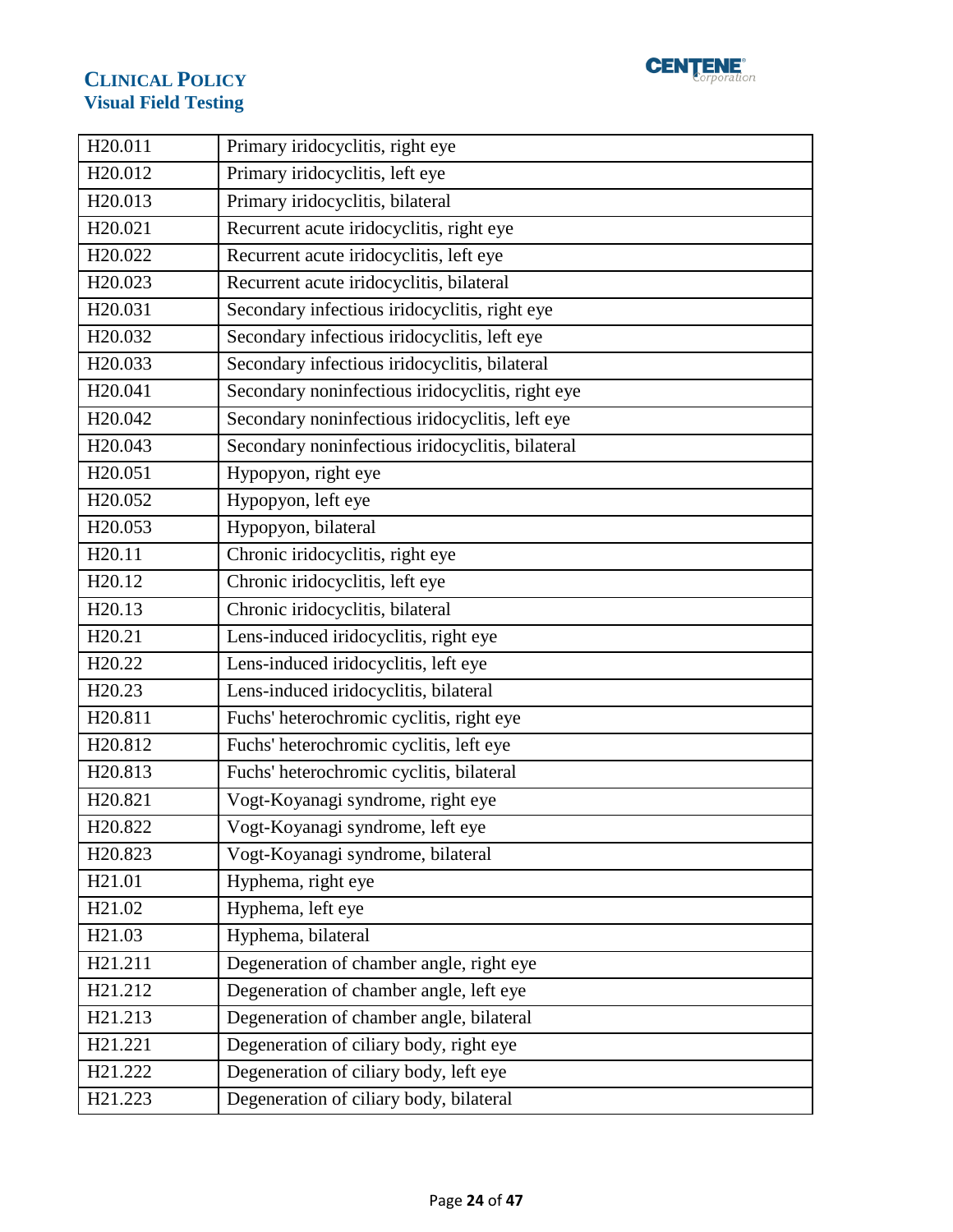

| H21.231             | Degeneration of iris (pigmentary), right eye                            |
|---------------------|-------------------------------------------------------------------------|
| H21.232             | Degeneration of iris (pigmentary), left eye                             |
| H21.233             | Degeneration of iris (pigmentary), bilateral                            |
| H21.241             | Degeneration of pupillary margin, right eye                             |
| H21.242             | Degeneration of pupillary margin, left eye                              |
| H <sub>21.243</sub> | Degeneration of pupillary margin, bilateral                             |
| H <sub>21.251</sub> | Iridoschisis, right eye                                                 |
| H21.252             | Iridoschisis, left eye                                                  |
| H21.253             | Iridoschisis, bilateral                                                 |
| H21.261             | Iris atrophy (essential) (progressive), right eye                       |
| H21.262             | Iris atrophy (essential) (progressive), left eye                        |
| H21.263             | Iris atrophy (essential) (progressive), bilateral                       |
| H21.271             | Miotic pupillary cyst, right eye                                        |
| H21.272             | Miotic pupillary cyst, left eye                                         |
| H21.273             | Miotic pupillary cyst, bilateral                                        |
| H21.301             | Idiopathic cysts of iris, ciliary body or anterior chamber, right eye   |
| H21.302             | Idiopathic cysts of iris, ciliary body or anterior chamber, left eye    |
| H21.303             | Idiopathic cysts of iris, ciliary body or anterior chamber, bilateral   |
| H21.311             | Exudative cysts of iris or anterior chamber, right eye                  |
| H21.312             | Exudative cysts of iris or anterior chamber, left eye                   |
| H21.313             | Exudative cysts of iris or anterior chamber, bilateral                  |
| H21.321             | Implantation cysts of iris, ciliary body or anterior chamber, right eye |
| H21.322             | Implantation cysts of iris, ciliary body or anterior chamber, left eye  |
| H21.323             | Implantation cysts of iris, ciliary body or anterior chamber, bilateral |
| H21.341             | Primary cyst of pars plana, right eye                                   |
| H <sub>21.342</sub> | Primary cyst of pars plana, left eye                                    |
| H <sub>21.343</sub> | Primary cyst of pars plana, bilateral                                   |
| H21.351             | Exudative cyst of pars plana, right eye                                 |
| H21.352             | Exudative cyst of pars plana, left eye                                  |
| H21.353             | Exudative cyst of pars plana, bilateral                                 |
| H <sub>21.41</sub>  | Pupillary membranes, right eye                                          |
| H <sub>21.42</sub>  | Pupillary membranes, left eye                                           |
| H <sub>21.43</sub>  | Pupillary membranes, bilateral                                          |
| H21.511             | Anterior synechiae (iris), right eye                                    |
| H21.512             | Anterior synechiae (iris), left eye                                     |
| H21.513             | Anterior synechiae (iris), bilateral                                    |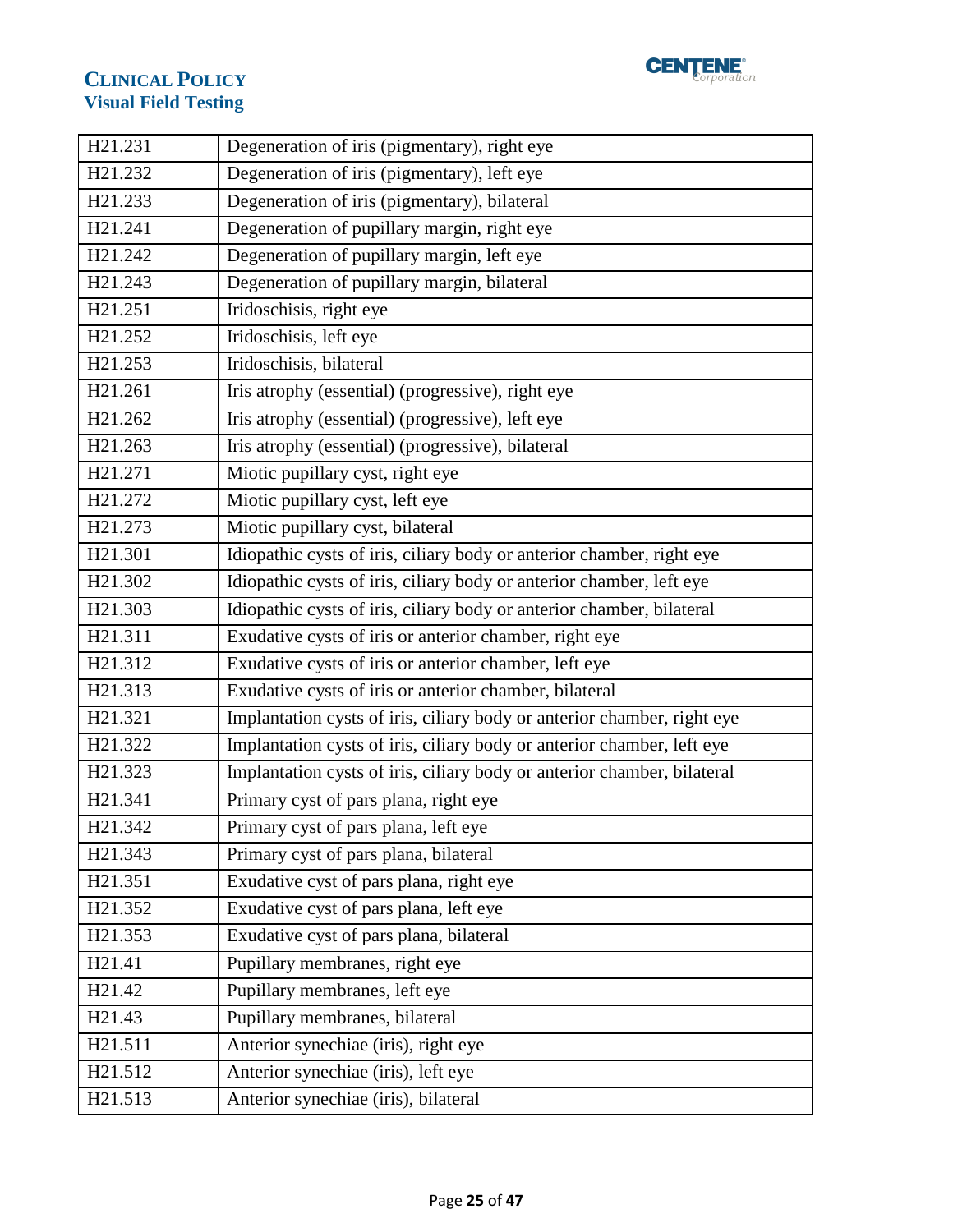

| H21.521            | Goniosynechiae, right eye                                            |
|--------------------|----------------------------------------------------------------------|
| H21.522            | Goniosynechiae, left eye                                             |
| H21.523            | Goniosynechiae, bilateral                                            |
| H21.531            | Iridodialysis, right eye                                             |
| H21.532            | Iridodialysis, left eye                                              |
| H21.533            | Iridodialysis, bilateral                                             |
| H21.541            | Posterior synechiae (iris), right eye                                |
| H21.542            | Posterior synechiae (iris), left eye                                 |
| H21.543            | Posterior synechiae (iris), bilateral                                |
| H21.551            | Recession of chamber angle, right eye                                |
| H21.552            | Recession of chamber angle, left eye                                 |
| H21.553            | Recession of chamber angle, bilateral                                |
| H21.561            | Pupillary abnormality, right eye                                     |
| H21.562            | Pupillary abnormality, left eye                                      |
| H21.563            | Pupillary abnormality, bilateral                                     |
| H <sub>21.81</sub> | Floppy iris syndrome                                                 |
| H <sub>21.82</sub> | Plateau iris syndrome (post-iridectomy) (postprocedural)             |
| H30.011            | Focal chorioretinal inflammation, juxtapapillary, right eye          |
| H30.012            | Focal chorioretinal inflammation, juxtapapillary, left eye           |
| H30.013            | Focal chorioretinal inflammation, juxtapapillary, bilateral          |
| H30.021            | Focal chorioretinal inflammation of posterior pole, right eye        |
| H30.022            | Focal chorioretinal inflammation of posterior pole, left eye         |
| H30.023            | Focal chorioretinal inflammation of posterior pole, bilateral        |
| H30.031            | Focal chorioretinal inflammation, peripheral, right eye              |
| H30.032            | Focal chorioretinal inflammation, peripheral, left eye               |
| H30.033            | Focal chorioretinal inflammation, peripheral, bilateral              |
| H30.041            | Focal chorioretinal inflammation, macular or paramacular, right eye  |
| H30.042            | Focal chorioretinal inflammation, macular or paramacular, left eye   |
| H30.043            | Focal chorioretinal inflammation, macular or paramacular, bilateral  |
| H30.111            | Disseminated chorioretinal inflammation of posterior pole, right eye |
| H30.112            | Disseminated chorioretinal inflammation of posterior pole, left eye  |
| H30.113            | Disseminated chorioretinal inflammation of posterior pole, bilateral |
| H30.121            | Disseminated chorioretinal inflammation, peripheral right eye        |
| H30.122            | Disseminated chorioretinal inflammation, peripheral, left eye        |
| H30.123            | Disseminated chorioretinal inflammation, peripheral, bilateral       |
| H30.131            | Disseminated chorioretinal inflammation, generalized, right eye      |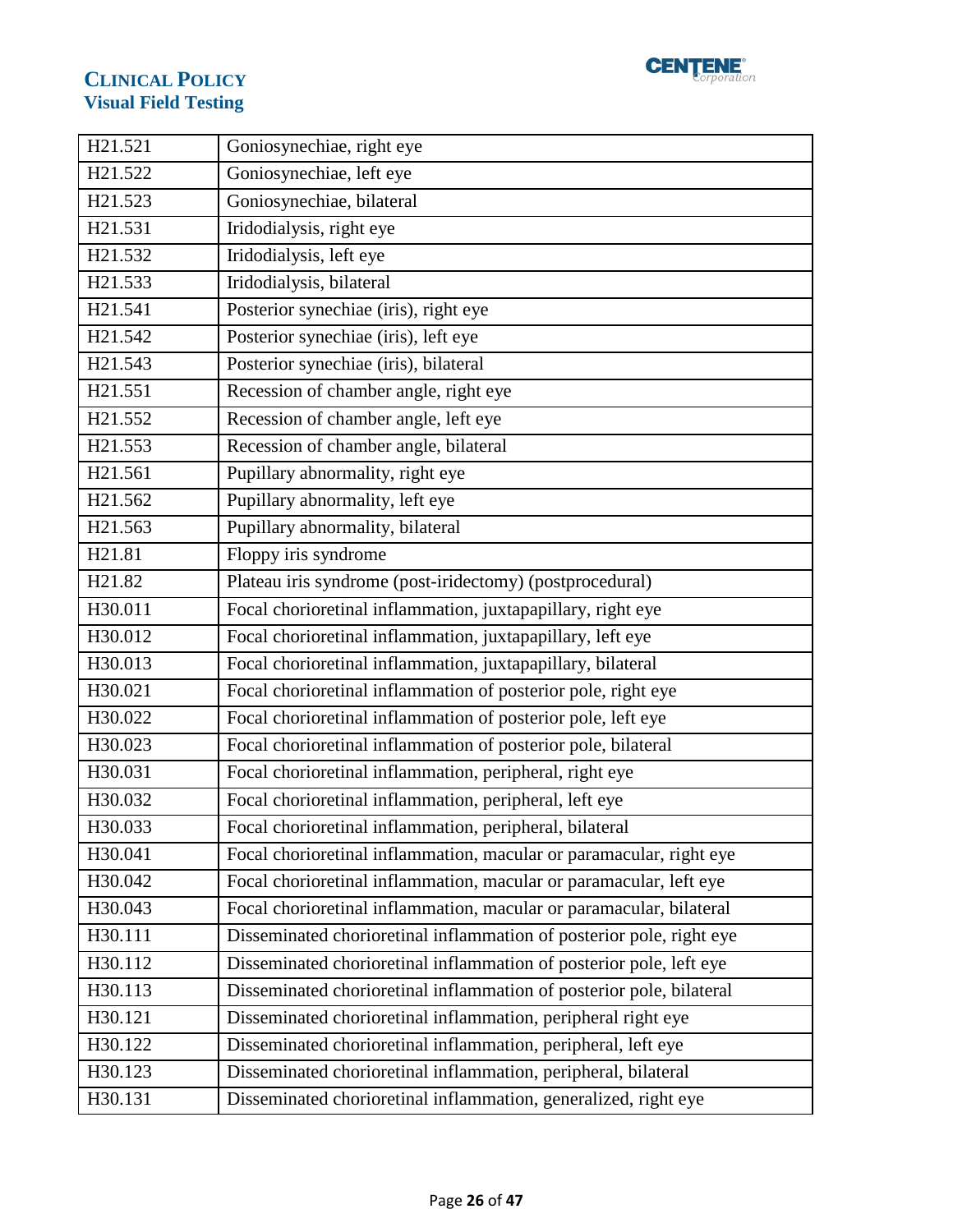



| H30.132 | Disseminated chorioretinal inflammation, generalized, left eye       |
|---------|----------------------------------------------------------------------|
| H30.133 | Disseminated chorioretinal inflammation, generalized, bilateral      |
| H30.141 | Acute posterior multifocal placoid pigment epitheliopathy, right eye |
| H30.142 | Acute posterior multifocal placoid pigment epitheliopathy, left eye  |
| H30.143 | Acute posterior multifocal placoid pigment epitheliopathy, bilateral |
| H30.21  | Posterior cyclitis, right eye                                        |
| H30.22  | Posterior cyclitis, left eye                                         |
| H30.23  | Posterior cyclitis, bilateral                                        |
| H30.811 | Harada's disease, right eye                                          |
| H30.812 | Harada's disease, left eye                                           |
| H30.813 | Harada's disease, bilateral                                          |
| H31.111 | Age-related choroidal atrophy, right eye                             |
| H31.112 | Age-related choroidal atrophy, left eye                              |
| H31.113 | Age-related choroidal atrophy, bilateral                             |
| H31.121 | Diffuse secondary atrophy of choroid, right eye                      |
| H31.122 | Diffuse secondary atrophy of choroid, left eye                       |
| H31.123 | Diffuse secondary atrophy of choroid, bilateral                      |
| H31.21  | Choroideremia                                                        |
| H31.22  | Choroidal dystrophy (central areolar) (generalized) (peripapillary)  |
| H31.23  | Gyrate atrophy, choroid                                              |
| H31.311 | Expulsive choroidal hemorrhage, right eye                            |
| H31.312 | Expulsive choroidal hemorrhage, left eye                             |
| H31.313 | Expulsive choroidal hemorrhage, bilateral                            |
| H31.321 | Choroidal rupture, right eye                                         |
| H31.322 | Choroidal rupture, left eye                                          |
| H31.323 | Choroidal rupture, bilateral                                         |
| H31.411 | Hemorrhagic choroidal detachment, right eye                          |
| H31.412 | Hemorrhagic choroidal detachment, left eye                           |
| H31.413 | Hemorrhagic choroidal detachment, bilateral                          |
| H31.421 | Serous choroidal detachment, right eye                               |
| H31.422 | Serous choroidal detachment, left eye                                |
| H31.423 | Serous choroidal detachment, bilateral                               |
| H33.011 | Retinal detachment with single break, right eye                      |
| H33.012 | Retinal detachment with single break, left eye                       |
| H33.013 | Retinal detachment with single break, bilateral                      |
| H33.021 | Retinal detachment with multiple breaks, right eye                   |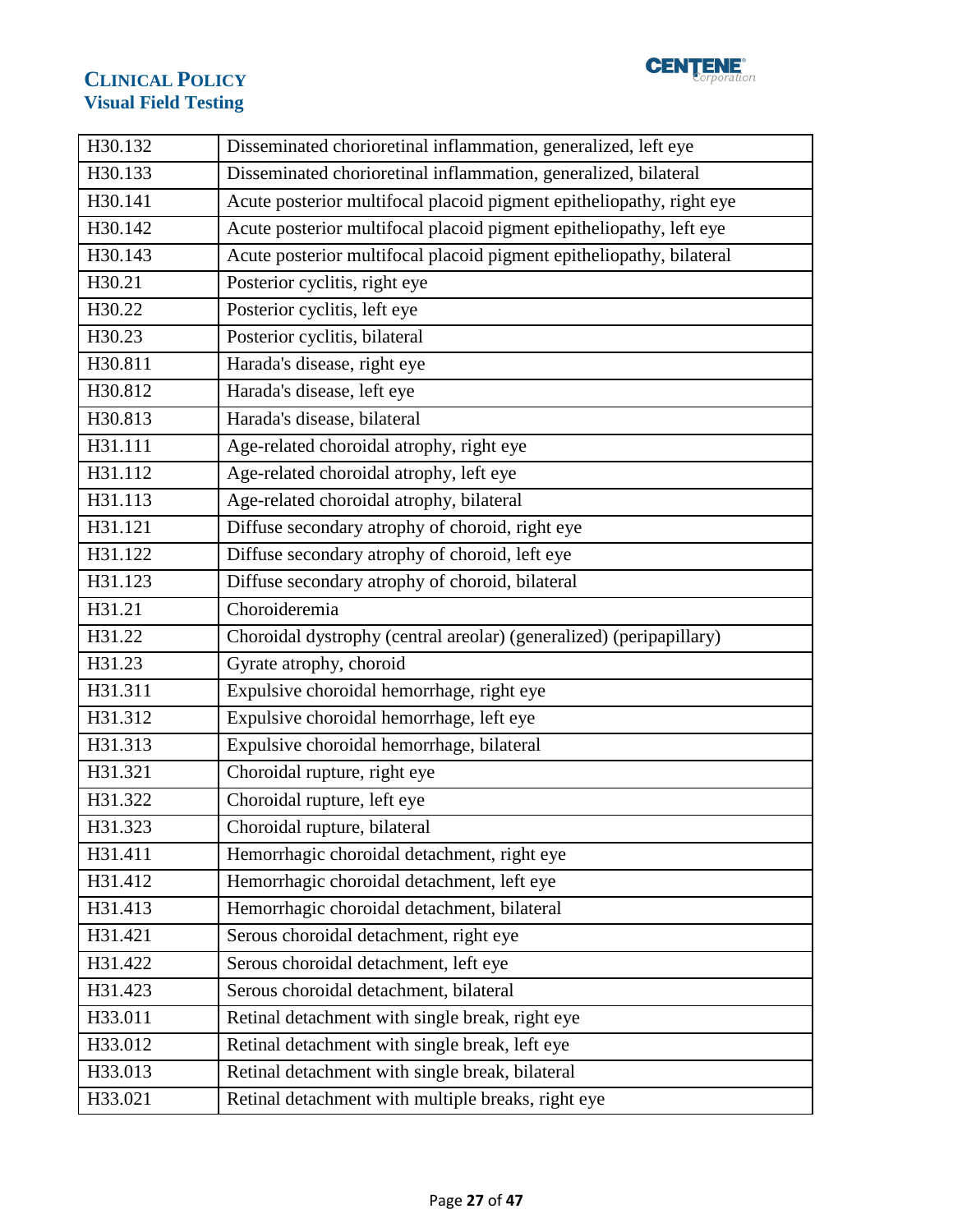

| H33.022 | Retinal detachment with multiple breaks, left eye        |
|---------|----------------------------------------------------------|
| H33.023 | Retinal detachment with multiple breaks, bilateral       |
| H33.031 | Retinal detachment with giant retinal tear, right eye    |
| H33.032 | Retinal detachment with giant retinal tear, left eye     |
| H33.033 | Retinal detachment with giant retinal tear, bilateral    |
| H33.041 | Retinal detachment with retinal dialysis, right eye      |
| H33.042 | Retinal detachment with retinal dialysis, left eye       |
| H33.043 | Retinal detachment with retinal dialysis, bilateral      |
| H33.051 | Total retinal detachment, right eye                      |
| H33.052 | Total retinal detachment, left eye                       |
| H33.053 | Total retinal detachment, bilateral                      |
| H33.111 | Cyst of ora serrata, right eye                           |
| H33.112 | Cyst of ora serrata, left eye                            |
| H33.113 | Cyst of ora serrata, bilateral                           |
| H33.20  | Serous retinal detachment, unspecified eye               |
| H33.21  | Serous retinal detachment, right eye                     |
| H33.22  | Serous retinal detachment, left eye                      |
| H33.23  | Serous retinal detachment, bilateral                     |
| H33.311 | Horseshoe tear of retina without detachment, right eye   |
| H33.312 | Horseshoe tear of retina without detachment, left eye    |
| H33.313 | Horseshoe tear of retina without detachment, bilateral   |
| H33.321 | Round hole, right eye                                    |
| H33.322 | Round hole, left eye                                     |
| H33.323 | Round hole, bilateral                                    |
| H33.331 | Multiple defects of retina without detachment, right eye |
| H33.332 | Multiple defects of retina without detachment, left eye  |
| H33.333 | Multiple defects of retina without detachment, bilateral |
| H33.41  | Traction detachment of retina, right eye                 |
| H33.42  | Traction detachment of retina, left eye                  |
| H33.43  | Traction detachment of retina, bilateral                 |
| H34.01  | Transient retinal artery occlusion, right eye            |
| H34.02  | Transient retinal artery occlusion, left eye             |
| H34.03  | Transient retinal artery occlusion, bilateral            |
| H34.11  | Central retinal artery occlusion, right eye              |
| H34.12  | Central retinal artery occlusion, left eye               |
| H34.13  | Central retinal artery occlusion, bilateral              |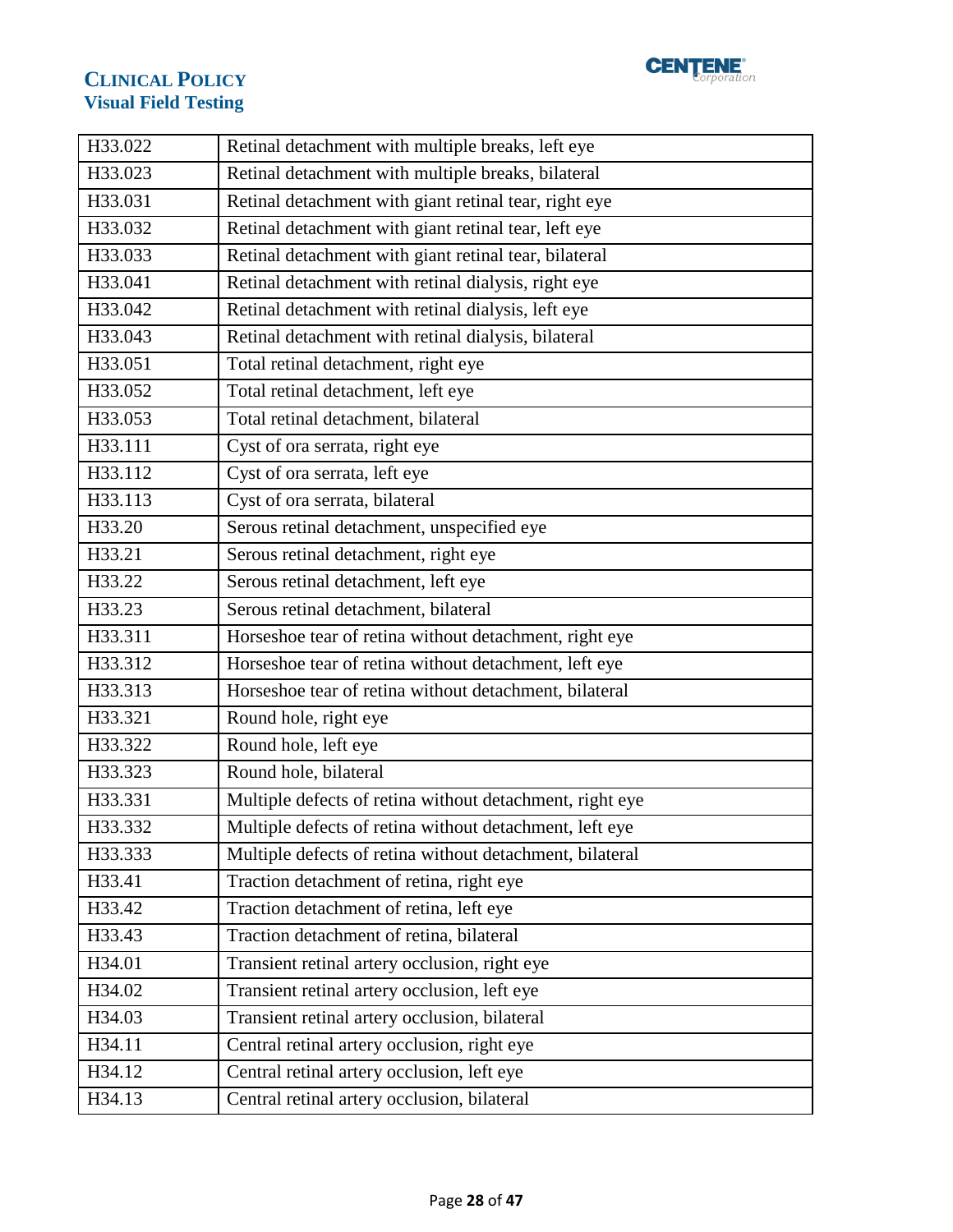

| H34.211  | Partial retinal artery occlusion, right eye                                       |
|----------|-----------------------------------------------------------------------------------|
| H34.212  | Partial retinal artery occlusion, left eye                                        |
| H34.213  | Partial retinal artery occlusion, bilateral                                       |
| H34.231  | Retinal artery branch occlusion, right eye                                        |
| H34.232  | Retinal artery branch occlusion, left eye                                         |
| H34.233  | Retinal artery branch occlusion, bilateral                                        |
| H34.8110 | Central retinal vein occlusion, right eye, with macular edema                     |
| H34.8111 | Central retinal vein occlusion, right eye, with retinal neovascularization        |
| H34.8112 | Central retinal vein occlusion, right eye, stable                                 |
| H34.8120 | Central retinal vein occlusion, left eye, with macular edema                      |
| H34.8121 | Central retinal vein occlusion, left eye with retinal neovascularization          |
| H34.8122 | Central retinal vein occlusion, left eye, stable                                  |
| H34.8130 | Central retinal vein occlusion, bilateral, with macular edema                     |
| H34.8131 | Central retinal vein occlusion, bilateral, with retinal neovascularization        |
| H34.8132 | Central retinal vein occlusion, bilateral, stable                                 |
| H34.821  | Venous engorgement, right eye                                                     |
| H34.822  | Venous engorgement, left eye                                                      |
| H34.823  | Venous engorgement, bilateral                                                     |
| H34.8310 | Tributary (branch) retinal vein occlusion, right eye, with macular edema          |
| H34.8311 | Tributary (branch) retinal vein occlusion, right eye, with retinal                |
|          | neovascularization                                                                |
| H34.8312 | Tributary (branch) retinal vein occlusion, right eye, stable                      |
| H34.8320 | Tributary (branch) retinal vein occlusion, left eye, with macular edema           |
| H34.8321 | Tributary (branch) retinal vein occlusion, left eye, with retinal                 |
| H34.8322 | neovascularization<br>Tributary (branch) retinal vein occlusion, left eye, stable |
| H34.8330 | Tributary (branch) retinal vein occlusion, bilateral, with macular edema          |
| H34.8331 | Tributary (branch) retinal vein occlusion, bilateral, with retinal                |
|          | neovascularization                                                                |
| H34.8332 | Tributary (branch) retinal vein occlusion, bilateral, stable                      |
| H35.011  | Changes in retinal vascular appearance, right eye                                 |
| H35.012  | Changes in retinal vascular appearance, left eye                                  |
| H35.013  | Changes in retinal vascular appearance, bilateral                                 |
| H35.021  | Exudative retinopathy, right eye                                                  |
| H35.022  | Exudative retinopathy, left eye                                                   |
| H35.023  | Exudative retinopathy, bilateral                                                  |
| H35.031  | Hypertensive retinopathy, right eye                                               |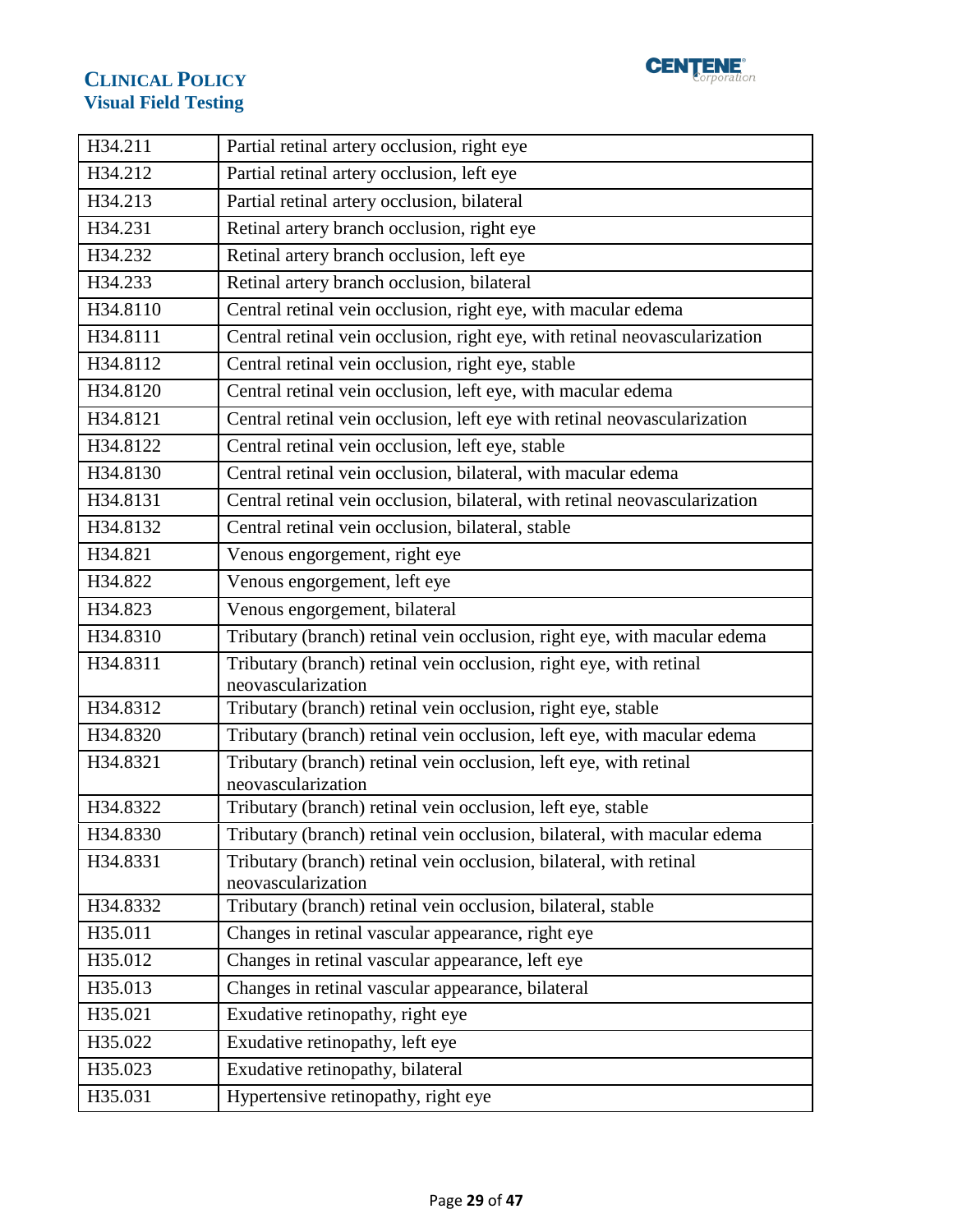

| H35.032  | Hypertensive retinopathy, left eye                                                                           |
|----------|--------------------------------------------------------------------------------------------------------------|
| H35.033  | Hypertensive retinopathy, bilateral                                                                          |
| H35.061  | Retinal vasculitis, right eye                                                                                |
| H35.062  | Retinal vasculitis, left eye                                                                                 |
| H35.063  | Retinal vasculitis, bilateral                                                                                |
| H35.071  | Retinal telangiectasis, right eye                                                                            |
| H35.072  | Retinal telangiectasis, left eye                                                                             |
| H35.073  | Retinal telangiectasis, bilateral                                                                            |
| H35.111  | Retinopathy of prematurity, stage 0, right eye                                                               |
| H35.112  | Retinopathy of prematurity, stage 0, left eye                                                                |
| H35.113  | Retinopathy of prematurity, stage 0, bilateral                                                               |
| H35.121  | Retinopathy of prematurity, stage 1, right eye                                                               |
| H35.122  | Retinopathy of prematurity, stage 1, left eye                                                                |
| H35.123  | Retinopathy of prematurity, stage 1, bilateral                                                               |
| H35.131  | Retinopathy of prematurity, stage 2, right eye                                                               |
| H35.132  | Retinopathy of prematurity, stage 2, left eye                                                                |
| H35.133  | Retinopathy of prematurity, stage 2, bilateral                                                               |
| H35.141  | Retinopathy of prematurity, stage 3, right eye                                                               |
| H35.142  | Retinopathy of prematurity, stage 3, left eye                                                                |
| H35.143  | Retinopathy of prematurity, stage 3, bilateral                                                               |
| H35.151  | Retinopathy of prematurity, stage 4, right eye                                                               |
| H35.152  | Retinopathy of prematurity, stage 4, left eye                                                                |
| H35.153  | Retinopathy of prematurity, stage 4, bilateral                                                               |
| H35.161  | Retinopathy of prematurity, stage 5, right eye                                                               |
| H35.162  | Retinopathy of prematurity, stage 5, left eye                                                                |
| H35.163  | Retinopathy of prematurity, stage 5, bilateral                                                               |
| H35.171  | Retrolental fibroplasia, right eye                                                                           |
| H35.172  | Retrolental fibroplasia, left eye                                                                            |
| H35.173  | Retrolental fibroplasia, bilateral                                                                           |
| H35.3111 | Nonexudative age-related macular degeneration, right eye, early dry stage                                    |
| H35.3112 | Nonexudative age-related macular degeneration, right eye, intermediate dry<br>stage                          |
| H35.3113 | Nonexudative age-related macular degeneration, right eye, advanced<br>atrophic without subfoveal involvement |
| H35.3114 | Nonexudative age-related macular degeneration, right eye, advanced<br>atrophic with subfoveal involvement    |
| H35.3121 | Nonexudative age-related macular degeneration, left eye, early dry stage                                     |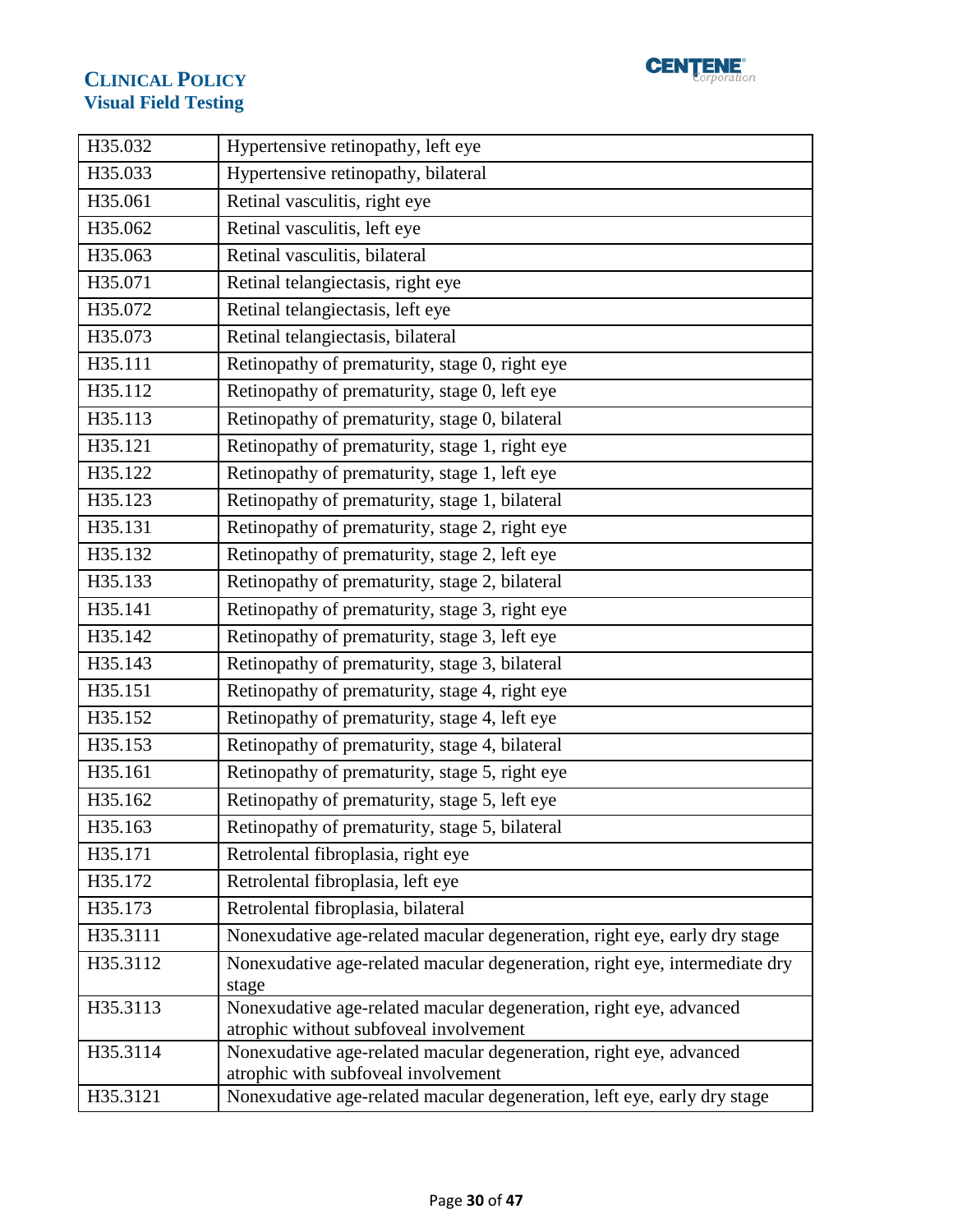

| H35.3122 | Nonexudative age-related macular degeneration, left eye, intermediate dry<br>stage                        |
|----------|-----------------------------------------------------------------------------------------------------------|
| H35.3123 | Nonexudative age-related macular degeneration, left eye, advanced atrophic                                |
|          | without subfoveal involvement                                                                             |
| H35.3124 | Nonexudative age-related macular degeneration, left eye, advanced atrophic<br>with subfoveal involvement  |
| H35.3131 | Nonexudative age-related macular degeneration, bilateral, early dry stage                                 |
|          |                                                                                                           |
| H35.3132 | Nonexudative age-related macular degeneration, bilateral, intermediate dry<br>stage                       |
| H35.3133 | Nonexudative age-related macular degeneration, bilateral, advanced atrophic                               |
|          | without subfoveal involvement                                                                             |
| H35.3134 | Nonexudative age-related macular degeneration, bilateral, advanced atrophic<br>with subfoveal involvement |
| H35.3211 | Exudative age-related macular degeneration, right eye with active choroidal                               |
|          | neovascularization                                                                                        |
| H35.3212 | Exudative age-related macular degeneration, right eye, with inactive                                      |
|          | choroidal neovascularization                                                                              |
| H35.3213 | Exudative age-related macular degeneration, right eye, with inactive scar                                 |
| H35.3221 | Exudative age-related macular degeneration, left eye with active choroidal                                |
|          | neovascularization                                                                                        |
| H35.3222 | Exudative age-related macular degeneration, left eye, with inactive choroidal                             |
|          | neovascularization                                                                                        |
| H35.3223 | Exudative age-related macular degeneration, left eye, with inactive scar                                  |
| H35.3231 | Exudative age-related macular degeneration, bilateral, with active choroidal<br>neovascularization        |
| H35.3232 | Exudative age-related macular degeneration, bilateral, with inactive                                      |
|          | choroidal neovascularization                                                                              |
| H35.3233 | Exudative age-related macular degeneration, bilateral, with inactive scar                                 |
| H35.33   | Angioid streaks of macula                                                                                 |
| H35.341  | Macular cyst, hole, or pseudohole, right eye                                                              |
| H35.342  | Macular cyst, hole, or pseudohole, left eye                                                               |
| H35.343  | Macular cyst, hole, or pseudohole, bilateral                                                              |
| H35.351  | Cystoid macular degeneration, right eye                                                                   |
| H35.352  | Cystoid macular degeneration, left eye                                                                    |
| H35.353  | Cystoid macular degeneration, bilateral                                                                   |
| H35.361  | Drusen (degenerative) of macula, right eye                                                                |
| H35.362  | Drusen (degenerative) of macula, left eye                                                                 |
| H35.363  | Drusen (degenerative) of macula, bilateral                                                                |
| H35.371  | Puckering of macula, right eye                                                                            |
| H35.372  | Puckering of macula, left eye                                                                             |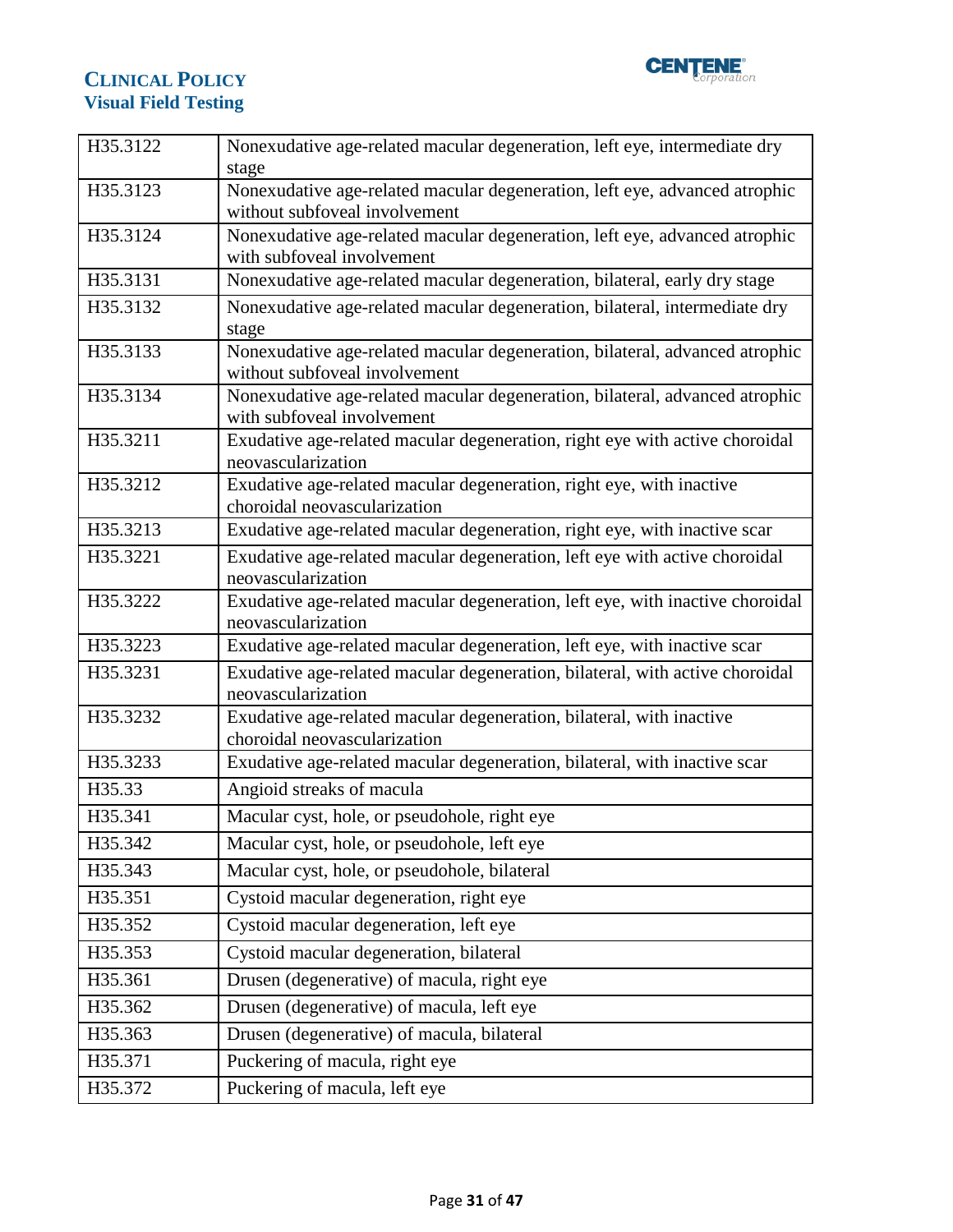

| H35.373 | Puckering of macula, bilateral                                  |
|---------|-----------------------------------------------------------------|
| H35.381 | Toxic maculopathy, right eye                                    |
| H35.382 | Toxic maculopathy, left eye                                     |
| H35.383 | Toxic maculopathy, bilateral                                    |
| H35.411 | Lattice degeneration of retina, right eye                       |
| H35.412 | Lattice degeneration of retina, left eye                        |
| H35.413 | Lattice degeneration of retina, bilateral                       |
| H35.421 | Microcystoid degeneration of retina, right eye                  |
| H35.422 | Microcystoid degeneration of retina, left eye                   |
| H35.423 | Microcystoid degeneration of retina, bilateral                  |
| H35.431 | Paving stone degeneration of retina, right eye                  |
| H35.432 | Paving stone degeneration of retina, left eye                   |
| H35.433 | Paving stone degeneration of retina, bilateral                  |
| H35.441 | Age-related reticular degeneration of retina, right eye         |
| H35.442 | Age-related reticular degeneration of retina, left eye          |
| H35.443 | Age-related reticular degeneration of retina, bilateral         |
| H35.451 | Secondary pigmentary degeneration, right eye                    |
| H35.452 | Secondary pigmentary degeneration, left eye                     |
| H35.453 | Secondary pigmentary degeneration, bilateral                    |
| H35.461 | Secondary vitreoretinal degeneration, right eye                 |
| H35.462 | Secondary vitreoretinal degeneration, left eye                  |
| H35.463 | Secondary vitreoretinal degeneration, bilateral                 |
| H35.51  | Vitreoretinal dystrophy                                         |
| H35.52  | Pigmentary retinal dystrophy                                    |
| H35.53  | Other dystrophies primarily involving the sensory retina        |
| H35.54  | Dystrophies primarily involving the retinal pigment epithelium  |
| H35.61  | Retinal hemorrhage, right eye                                   |
| H35.62  | Retinal hemorrhage, left eye                                    |
| H35.63  | Retinal hemorrhage, bilateral                                   |
| H35.711 | Central serous chorioretinopathy, right eye                     |
| H35.712 | Central serous chorioretinopathy, left eye                      |
| H35.713 | Central serous chorioretinopathy, bilateral                     |
| H35.721 | Serous detachment of retinal pigment epithelium, right eye      |
| H35.722 | Serous detachment of retinal pigment epithelium, left eye       |
| H35.723 | Serous detachment of retinal pigment epithelium, bilateral      |
| H35.731 | Hemorrhagic detachment of retinal pigment epithelium, right eye |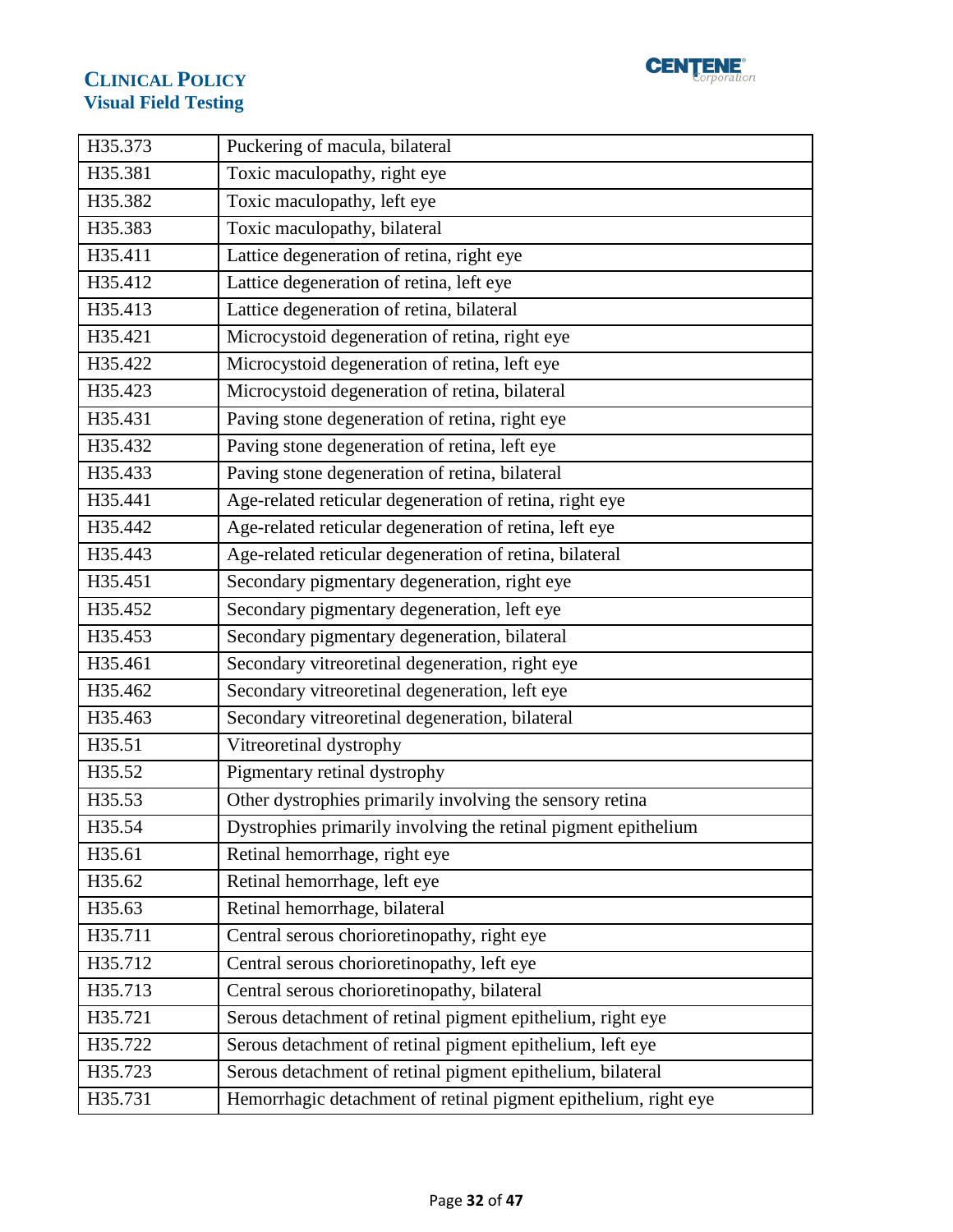

| H35.732  | Hemorrhagic detachment of retinal pigment epithelium, left eye  |
|----------|-----------------------------------------------------------------|
| H35.733  | Hemorrhagic detachment of retinal pigment epithelium, bilateral |
| H35.81   | Retinal edema                                                   |
| H35.82   | Retinal ischemia                                                |
| H40.011  | Open angle with borderline findings, low risk, right eye        |
| H40.012  | Open angle with borderline findings, low risk, left eye         |
| H40.013  | Open angle with borderline findings, low risk, bilateral        |
| H40.021  | Open angle with borderline findings, high risk, right eye       |
| H40.022  | Open angle with borderline findings, high risk, left eye        |
| H40.023  | Open angle with borderline findings, high risk, bilateral       |
| H40.031  | Anatomical narrow angle, right eye                              |
| H40.032  | Anatomical narrow angle, left eye                               |
| H40.033  | Anatomical narrow angle, bilateral                              |
| H40.041  | Steroid responder, right eye                                    |
| H40.042  | Steroid responder, left eye                                     |
| H40.043  | Steroid responder, bilateral                                    |
| H40.051  | Ocular hypertension, right eye                                  |
| H40.052  | Ocular hypertension, left eye                                   |
|          |                                                                 |
| H40.053  | Ocular hypertension, bilateral                                  |
| H40.061  | Primary angle closure without glaucoma damage, right eye        |
| H40.062  | Primary angle closure without glaucoma damage, left eye         |
| H40.063  | Primary angle closure without glaucoma damage, bilateral        |
| H40.1111 | Primary open-angle glaucoma, right eye, mild stage              |
| H40.1112 | Primary open angle glaucoma, right eye, moderate stage          |
| H40.1113 | Primary open angle glaucoma, right eye, severe stage            |
| H40.1121 | Primary open-angle glaucoma, left eye, mild stage               |
| H40.1122 | Primary open angle glaucoma, left eye, moderate stage           |
| H40.1123 | Primary open angle glaucoma, left eye, severe stage             |
| H40.1131 | Primary open-angle glaucoma, bilateral, mild stage              |
| H40.1132 | Primary open angle glaucoma, bilateral, moderate stage          |
| H40.1133 | Primary open angle glaucoma, bilateral, severe stage            |
| H40.1211 | Low-tension glaucoma, right eye, mild stage                     |
| H40.1212 | Low-tension glaucoma, right eye, moderate stage                 |
| H40.1213 | Low-tension glaucoma, right eye, severe stage                   |
| H40.1221 | Low-tension glaucoma, left eye, mild stage                      |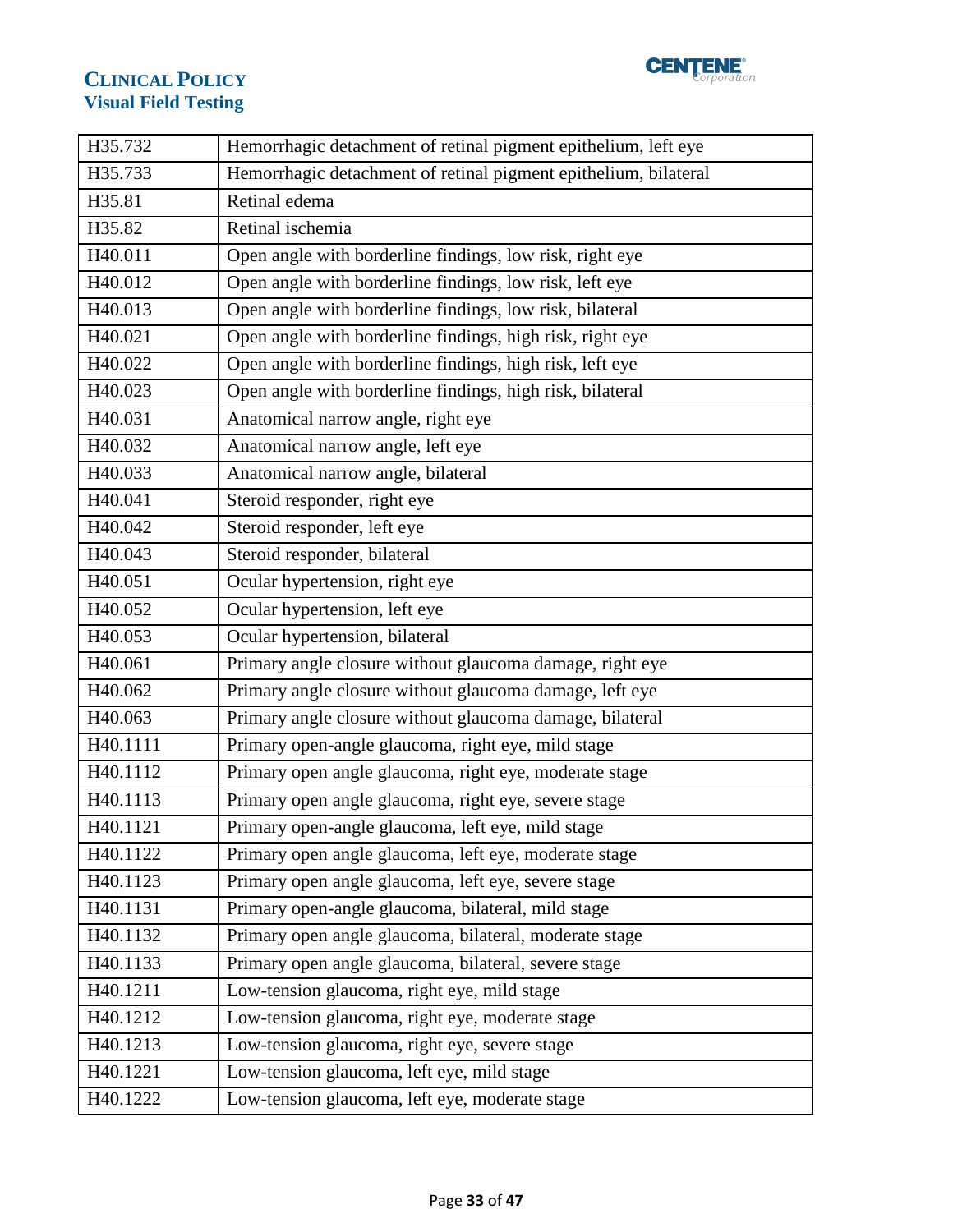

| H40.1223 | Low-tension glaucoma, left eye, severe stage                                |
|----------|-----------------------------------------------------------------------------|
| H40.1231 | Low-tension glaucoma, bilateral, mild stage                                 |
| H40.1232 | Low-tension glaucoma, bilateral, moderate stage                             |
| H40.1233 | Low-tension glaucoma, bilateral, severe stage                               |
| H40.1311 | Pigmentary glaucoma, right eye, mild stage                                  |
| H40.1312 | Pigmentary glaucoma, right eye, moderate stage                              |
| H40.1313 | Pigmentary glaucoma, right eye, severe stage                                |
| H40.1321 | Pigmentary glaucoma, left eye, mild stage                                   |
| H40.1322 | Pigmentary glaucoma, left eye, moderate stage                               |
| H40.1323 | Pigmentary glaucoma, left eye, severe stage                                 |
| H40.1331 | Pigmentary glaucoma, bilateral, mild stage                                  |
| H40.1332 | Pigmentary glaucoma, bilateral, moderate stage                              |
| H40.1333 | Pigmentary glaucoma, bilateral, severe stage                                |
| H40.1411 | Capsular glaucoma with pseudoexfoliation of lens, right eye, mild stage     |
| H40.1412 | Capsular glaucoma with pseudoexfoliation of lens, right eye, moderate stage |
| H40.1413 | Capsular glaucoma with pseudoexfoliation of lens, right eye, severe stage   |
| H40.1421 | Capsular glaucoma with pseudoexfoliation of lens, left eye, mild stage      |
| H40.1422 | Capsular glaucoma with pseudoexfoliation of lens, left eye, moderate stage  |
| H40.1423 | Capsular glaucoma with pseudoexfoliation of lens, left eye, severe stage    |
| H40.1431 | Capsular glaucoma with pseudoexfoliation of lens, bilateral, mild stage     |
| H40.1432 | Capsular glaucoma with pseudoexfoliation of lens, bilateral, moderate stage |
| H40.1433 | Capsular glaucoma with pseudoexfoliation of lens, bilateral, severe stage   |
| H40.151  | Residual stage of open-angle glaucoma, right eye                            |
| H40.152  | Residual stage of open-angle glaucoma, left eye                             |
| H40.153  | Residual stage of open-angle glaucoma, bilateral                            |
| H40.211  | Acute angle-closure glaucoma, right eye                                     |
| H40.212  | Acute angle-closure glaucoma, left eye                                      |
| H40.213  | Acute angle-closure glaucoma, bilateral                                     |
| H40.2211 | Chronic angle-closure glaucoma, right eye, mild stage                       |
| H40.2212 | Chronic angle-closure glaucoma, right eye, moderate stage                   |
| H40.2213 | Chronic angle-closure glaucoma, right eye, severe stage                     |
| H40.2221 | Chronic angle-closure glaucoma, left eye, mild stage                        |
| H40.2222 | Chronic angle-closure glaucoma, left eye, moderate stage                    |
| H40.2223 | Chronic angle-closure glaucoma, left eye, severe stage                      |
| H40.2231 | Chronic angle-closure glaucoma, bilateral, mild stage                       |
| H40.2232 | Chronic angle-closure glaucoma, bilateral, moderate stage                   |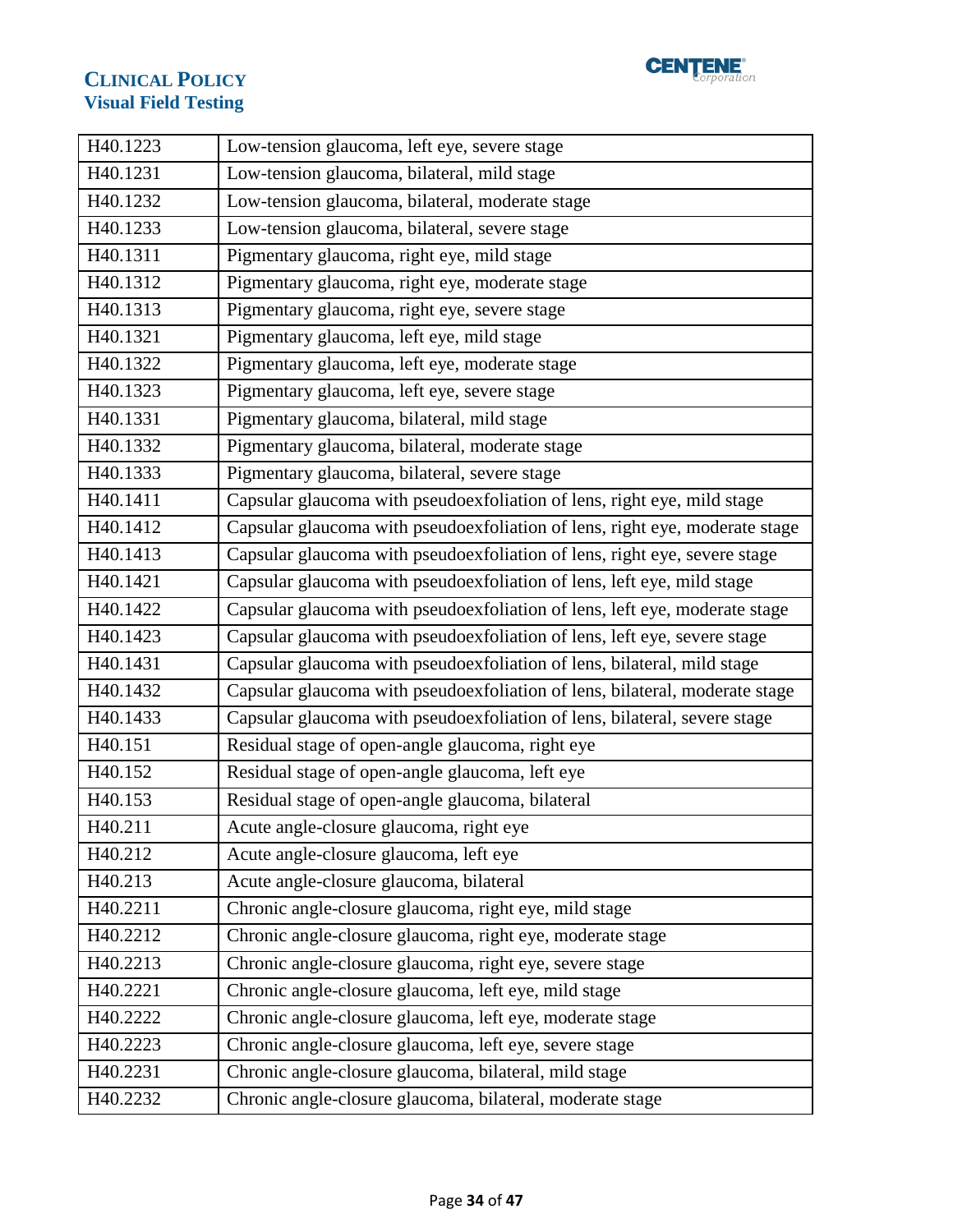

| H40.2233 | Chronic angle-closure glaucoma, bilateral, severe stage              |
|----------|----------------------------------------------------------------------|
| H40.231  | Intermittent angle-closure glaucoma, right eye                       |
| H40.232  | Intermittent angle-closure glaucoma, left eye                        |
| H40.233  | Intermittent angle-closure glaucoma, bilateral                       |
| H40.241  | Residual stage of angle-closure glaucoma, right eye                  |
| H40.242  | Residual stage of angle-closure glaucoma, left eye                   |
| H40.243  | Residual stage of angle-closure glaucoma, bilateral                  |
| H40.31X1 | Glaucoma secondary to eye trauma, right eye, mild stage              |
| H40.31X2 | Glaucoma secondary to eye trauma, right eye, moderate stage          |
| H40.31X3 | Glaucoma secondary to eye trauma, right eye, severe stage            |
| H40.32X1 | Glaucoma secondary to eye trauma, left eye, mild stage               |
| H40.32X2 | Glaucoma secondary to eye trauma, left eye, moderate stage           |
| H40.32X3 | Glaucoma secondary to eye trauma, left eye, severe stage             |
| H40.33X1 | Glaucoma secondary to eye trauma, bilateral, mild stage              |
| H40.33X2 | Glaucoma secondary to eye trauma, bilateral, moderate stage          |
| H40.33X3 | Glaucoma secondary to eye trauma, bilateral, severe stage            |
| H40.41X1 | Glaucoma secondary to eye inflammation, right eye, mild stage        |
| H40.41X2 | Glaucoma secondary to eye inflammation, right eye, moderate stage    |
| H40.41X3 | Glaucoma secondary to eye inflammation, right eye, severe stage      |
| H40.42X1 | Glaucoma secondary to eye inflammation, left eye, mild stage         |
| H40.42X2 | Glaucoma secondary to eye inflammation, left eye, moderate stage     |
| H40.42X3 | Glaucoma secondary to eye inflammation, left eye, severe stage       |
| H40.43X1 | Glaucoma secondary to eye inflammation, bilateral, mild stage        |
| H40.43X2 | Glaucoma secondary to eye inflammation, bilateral, moderate stage    |
| H40.43X3 | Glaucoma secondary to eye inflammation, bilateral, severe stage      |
| H40.51X1 | Glaucoma secondary to other eye disorders, right eye, mild stage     |
| H40.51X2 | Glaucoma secondary to other eye disorders, right eye, moderate stage |
| H40.51X3 | Glaucoma secondary to other eye disorders, right eye, severe stage   |
| H40.52X1 | Glaucoma secondary to other eye disorders, left eye, mild stage      |
| H40.52X2 | Glaucoma secondary to other eye disorders, left eye, moderate stage  |
| H40.52X3 | Glaucoma secondary to other eye disorders, left eye, severe stage    |
| H40.53X1 | Glaucoma secondary to other eye disorders, bilateral, mild stage     |
| H40.53X2 | Glaucoma secondary to other eye disorders, bilateral, moderate stage |
| H40.53X3 | Glaucoma secondary to other eye disorders, bilateral, severe stage   |
| H40.61X1 | Glaucoma secondary to drugs, right eye, mild stage                   |
| H40.61X2 | Glaucoma secondary to drugs, right eye, moderate stage               |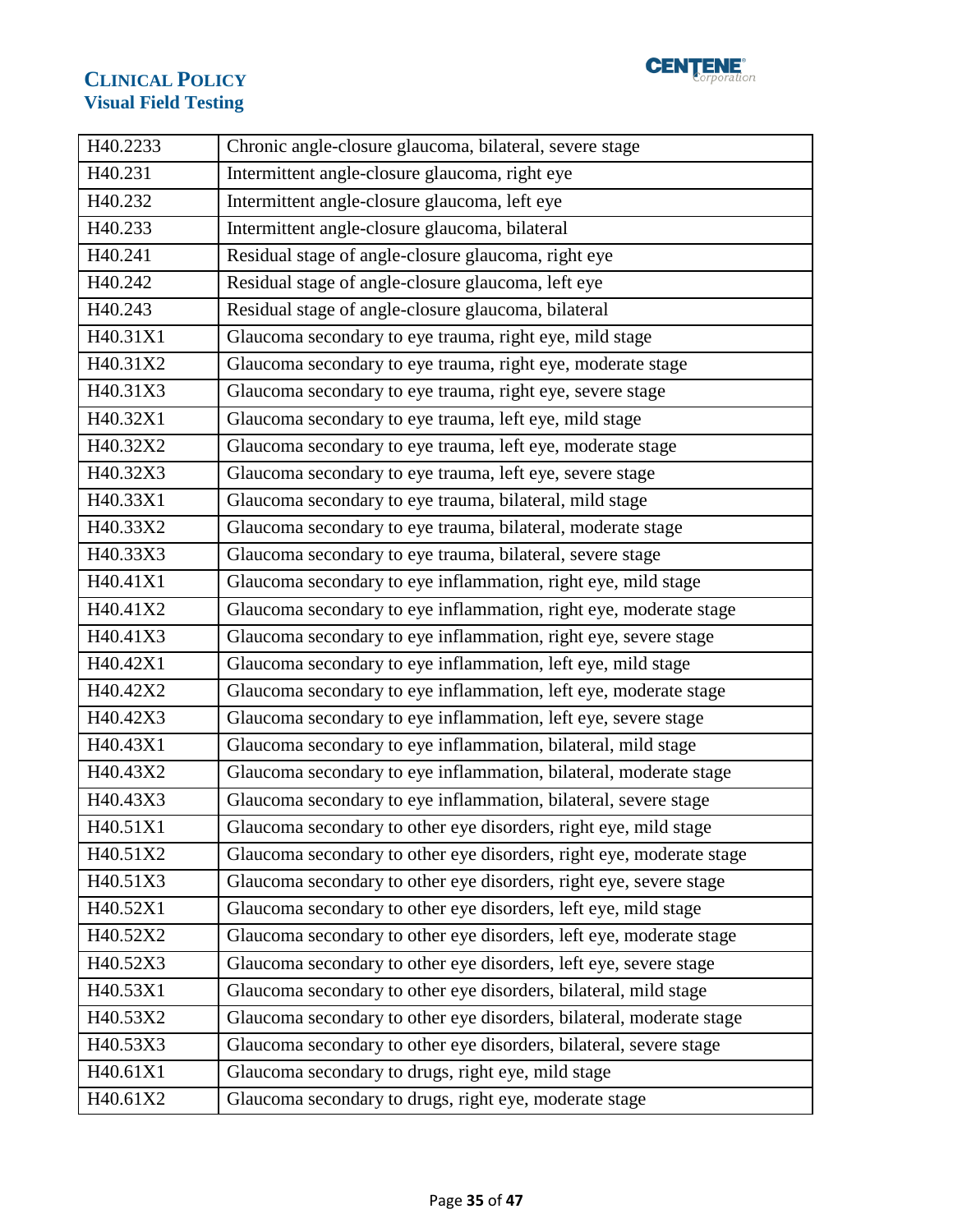

| H40.61X3 | Glaucoma secondary to drugs, right eye, severe stage             |
|----------|------------------------------------------------------------------|
| H40.62X1 | Glaucoma secondary to drugs, left eye, mild stage                |
| H40.62X2 | Glaucoma secondary to drugs, left eye, moderate stage            |
| H40.62X3 | Glaucoma secondary to drugs, left eye, severe stage              |
| H40.63X1 | Glaucoma secondary to drugs, bilateral, mild stage               |
| H40.63X2 | Glaucoma secondary to drugs, bilateral, moderate stage           |
| H40.63X3 | Glaucoma secondary to drugs, bilateral, severe stage             |
| H40.811  | Glaucoma with increased episcleral venous pressure, right eye    |
| H40.812  | Glaucoma with increased episcleral venous pressure, left eye     |
| H40.813  | Glaucoma with increased episcleral venous pressure, bilateral    |
| H40.821  | Hypersecretion glaucoma, right eye                               |
| H40.822  | Hypersecretion glaucoma, left eye                                |
| H40.823  | Hypersecretion glaucoma, bilateral                               |
| H40.831  | Aqueous misdirection, right eye                                  |
| H40.832  | Aqueous misdirection, left eye                                   |
| H40.833  | Aqueous misdirection, bilateral                                  |
| H44.2A1  | Degenerative myopia with choroidal neovascularization, right eye |
| H44.2A2  | Degenerative myopia with choroidal neovascularization, left eye  |
| H44.2A3  | Degenerative myopia with choroidal neovascularization, bilateral |
| H44.2B1  | Degenerative myopia with choroidal neovascularization, right eye |
| H44.2B2  | Degenerative myopia with choroidal neovascularization, left eye  |
| H44.2B3  | Degenerative myopia with choroidal neovascularization, bilateral |
| H44.2C1  | Degenerative myopia with retinal detachment, right eye           |
| H44.2C2  | Degenerative myopia with retinal detachment, left eye            |
| H44.2C3  | Degenerative myopia with retinal detachment, bilateral           |
| H42.2D1  | Degenerative myopia with foveoschisis, right eye                 |
| H44.2D2  | Degenerative myopia with foveoschisis, left eye                  |
| H44.2D3  | Degenerative myopia with foveoschisis, bilateral                 |
| H44.2E1  | Degenerative myopia with other maculopathy, right eye            |
| H44.2E2  | Degenerative myopia with other maculopathy, left eye             |
| H44.2E3  | Degenerative myopia with other maculopathy, bilateral            |
| H44.321  | Siderosis of eye, right eye                                      |
| H44.322  | Siderosis of eye, left eye                                       |
| H44.323  | Siderosis of eye, bilateral                                      |
| H46.01   | Optic papillitis, right eye                                      |
| H46.02   | Optic papillitis, left eye                                       |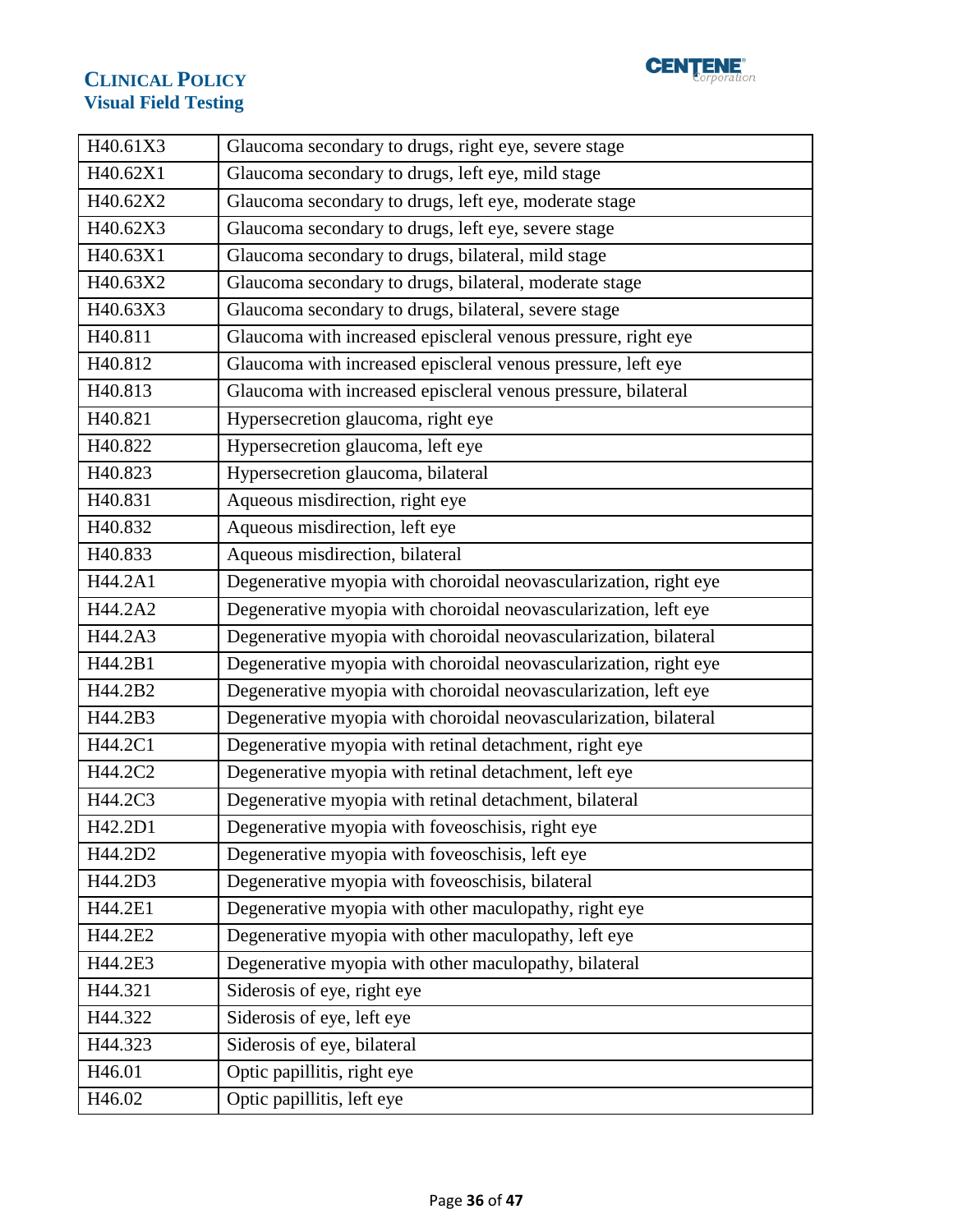

| H46.03  | Optic papillitis, bilateral                                 |
|---------|-------------------------------------------------------------|
| H46.11  | Retrobulbar neuritis, right eye                             |
| H46.12  | Retrobulbar neuritis, left eye                              |
| H46.13  | Retrobulbar neuritis, bilateral                             |
| H46.2   | Nutritional optic neuropathy                                |
| H46.3   | Toxic optic neuropathy                                      |
| H47.011 | Ischemic optic neuropathy, right eye                        |
| H47.012 | Ischemic optic neuropathy, left eye                         |
| H47.013 | Ischemic optic neuropathy, bilateral                        |
| H47.021 | Hemorrhage in optic nerve sheath, right eye                 |
| H47.022 | Hemorrhage in optic nerve sheath, left eye                  |
| H47.023 | Hemorrhage in optic nerve sheath, bilateral                 |
| H47.031 | Optic nerve hypoplasia, right eye                           |
| H47.032 | Optic nerve hypoplasia, left eye                            |
| H47.033 | Optic nerve hypoplasia, bilateral                           |
| H47.11  | Papilledema associated with increased intracranial pressure |
| H47.12  | Papilledema associated with decreased ocular pressure       |
| H47.13  | Papilledema associated with retinal disorder                |
| H47.141 | Foster-Kennedy syndrome, right eye                          |
| H47.142 | Foster-Kennedy syndrome, left eye                           |
| H47.143 | Foster-Kennedy syndrome, bilateral                          |
| H47.211 | Primary optic atrophy, right eye                            |
| H47.212 | Primary optic atrophy, left eye                             |
| H47.213 | Primary optic atrophy, bilateral                            |
| H47.22  | Hereditary optic atrophy                                    |
| H47.231 | Glaucomatous optic atrophy, right eye                       |
| H47.232 | Glaucomatous optic atrophy, left eye                        |
| H47.233 | Glaucomatous optic atrophy, bilateral                       |
| H47.311 | Coloboma of optic disc, right eye                           |
| H47.312 | Coloboma of optic disc, left eye                            |
| H47.313 | Coloboma of optic disc, bilateral                           |
| H47.321 | Drusen of optic disc, right eye                             |
| H47.322 | Drusen of optic disc, left eye                              |
| H47.323 | Drusen of optic disc, bilateral                             |
| H47.331 | Pseudopapilledema of optic disc, right eye                  |
| H47.332 | Pseudopapilledema of optic disc, left eye                   |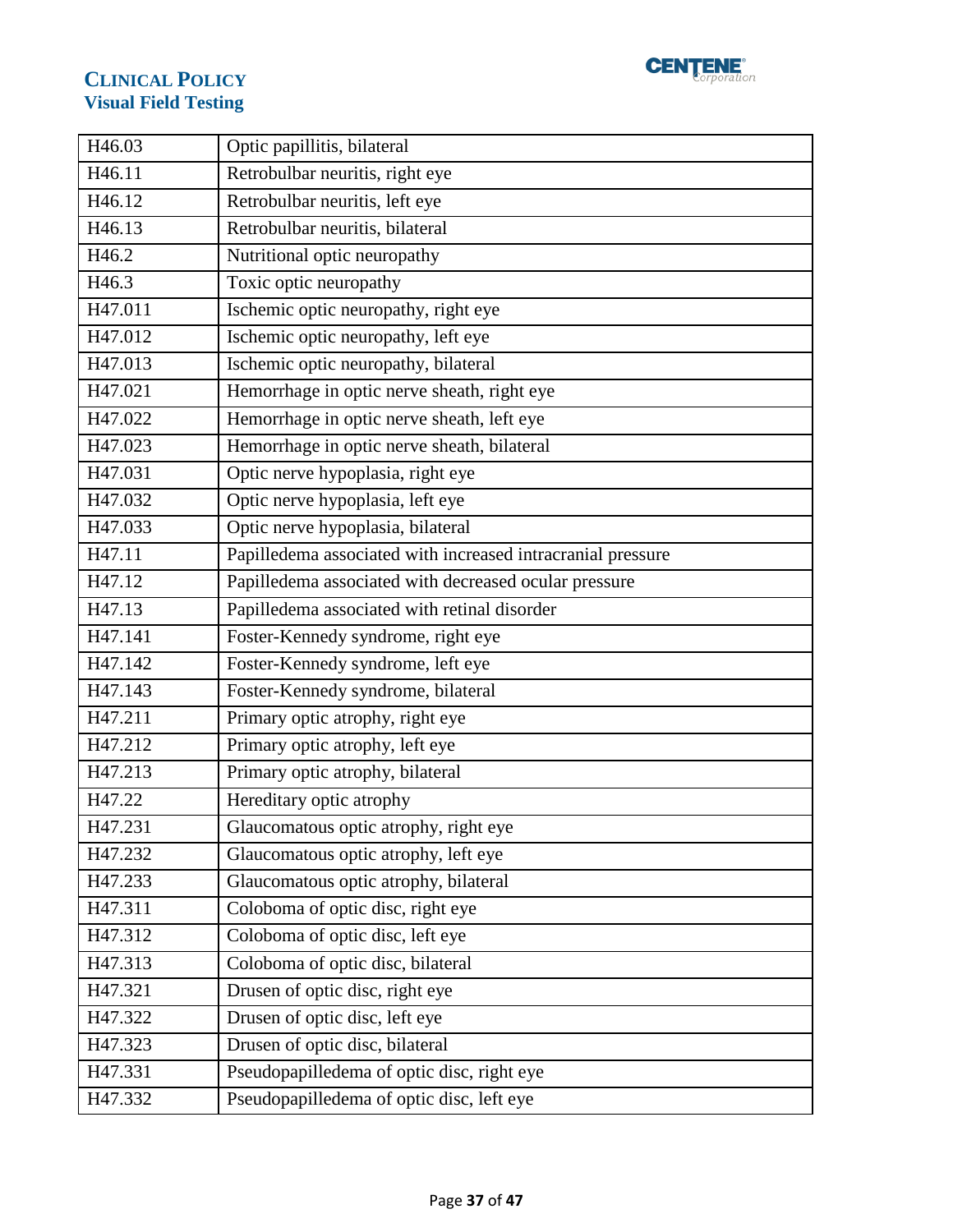

| H47.333 | Pseudopapilledema of optic disc, bilateral                                            |  |
|---------|---------------------------------------------------------------------------------------|--|
| H47.41  | Disorders of optic chiasm in (due to) inflammatory disorders                          |  |
| H47.42  | Disorders of optic chiasm in (due to) neoplasm                                        |  |
| H47.43  | Disorders of optic chiasm in (due to) vascular disorders                              |  |
| H47.511 | Disorders of visual pathways in (due to) inflammatory disorders, right side           |  |
| H47.512 | Disorders of visual pathways in (due to) inflammatory disorders, left side            |  |
| H47.521 | Disorders of visual pathways in (due to) neoplasm, right side                         |  |
| H47.522 | Disorders of visual pathways in (due to) neoplasm, left side                          |  |
| H47.531 | Disorders of visual pathways in (due to) vascular disorders, right side               |  |
| H47.532 | Disorders of visual pathways in (due to) vascular disorders, left side                |  |
| H47.611 | Cortical blindness, right side of brain                                               |  |
| H47.612 | Cortical blindness, left side of brain                                                |  |
| H47.621 | Disorders of visual cortex in (due to) inflammatory disorders, right side of<br>brain |  |
| H47.622 | Disorders of visual cortex in (due to) inflammatory disorders, left side of<br>brain  |  |
| H47.631 | Disorders of visual cortex in (due to) neoplasm, right side of brain                  |  |
| H47.632 | Disorders of visual cortex in (due to) neoplasm, left side of brain                   |  |
| H47.641 | Disorders of visual cortex in (due to) vascular disorders, right side of brain        |  |
| H47.642 | Disorders of visual cortex in (due to) vascular disorders, left side of brain         |  |
| H49.01  | Third (oculomotor) nerve palsy right eye                                              |  |
| H49.02  | Third (oculomotor) nerve palsy left eye                                               |  |
| H49.03  | Third (oculomotor) nerve palsy bilateral                                              |  |
| H49.11  | Fourth (trochlear) nerve palsy right eye                                              |  |
| H49.12  | Fourth (trochlear) nerve palsy left eye                                               |  |
| H49.13  | Fourth (trochlear) nerve palsy bilateral                                              |  |
| H49.21  | Sixth (abducent) nerve palsy right eye                                                |  |
| H49.22  | Sixth (abducent) nerve palsy left eye                                                 |  |
| H49.23  | Sixth (abducent) nerve palsy bilateral                                                |  |
| H49.31  | Total (external) ophthalmoplegia right eye                                            |  |
| H49.32  | Total (external) ophthalmoplegia left eye                                             |  |
| H49.33  | Total (external) ophthalmoplegia bilateral                                            |  |
| H49.41  | Progressive external ophthalmoplegia right eye                                        |  |
| H49.42  | Progressive external ophthalmoplegia left eye                                         |  |
| H49.43  | Progressive external ophthalmoplegia bilateral                                        |  |
| H51.0   | Palsy (spasm) of conjugate gaze                                                       |  |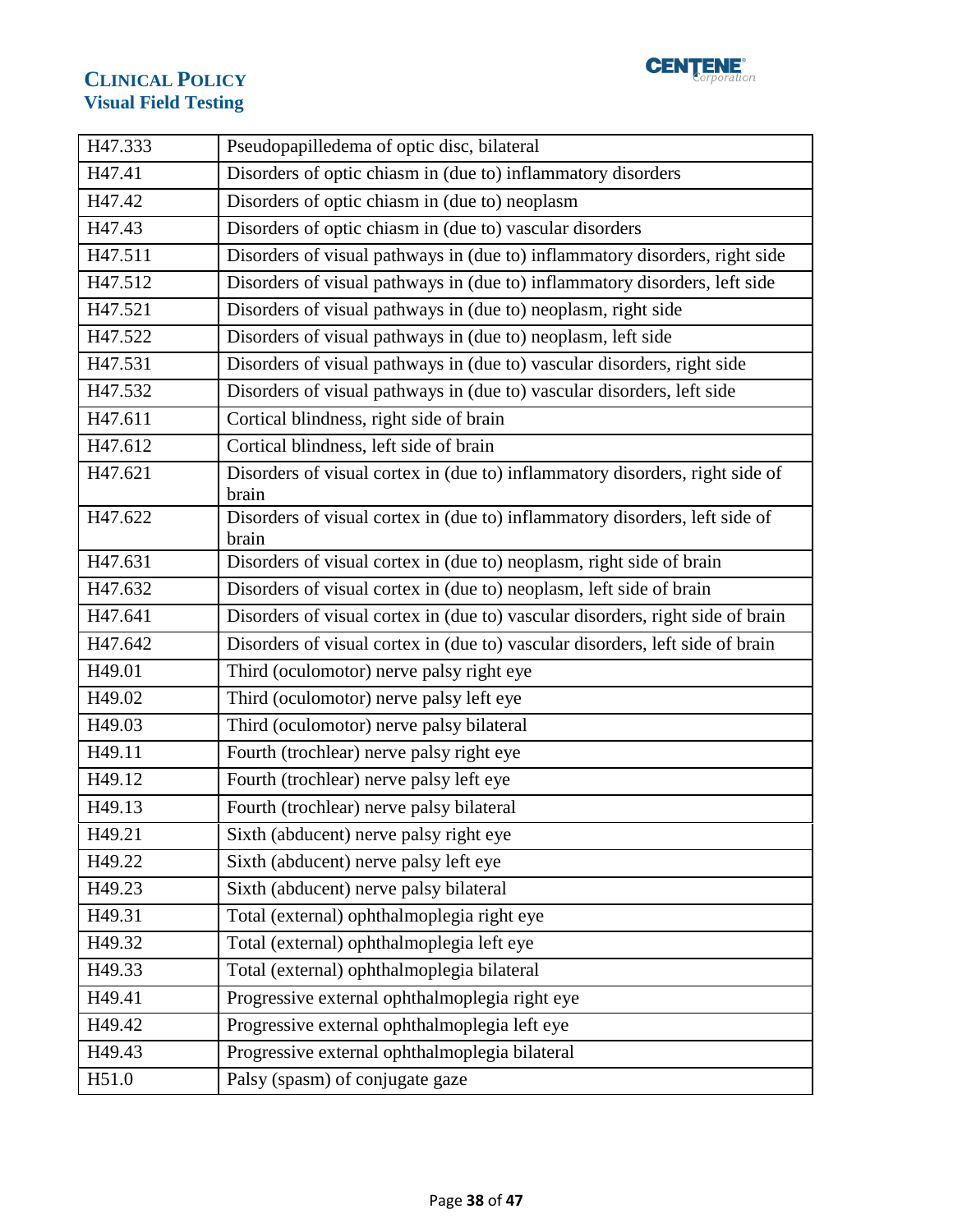

| H51.11  | Convergence insufficiency                      |
|---------|------------------------------------------------|
| H51.12  | Convergence excess                             |
| H51.21  | Internuclear ophthalmoplegia right eye         |
| H51.22  | Internuclear ophthalmoplegia left eye          |
| H51.23  | Internuclear ophthalmoplegia bilateral         |
| H53.011 | Deprivation amblyopia, right eye               |
| H53.012 | Deprivation amblyopia, left eye                |
| H53.013 | Deprivation amblyopia, bilateral               |
| H53.021 | Refractive amblyopia, right eye                |
| H53.022 | Refractive amblyopia, left eye                 |
| H53.023 | Refractive amblyopia, bilateral                |
| H53.031 | Strabismic amblyopia, right eye                |
| H53.032 | Strabismic amblyopia, left eye                 |
| H53.033 | Strabismic amblyopia, bilateral                |
| H53.11  | Day blindness                                  |
| H53.121 | Transient visual loss right eye                |
| H53.122 | Transient visual loss left eye                 |
| H53.123 | Transient visual loss bilateral                |
| H53.131 | Sudden visual loss right eye                   |
| H53.132 | Sudden visual loss left eye                    |
| H53.133 | Sudden visual loss bilateral                   |
| H53.15  | Visual distortions of shape and size           |
| H53.16  | Psychophysical visual disturbances             |
| H53.2   | Diplopia                                       |
| H53.411 | Scotoma involving central area, right eye      |
| H53.412 | Scotoma involving central area, left eye       |
| H53.413 | Scotoma involving central area, bilateral      |
| H53.421 | Scotoma of blind spot area, right eye          |
| H53.422 | Scotoma of blind spot area, left eye           |
| H53.423 | Scotoma of blind spot area, bilateral          |
| H53.431 | Sector or arcuate defects, right eye           |
| H53.432 | Sector or arcuate defects, left eye            |
| H53.433 | Sector or arcuate defects, bilateral           |
| H53.461 | Homonymous bilateral field defects, right side |
| H53.462 | Homonymous bilateral field defects, left side  |
| H53.47  | Heteronymous bilateral field defects           |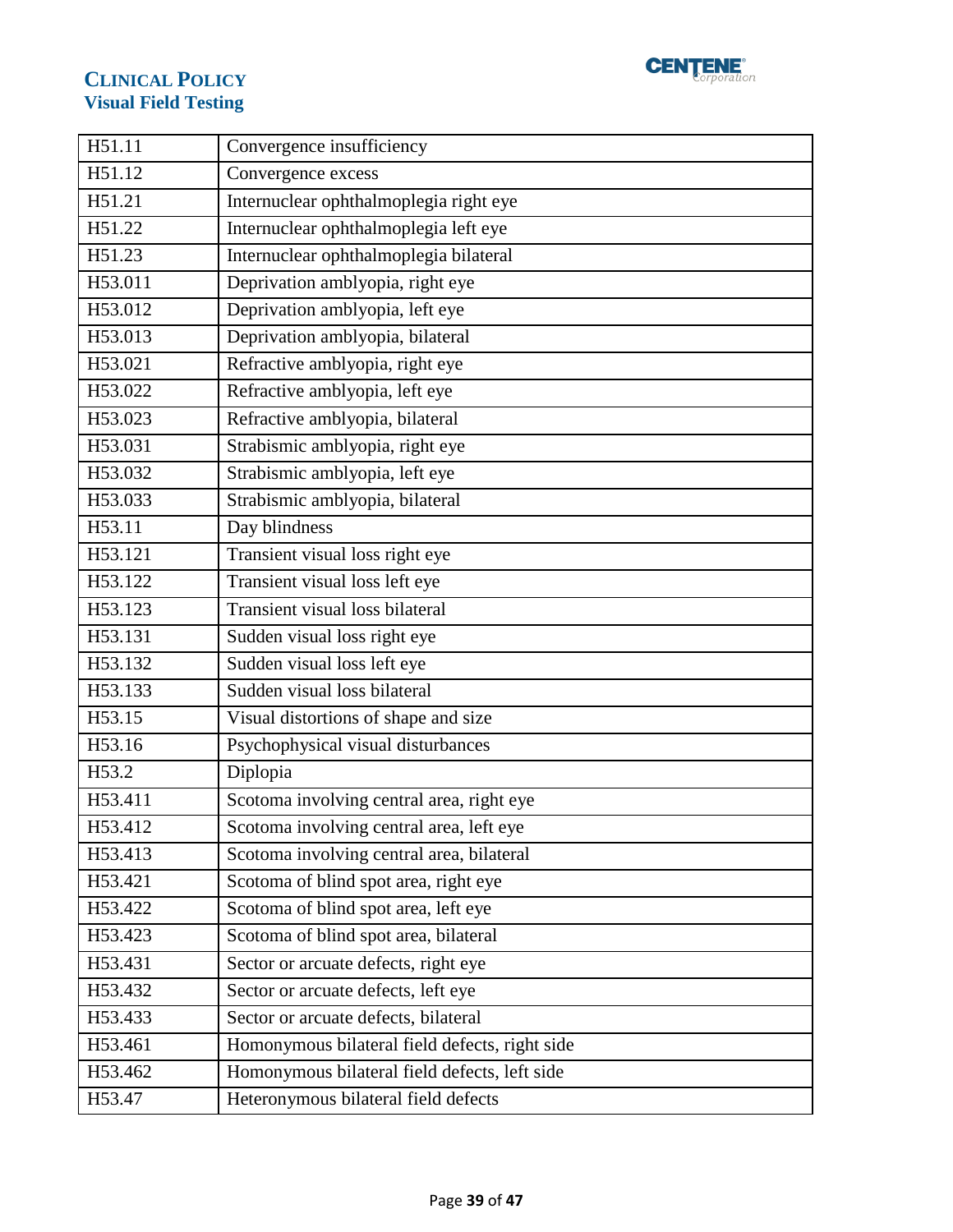

| H53.481  | Generalized contraction of visual field, right eye              |  |
|----------|-----------------------------------------------------------------|--|
| H53.482  | Generalized contraction of visual field, left eye               |  |
| H53.483  | Generalized contraction of visual field, bilateral              |  |
| H53.52   | Acquired color vision deficiency                                |  |
| H53.61   | Abnormal dark adaptation curve                                  |  |
| H53.62   | Acquired night blindness                                        |  |
| H53.63   | Congenital night blindness                                      |  |
| H53.71   | Glare sensitivity                                               |  |
| H53.72   | Impaired contrast sensitivity                                   |  |
| H54.0X33 | Blindness right eye category 3, blindness left eye category 3   |  |
| H54.0X34 | Blindness right eye category 3, blindness left eye category 4   |  |
| H54.0X35 | Blindness right eye category 3, blindness left eye category 5   |  |
| H54.0X43 | Blindness right eye category 4, blindness left eye category 3   |  |
| H54.0X44 | Blindness right eye category 4, blindness left eye category 3   |  |
| H54.0X45 | Blindness right eye category 4, blindness left eye category 3   |  |
| H54.0X53 | Blindness right eye category 5, blindness left eye category 3   |  |
| H54.0X54 | Blindness right eye category 5, blindness left eye category 3   |  |
| H54.0X55 | Blindness right eye category 5, blindness left eye category 3   |  |
| H54.1131 | Blindness right eye category 3, low vision left eye category 1  |  |
| H54.1132 | Blindness right eye category 3, low vision left eye category 2  |  |
| H54.1141 | Blindness right eye category 4, low vision left eye category 1  |  |
| H54.1142 | Blindness right eye category 4, low vision left eye category 2  |  |
| H54.1151 | Blindness right eye category 5, low vision left eye category 1  |  |
| H54.1152 | Blindness right eye category 5, low vision left eye category 2  |  |
| H54.1213 | Low vision right eye category 1, blindness left eye category 3  |  |
| H54.1214 | Low vision right eye category 1, blindness left eye category 4  |  |
| H54.1215 | Low vision right eye category 1, blindness left eye category 5  |  |
| H54.1223 | Low vision right eye category 2, blindness left eye category 3  |  |
| H54.1224 | Low vision right eye category 2, blindness left eye category 4  |  |
| H54.1225 | Low vision right eye category 2, blindness left eye category 5  |  |
| H54.2X11 | Low vision right eye category 1, low vision left eye category 1 |  |
| H54.2X12 | Low vision right eye category 1, low vision left eye category 2 |  |
| H54.2X21 | Low vision right eye category 2, low vision left eye category 1 |  |
| H54.2X22 | Low vision right eye category 2, low vision left eye category 2 |  |
| H54.413A | Blindness right eye category 3, normal vision left eye          |  |
| H54.414A | Blindness right eye category 4, normal vision left eye          |  |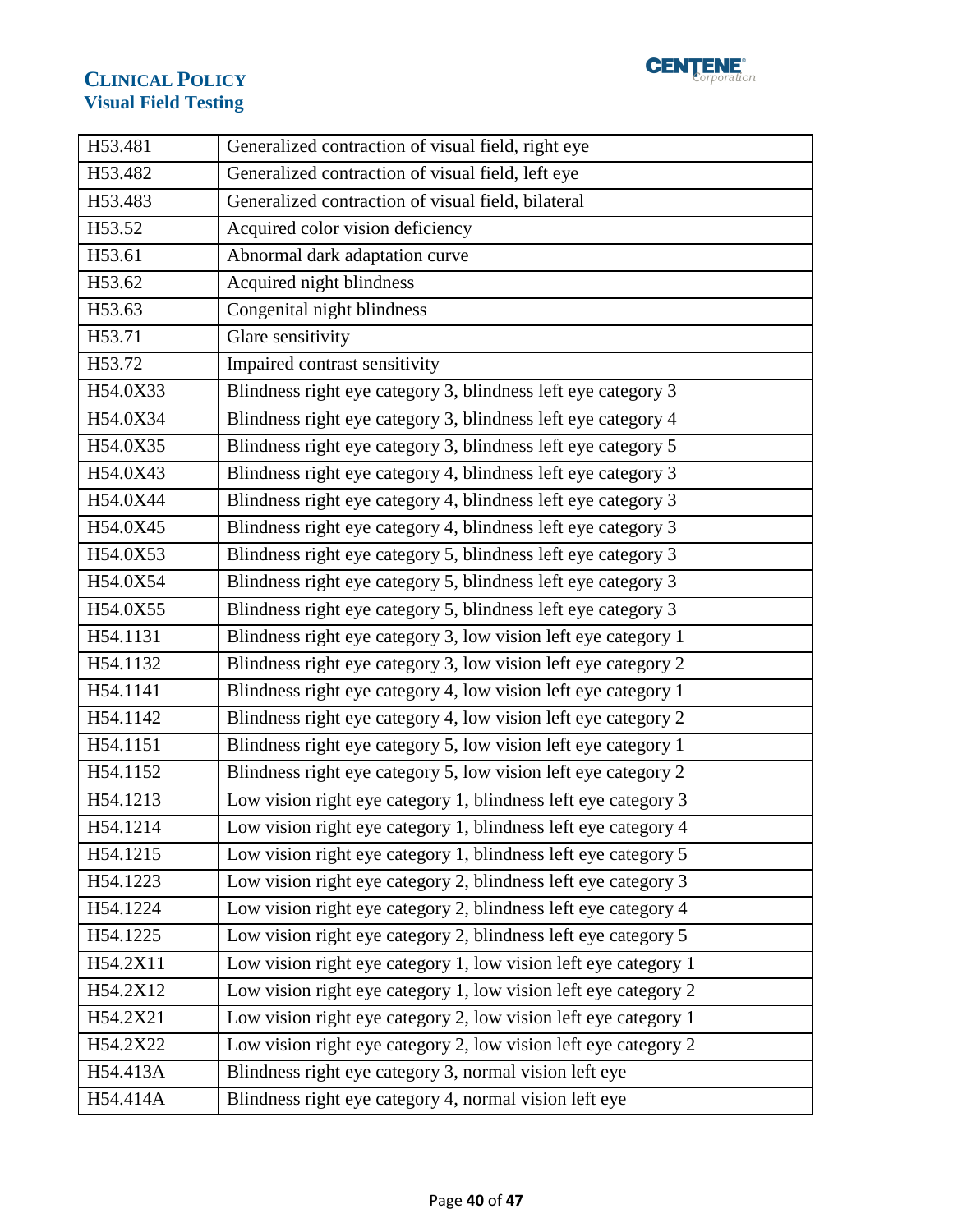

| H54.415A | Blindness right eye category 5, normal vision left eye                            |  |  |
|----------|-----------------------------------------------------------------------------------|--|--|
| H54.42A3 | Blindness left eye category 3, normal vision right eye                            |  |  |
| H54.42A4 | Blindness left eye category 4, normal vision right eye                            |  |  |
| H54.42A5 | Blindness left eye category 5, normal vision right eye                            |  |  |
| H54.511A | Low vision right eye category 1, normal vision left eye                           |  |  |
| H54.512A | Low vision right eye category 2, normal vision left eye                           |  |  |
| H54.52A1 | Low vision left eye category 1, normal vision right eye                           |  |  |
| H54.52A2 | Low vision left eye category 2, normal vision right eye                           |  |  |
| H54.61   | Unqualified visual loss, right eye, normal vision left eye                        |  |  |
| H54.62   | Unqualified visual loss, left eye, normal vision right eye                        |  |  |
| H54.8    | Legal blindness, as defined in USA                                                |  |  |
| H55.01   | Congenital nystagmus                                                              |  |  |
| H55.02   | Latent nystagmus                                                                  |  |  |
| H55.03   | Visual deprivation nystagmus                                                      |  |  |
| H55.04   | Dissociated nystagmus                                                             |  |  |
| H55.81   | Saccadic eye movements                                                            |  |  |
| H57.01   | Argyll Robertson pupil, atypical                                                  |  |  |
| H57.811  | Brow ptosis, right                                                                |  |  |
| H57.812  | Brow ptosis, left                                                                 |  |  |
| H57.813  | Brow ptosis, bilateral                                                            |  |  |
| H59.41   | Inflammation (infection) of postprocedural bleb stage 1                           |  |  |
| H59.42   | Inflammation (infection) of postprocedural bleb stage 2                           |  |  |
| H59.43   | Inflammation (infection) of postprocedural bleb stage 3                           |  |  |
| I60.01   | Nontraumatic subarachnoid hemorrhage from right carotid siphon and<br>bifurcation |  |  |
| I60.02   | Nontraumatic subarachnoid hemorrhage from left carotid siphon and<br>bifurcation  |  |  |
| I60.11   | Nontraumatic subarachnoid hemorrhage from right middle cerebral artery            |  |  |
| I60.12   | Nontraumatic subarachnoid hemorrhage from left middle cerebral artery             |  |  |
| I60.31   | Nontraumatic subarachnoid hemorrhage from right posterior communicating<br>artery |  |  |
| I60.32   | Nontraumatic subarachnoid hemorrhage from left posterior communicating<br>artery  |  |  |
| I60.4    | Nontraumatic subarachnoid hemorrhage from basilar artery                          |  |  |
| I60.51   | Nontraumatic subarachnoid hemorrhage from right vertebral artery                  |  |  |
| I60.52   | Nontraumatic subarachnoid hemorrhage from left vertebral artery                   |  |  |
| I60.6    | Nontraumatic subarachnoid hemorrhage from other intracranial arteries             |  |  |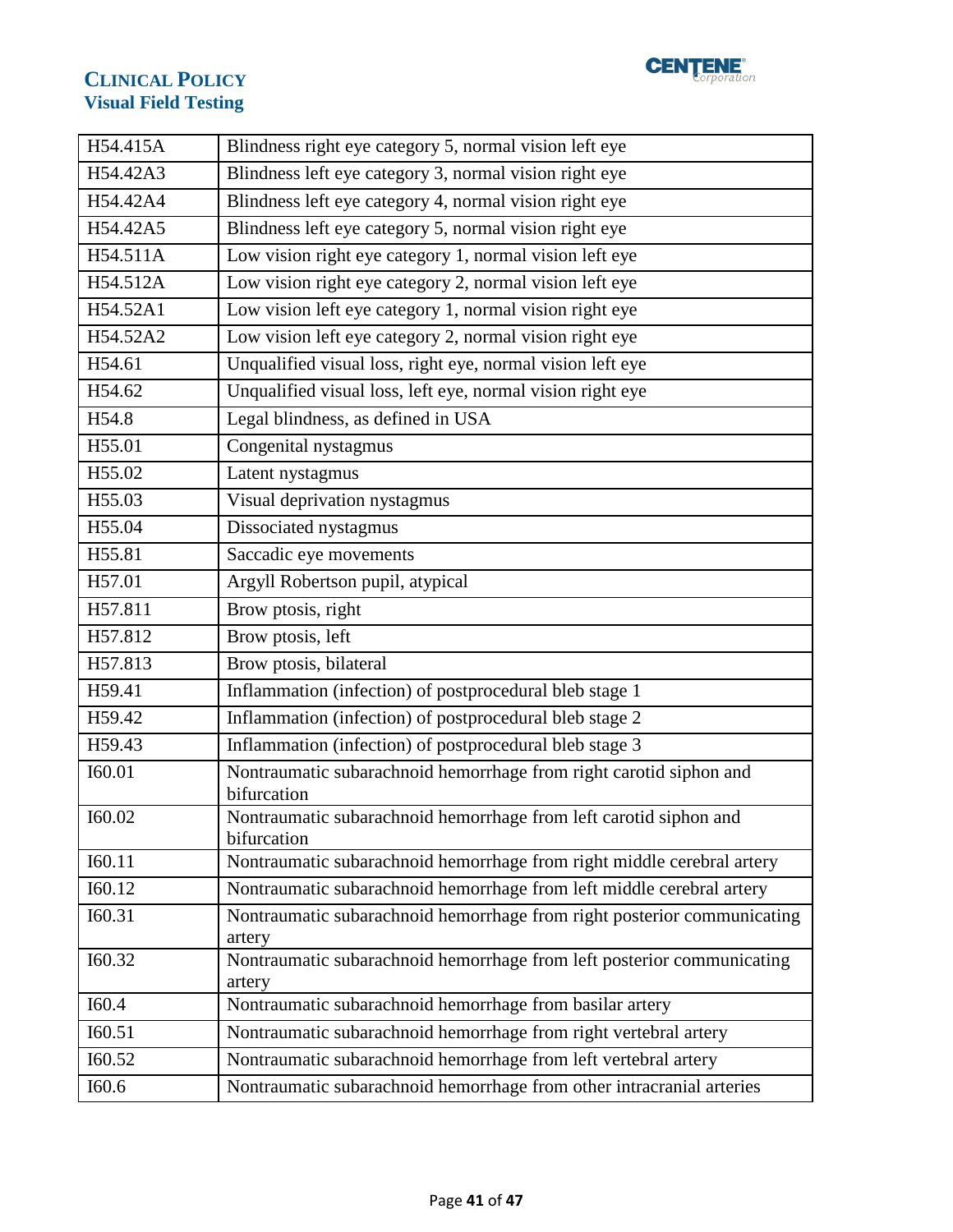

| I61.0   | Nontraumatic intracerebral hemorrhage in hemisphere, subcortical         |  |
|---------|--------------------------------------------------------------------------|--|
| I61.1   | Nontraumatic intracerebral hemorrhage in hemisphere, cortical            |  |
| I61.3   | Nontraumatic intracerebral hemorrhage in brain stem                      |  |
| I61.4   | Nontraumatic intracerebral hemorrhage in cerebellum                      |  |
| I61.5   | Nontraumatic intracerebral hemorrhage in intraventricular                |  |
| I61.6   | Nontraumatic intracerebral hemorrhage in multiple localized              |  |
| I62.01  | Nontraumatic acute subdural hemorrhage                                   |  |
| I62.02  | Nontraumatic subacute subdural hemorrhage                                |  |
| I62.03  | Nontraumatic chronic subdural hemorrhage                                 |  |
| I62.1   | Nontraumatic extradural hemorrhage                                       |  |
| I63.011 | Cerebral infarction due to thrombosis of right vertebral artery          |  |
| I63.012 | Cerebral infarction due to thrombosis of left vertebral artery           |  |
| I63.02  | Cerebral infarction due to thrombosis of basilar artery                  |  |
| I63.031 | Cerebral infarction due to thrombosis of right carotid artery            |  |
| I63.032 | Cerebral infarction due to thrombosis of left carotid artery             |  |
| I63.09  | Cerebral infarction due to thrombosis of other precerebral artery        |  |
| I63.111 | Cerebral infarction due to embolism of right vertebral artery            |  |
| I63.112 | Cerebral infarction due to embolism of left vertebral artery             |  |
| I63.12  | Cerebral infarction due to embolism of basilar artery                    |  |
| I63.131 | Cerebral infarction due to embolism of right carotid artery              |  |
| I63.132 | Cerebral infarction due to embolism of left carotid artery               |  |
| I63.19  | Cerebral infarction due to embolism of other precerebral artery          |  |
| I63.311 | Cerebral infarction due to thrombosis of right middle cerebral artery    |  |
| 163.312 | Cerebral infarction due to thrombosis of left middle cerebral artery     |  |
| I63.321 | Cerebral infarction due to thrombosis of right anterior cerebral artery  |  |
| 163.322 | Cerebral infarction due to thrombosis of left anterior cerebral artery   |  |
| I63.331 | Cerebral infarction due to thrombosis of right posterior cerebral artery |  |
| I63.332 | Cerebral infarction due to thrombosis of left posterior cerebral artery  |  |
| I63.341 | Cerebral infarction due to thrombosis of right cerebellar artery         |  |
| 163.342 | Cerebral infarction due to thrombosis of left cerebellar artery          |  |
| I63.39  | Cerebral infarction due to thrombosis of other cerebral artery           |  |
| I63.411 | Cerebral infarction due to embolism of right middle cerebral artery      |  |
| I63.412 | Cerebral infarction due to embolism of left middle cerebral artery       |  |
| I63.421 | Cerebral infarction due to embolism of right anterior cerebral artery    |  |
| I63.422 | Cerebral infarction due to embolism of left anterior cerebral artery     |  |
| I63.431 | Cerebral infarction due to embolism of right posterior cerebral artery   |  |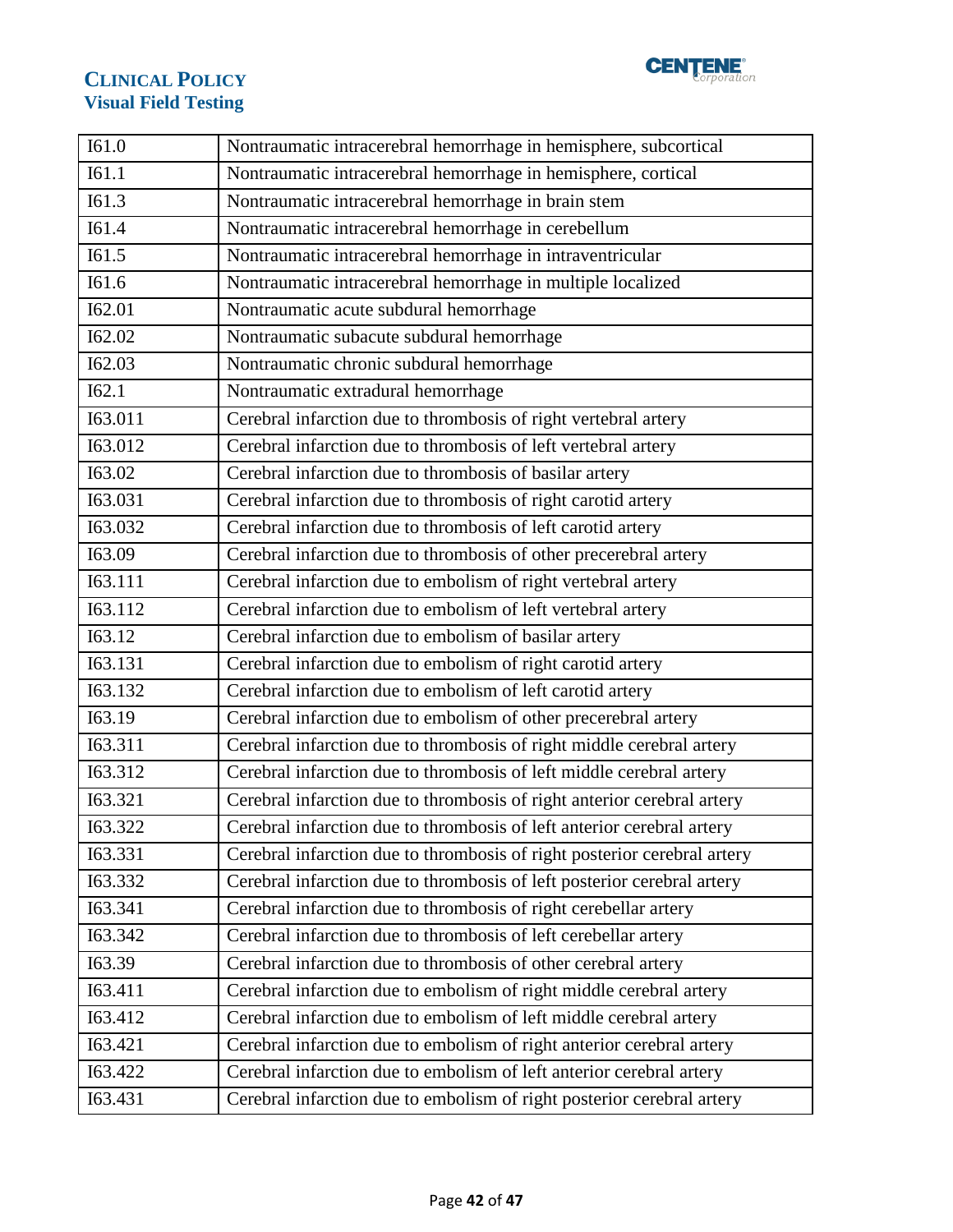

| 163.432 | Cerebral infarction due to embolism of left posterior cerebral artery |  |
|---------|-----------------------------------------------------------------------|--|
| I63.441 | Cerebral infarction due to embolism of right cerebellar artery        |  |
| 163.442 | Cerebral infarction due to embolism of left cerebellar artery         |  |
| I63.49  | Cerebral infarction due to embolism of other cerebellar artery        |  |
| I63.6   | Cerebral infarction due to cerebral venous thrombosis nonpyogenic     |  |
| I65.01  | Occlusion and stenosis of right vertebral artery                      |  |
| I65.02  | Occlusion and stenosis of left vertebral artery                       |  |
| I65.03  | Occlusion and stenosis of bilateral vertebral arteries                |  |
| I65.1   | Occlusion and stenosis of basilar artery                              |  |
| I65.21  | Occlusion and stenosis of right carotid artery                        |  |
| I65.22  | Occlusion and stenosis of left carotid artery                         |  |
| I65.23  | Occlusion and stenosis of bilateral carotid arteries                  |  |
| I65.8   | Occlusion and stenosis of other precerebral arteries                  |  |
| I66.01  | Occlusion and stenosis of right middle cerebral artery                |  |
| I66.02  | Occlusion and stenosis of left middle cerebral artery                 |  |
| I66.03  | Occlusion and stenosis of bilateral middle cerebral arteries          |  |
| I66.11  | Occlusion and stenosis of right anterior cerebral artery              |  |
| I66.12  | Occlusion and stenosis of left anterior cerebral artery               |  |
| I66.13  | Occlusion and stenosis of bilateral anterior cerebral arteries        |  |
| I66.21  | Occlusion and stenosis of right posterior cerebral artery             |  |
| I66.22  | Occlusion and stenosis of left posterior cerebral artery              |  |
| I66.23  | Occlusion and stenosis of bilateral posterior cerebral arteries       |  |
| I66.3   | Occlusion and stenosis of cerebellar arteries                         |  |
| I67.1   | Cerebral aneurysm, nonruptured                                        |  |
| I67.2   | Cerebral atherosclerosis                                              |  |
| I67.4   | Hypertenesive encephalopathy                                          |  |
| I67.5   | Moyamoya disease                                                      |  |
| I67.6   | Nonpyogenic thrombosis of intracranial nervous system                 |  |
| I67.81  | Acute cerebrovascular insufficiency                                   |  |
| I67.82  | Cerebral ischemia                                                     |  |
| I67.83  | Posterior reversible encephalopathy syndrome                          |  |
| I67.841 | Reversible cerebrovascular vasoconstriction syndrome                  |  |
| I68.0   | Cerebral amyloid angiopathy                                           |  |
| M31.5   | Giant cell arteritis with polymyalgia rheumatica                      |  |
| Q10.0   | Congenital ptosis                                                     |  |
| Q14.0   | Congenital malformation of vitreous humor                             |  |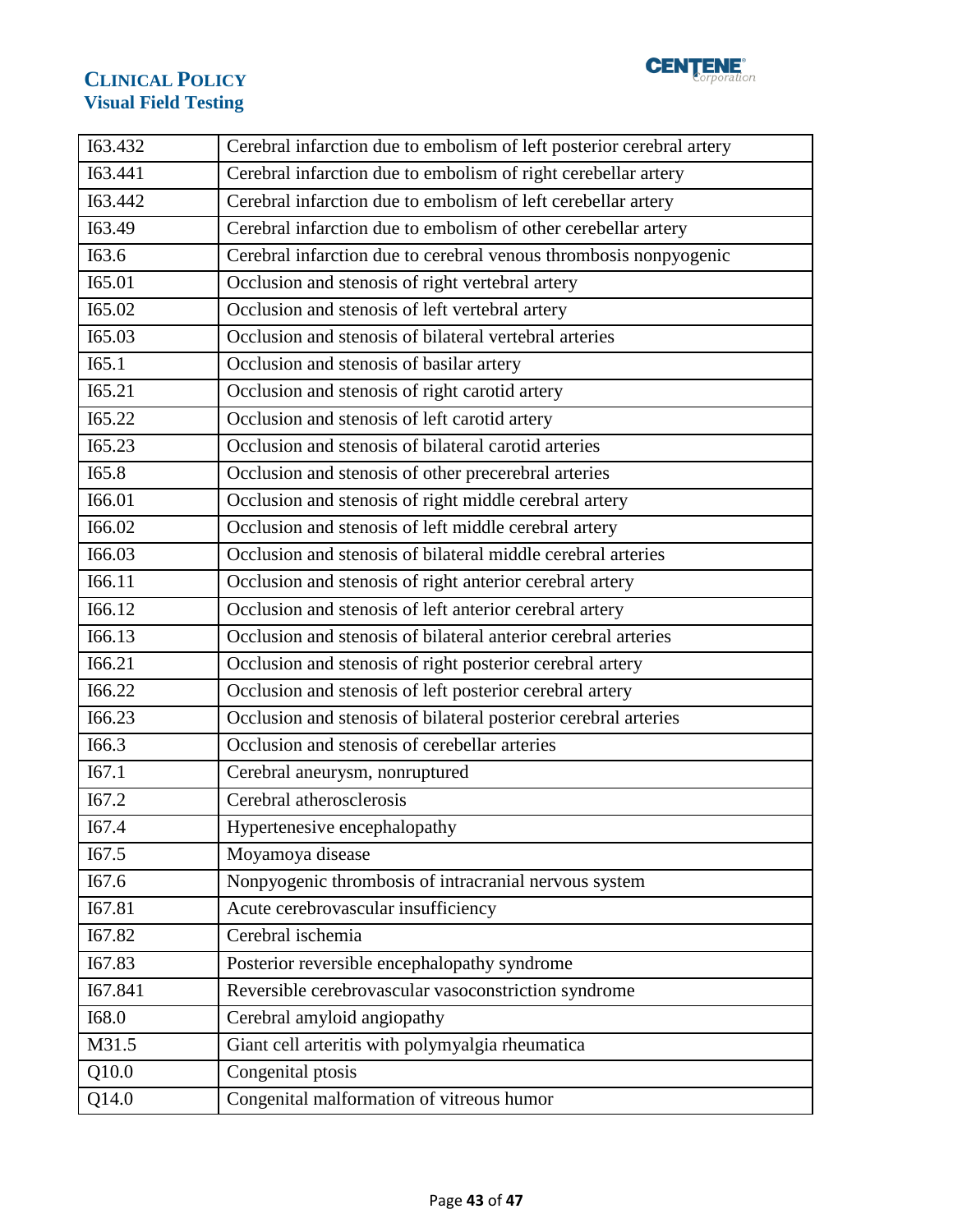

| $Q1\overline{4.1}$ | Congenital malformation of retina                                                              |  |  |
|--------------------|------------------------------------------------------------------------------------------------|--|--|
| Q14.2              | Congenital malformation of optic disc                                                          |  |  |
| Q14.3              | Congenital malformation of choroid                                                             |  |  |
| Q15.0              | Congenital glaucoma                                                                            |  |  |
| Q85.01             | Neurofibromatosis, type 1                                                                      |  |  |
| Q85.03             | Schwannomatosis                                                                                |  |  |
| S04.011A           | Injury of optic nerve, right eye, initial encounter                                            |  |  |
| S04.011D           | Injury of optic nerve, right eye, subsequent encounter                                         |  |  |
| S04.011S           | Injury of optic nerve, right eye, sequela                                                      |  |  |
| S04.012A           | Injury of optic nerve, left eye, initial encounter                                             |  |  |
| S04.012D           | Injury of optic nerve, left eye, subsequent encounter                                          |  |  |
| S04.012S           | Injury of optic nerve, left eye, sequela                                                       |  |  |
| S04.02XA           | Injury of optic chiasm, initial encounter                                                      |  |  |
| S04.02XD           | Injury of optic chiasm, subsequent encounter                                                   |  |  |
| S04.02XS           | Injury of optic chiasm, sequela                                                                |  |  |
| S04.031A           | Injury of optic tract and pathways, right eye, initial encounter                               |  |  |
| S04.031D           | Injury of optic tract and pathways, right eye, subsequent encounter                            |  |  |
| S04.031S           | Injury of optic tract and pathways, right eye, sequela                                         |  |  |
| S04.032A           | Injury of optic tract and pathways, left eye, initial encounter                                |  |  |
| S04.032D           | Injury of optic tract and pathways, left eye, subsequent encounter                             |  |  |
| S04.032S           | Injury of optic tract and pathways, left eye, sequela                                          |  |  |
| S04.041A           | Injury of visual cortex, right eye, initial encounter                                          |  |  |
| S04.041D           | Injury of visual cortex, right eye, subsequent encounter                                       |  |  |
| S04.041S           | Injury of visual cortex, right eye, sequela                                                    |  |  |
| S04.042A           | Injury of visual cortex, left eye, initial encounter                                           |  |  |
| S04.042D           | Injury of visual cortex, left eye, subsequent encounter                                        |  |  |
| S04.042S           | Injury of visual cortex, left eye, sequela                                                     |  |  |
| S04.11XA           | Injury of oculomotor nerve right side initial encounter                                        |  |  |
| S04.11XD           | Injury of oculomotor nerve right side subsequent encounter                                     |  |  |
| S04.11XS           | Injury of oculomotor nerve right side sequela                                                  |  |  |
| S04.12XA           | Injury of oculomotor nerve left side initial encounter                                         |  |  |
| S04.12XD           | Injury of oculomotor nerve left side subsequent encounter                                      |  |  |
| S04.12XS           | Injury of oculomotor nerve left side sequela                                                   |  |  |
| T37.2X5A           | Adverse effect of antimalarials and drugs acting on other blood protozoa,<br>initial encounter |  |  |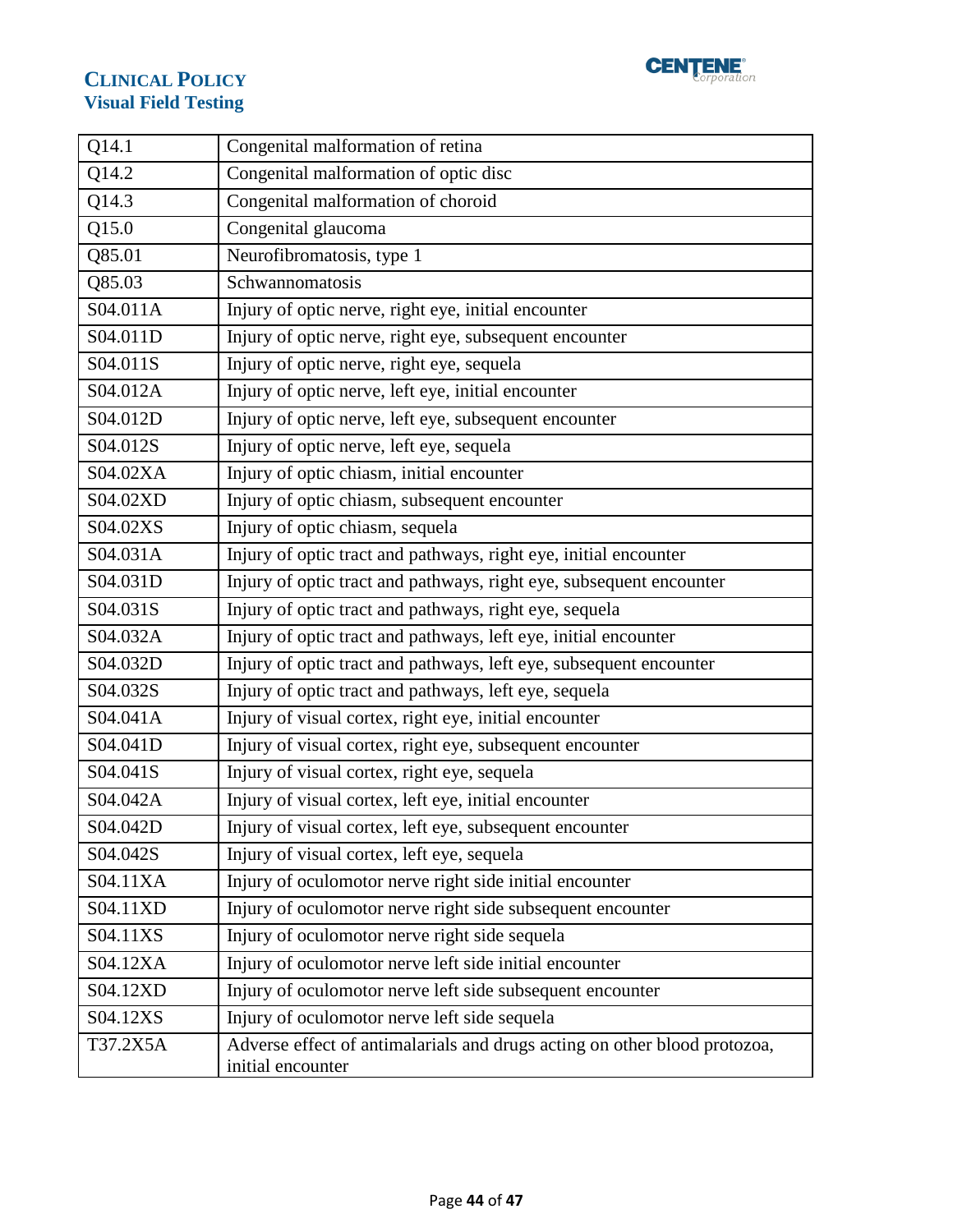

| T37.2X5D | Adverse effect of antimalarials and drugs acting on other blood protozoa,<br>subsequent encounter             |
|----------|---------------------------------------------------------------------------------------------------------------|
| T37.2X5S | Adverse effect of antimalarials and drugs acting on other blood protozoa,<br>initial encounter                |
| Z03.89   | Encounter for observation for other suspected diseases and conditions ruled<br>out                            |
| Z04.71   | Encounter for examination and observation following alleged adult physical<br>abuse                           |
| Z04.72   | Encounter for examination and observation following alleged child physical<br>abuse                           |
| $Z$ 09*  | Encounter for follow-up examination after completed treatment for<br>conditions other than malignant neoplasm |
| Z79.899* | Other long term (current) drug therapy                                                                        |

\*Use Z03.89 only when testing is necessary for baseline prior to initiation of high risk medication

\*Z03.89, Z09 and Z79.899 must be used in conjunction with the appropriate systemic disease.

<span id="page-44-0"></span>

| <b>Reviews, Revisions, and Approvals</b> | Date    | <b>Approval Date</b> |
|------------------------------------------|---------|----------------------|
| Annual review                            | 12/2019 | 12/2019              |
| Converted to new template                | 07/2020 | 10/2020              |

#### **References**

- 1. Maria F Delgado, et al. Automated perimetry: a report by the American Academy of Ophthalmology, American Academy of Ophthalmology. Ophthalmic Technology Assessment Committee 2001-2002 Glaucoma Panel. December 2002. Volume 109, Issue 12, P2362-2374.
- 2. Visual Field Test Basic Level, Mayfield Clinic and Spine Institute, ©Mayfield Clinic 2010, Updated April 2018. Accessed July 2020: [https://www.mayfieldclinic.com/pe](https://www.mayfieldclinic.com/pe-visualfieldtest.htm)[visualfieldtest.htm](https://www.mayfieldclinic.com/pe-visualfieldtest.htm)
- 3. Henry. D. Jampel, MD, MHS, et al. Assessment of Visual Function in Glaucoma: A report by the American Academy of Ophthalmology. May 1, 2011. Ophthalmic Technology Assessment, Volume 118, Issue 5, P986-1002.
- 4. "A History of Perimetry and Visual Field Testing", Johnson, Chris A.; Wall, Michael; Thompson, H. Stanley, Optometry and Vision Scient: January 2011 – Volume 88 – Issue 1 – pp E8 – E15

#### <span id="page-44-1"></span>**Important Reminder**

This clinical policy has been developed by appropriately experienced and licensed health care professionals based on a review and consideration of currently available generally accepted standards of medical practice; peer-reviewed medical literature; government agency/program approval status; evidence-based guidelines and positions of leading national health professional organizations; views of physicians practicing in relevant clinical areas affected by this clinical policy; and other available clinical information. The Health Plan makes no representations and accepts no liability with respect to the content of any external information used or relied upon in developing this clinical policy. This clinical policy is consistent with standards of medical practice current at the time that this clinical policy was approved. "Health Plan" means a health plan that has adopted this clinical policy and that is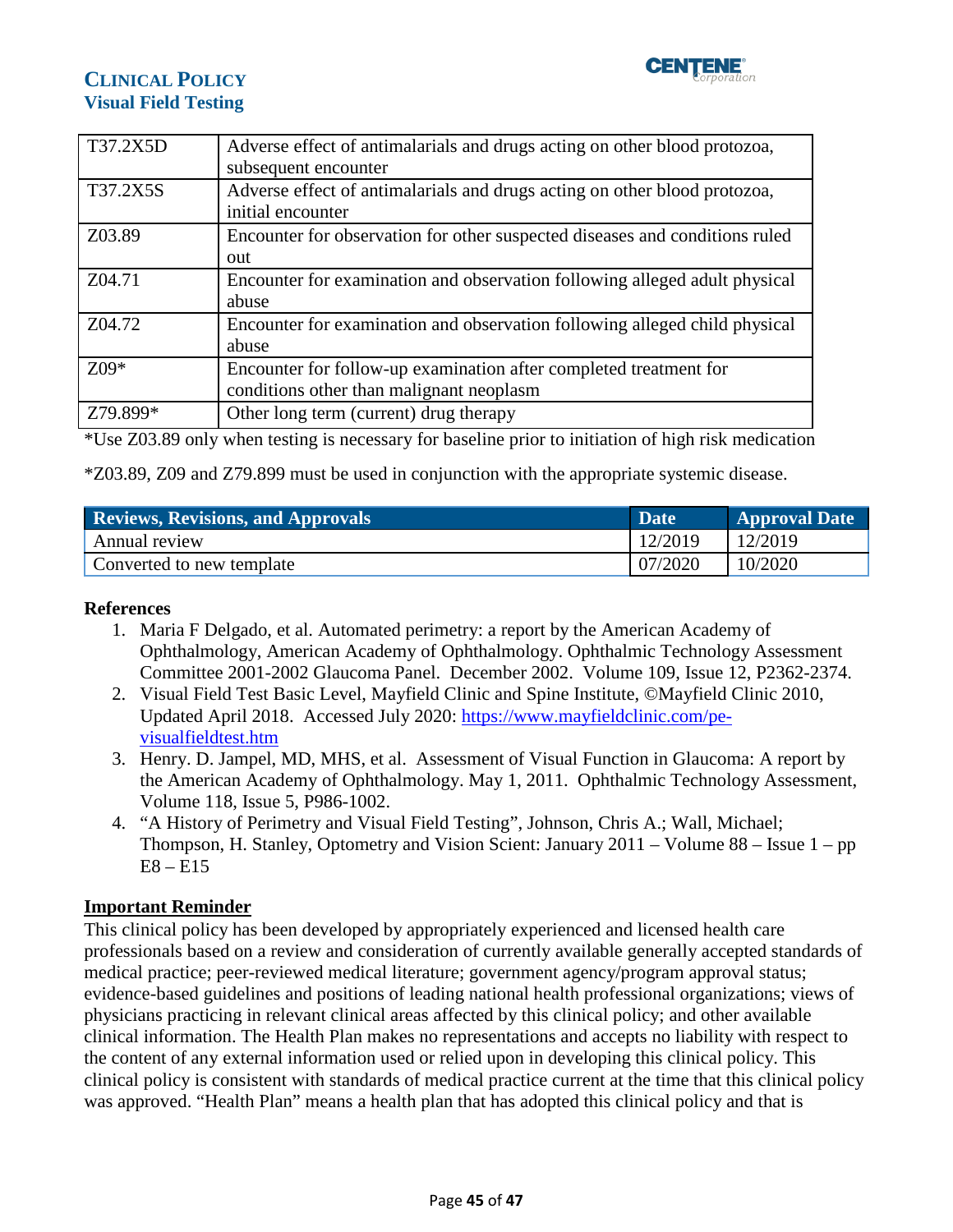

operated or administered, in whole or in part, by Centene Management Company, LLC, or any of such health plan's affiliates, as applicable.

The purpose of this clinical policy is to provide a guide to medical necessity, which is a component of the guidelines used to assist in making coverage decisions and administering benefits. It does not constitute a contract or guarantee regarding payment or results. Coverage decisions and the administration of benefits are subject to all terms, conditions, exclusions and limitations of the coverage documents (e.g., evidence of coverage, certificate of coverage, policy, contract of insurance, etc.), as well as to state and federal requirements and applicable Health Plan-level administrative policies and procedures.

This clinical policy is effective as of the date determined by the Health Plan. The date of posting may not be the effective date of this clinical policy. This clinical policy may be subject to applicable legal and regulatory requirements relating to provider notification. If there is a discrepancy between the effective date of this clinical policy and any applicable legal or regulatory requirement, the requirements of law and regulation shall govern. The Health Plan retains the right to change, amend or withdraw this clinical policy, and additional clinical policies may be developed and adopted as needed, at any time.

This clinical policy does not constitute medical advice, medical treatment or medical care. It is not intended to dictate to providers how to practice medicine. Providers are expected to exercise professional medical judgment in providing the most appropriate care, and are solely responsible for the medical advice and treatment of members. This clinical policy is not intended to recommend treatment for members. Members should consult with their treating physician in connection with diagnosis and treatment decisions.

Providers referred to in this clinical policy are independent contractors who exercise independent judgment and over whom the Health Plan has no control or right of control. Providers are not agents or employees of the Health Plan.

This clinical policy is the property of the Health Plan. Unauthorized copying, use, and distribution of this clinical policy or any information contained herein are strictly prohibited. Providers, members and their representatives are bound to the terms and conditions expressed herein through the terms of their contracts. Where no such contract exists, providers, members and their representatives agree to be bound by such terms and conditions by providing services to members and/or submitting claims for payment for such services.

**Note: For Medicaid members**, when state Medicaid coverage provisions conflict with the coverage provisions in this clinical policy, state Medicaid coverage provisions take precedence. Please refer to the state Medicaid manual for any coverage provisions pertaining to this clinical policy.

**Note: For Medicare members,** to ensure consistency with the Medicare National Coverage Determinations (NCD) and Local Coverage Determinations (LCD), all applicable NCDs, LCDs, and Medicare Coverage Articles should be reviewed prior to applying the criteria set forth in this clinical policy. Refer to the CMS website at [http://www.cms.gov](http://www.cms.gov/) for additional information.

©2018 Centene Corporation. All rights reserved. All materials are exclusively owned by Centene Corporation and are protected by United States copyright law and international copyright law. No part of this publication may be reproduced, copied, modified, distributed, displayed, stored in a retrieval